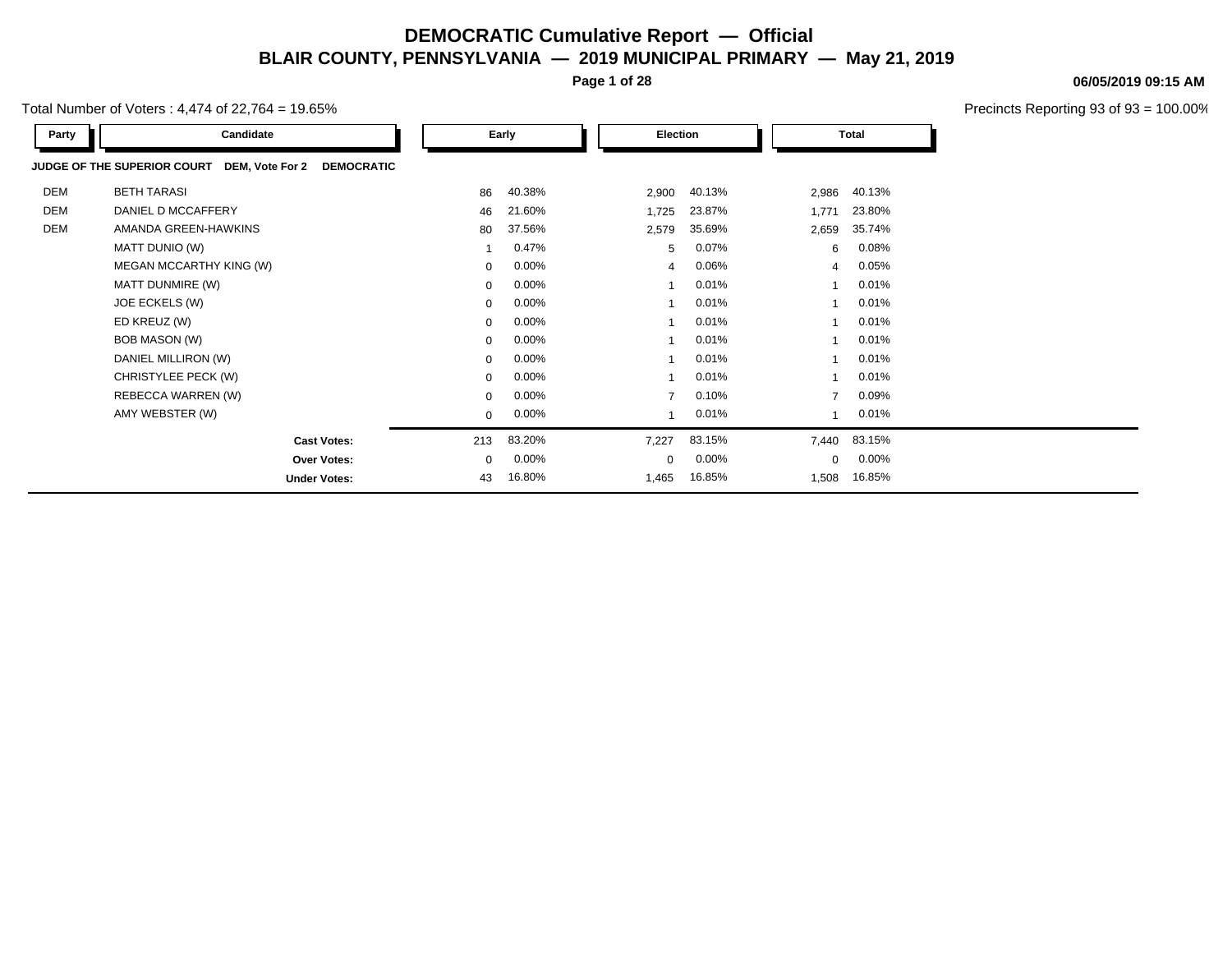**Page 2 of 28**

Total Number of Voters : 4,474 of 22,764 = 19.65%

| Party      | Candidate                                                                |                | Early    |                | Election |                | <b>Total</b> |  |
|------------|--------------------------------------------------------------------------|----------------|----------|----------------|----------|----------------|--------------|--|
|            | <b>COMMISSIONER, 4 YEAR TERM</b><br>DEM, Vote For 2<br><b>DEMOCRATIC</b> |                |          |                |          |                |              |  |
| <b>DEM</b> | <b>LAURA BURKE</b>                                                       | 92             | 49.46%   | 3,215          | 51.26%   | 3,307          | 51.21%       |  |
| <b>DEM</b> | TED BEAM JR                                                              | 86             | 46.24%   | 2,836          | 45.22%   | 2,922          | 45.25%       |  |
|            | AMY WEBSTER (W)                                                          | $\overline{2}$ | 1.08%    | 107            | 1.71%    | 109            | 1.69%        |  |
|            | AMY WEBER (W)                                                            | $\mathbf 0$    | 0.00%    | $\mathbf{1}$   | 0.02%    | $\mathbf{1}$   | 0.02%        |  |
|            | WESLEY BARNHART (W)                                                      | $\mathbf 0$    | 0.00%    | $\mathbf{1}$   | 0.02%    | $\mathbf{1}$   | 0.02%        |  |
|            | HILLARY BAUGHMAN (W)                                                     | $\mathbf 0$    | 0.00%    | $\mathbf{1}$   | 0.02%    | $\mathbf{1}$   | 0.02%        |  |
|            | BRUCE ERB (W)                                                            | $\overline{2}$ | 1.08%    | 31             | 0.49%    | 33             | 0.51%        |  |
|            | <b>BRUCE KELLEY (W)</b>                                                  | 3              | 1.61%    | 26             | 0.41%    | 29             | 0.45%        |  |
|            | CHUCK GOJMERAC (W)                                                       | $\mathbf 0$    | 0.00%    | 8              | 0.13%    | 8              | 0.12%        |  |
|            | DEBI WESTON (W)                                                          | $\overline{1}$ | 0.54%    | 10             | 0.16%    | 11             | 0.17%        |  |
|            | TERRY FIGART (W)                                                         | $\mathbf 0$    | 0.00%    | $\mathbf{1}$   | 0.02%    | $\mathbf{1}$   | 0.02%        |  |
|            | BILLIE HAINES (W)                                                        | $\mathbf 0$    | 0.00%    | $\mathbf{1}$   | 0.02%    | $\mathbf{1}$   | 0.02%        |  |
|            | JASON IMLER (W)                                                          | $\mathbf 0$    | 0.00%    | 3              | 0.05%    | 3              | 0.05%        |  |
|            | SHANE IRWIN (W)                                                          | $\mathbf 0$    | 0.00%    | $\mathbf{1}$   | 0.02%    | $\mathbf{1}$   | 0.02%        |  |
|            | BRIDGETTE JACKSON (W)                                                    | $\mathbf 0$    | 0.00%    | $\mathbf{1}$   | 0.02%    | $\mathbf{1}$   | 0.02%        |  |
|            | JOSEPH ZOLNA (W)                                                         | $\mathbf 0$    | $0.00\%$ | 13             | 0.21%    | 13             | 0.20%        |  |
|            | WILLIAM KUDLAWIEC (W)                                                    | $\mathbf 0$    | 0.00%    | $\mathbf{1}$   | 0.02%    | $\mathbf{1}$   | 0.02%        |  |
|            | IAN LANG (W)                                                             | $\mathbf 0$    | 0.00%    | $\mathbf{1}$   | 0.02%    | $\mathbf{1}$   | 0.02%        |  |
|            | CHARLES LEIDEN (W)                                                       | $\mathbf 0$    | 0.00%    | $\overline{1}$ | 0.02%    | -1             | 0.02%        |  |
|            | MIKE LEONARD (W)                                                         | $\mathbf 0$    | 0.00%    | $\overline{2}$ | 0.03%    | $\overline{2}$ | 0.03%        |  |
|            | <b>MATTHEW LINDSEY (W)</b>                                               | $\mathbf 0$    | 0.00%    | $\overline{2}$ | 0.03%    | 2              | 0.03%        |  |
|            | PATRICK JONES (W)                                                        | $\mathbf 0$    | 0.00%    | $\overline{1}$ | 0.02%    | $\overline{1}$ | 0.02%        |  |
|            | <b>JUSTIN RUNK (W)</b>                                                   | $\mathbf 0$    | 0.00%    | $\mathbf{1}$   | 0.02%    | $\mathbf{1}$   | 0.02%        |  |
|            | STEVE SABOL (W)                                                          | $\mathbf 0$    | 0.00%    | $\mathbf{1}$   | 0.02%    | $\overline{1}$ | 0.02%        |  |
|            | SHAON BREAM (W)                                                          | $\mathbf 0$    | 0.00%    | $\overline{1}$ | 0.02%    | $\mathbf{1}$   | 0.02%        |  |
|            | DEVIN SPRADLING (W)                                                      | $\mathbf 0$    | 0.00%    | $\mathbf{1}$   | 0.02%    | $\mathbf{1}$   | 0.02%        |  |
|            | CAROL TAYLOR (W)                                                         | $\mathbf 0$    | 0.00%    | $\mathbf{1}$   | 0.02%    | $\mathbf{1}$   | 0.02%        |  |
|            | ANITA TERCHANIK (W)                                                      | $\mathbf 0$    | 0.00%    | $\overline{1}$ | 0.02%    | $\overline{1}$ | 0.02%        |  |
|            | AMY WAGNER (W)                                                           | $\mathbf 0$    | 0.00%    | $\mathbf{1}$   | 0.02%    | $\mathbf{1}$   | 0.02%        |  |
|            | ED ZANG (W)                                                              | $\mathbf 0$    | 0.00%    | $\mathbf{1}$   | 0.02%    | $\mathbf{1}$   | 0.02%        |  |
|            | <b>Cast Votes:</b>                                                       | 186            | 72.66%   | 6,272          | 72.16%   | 6,458          | 72.17%       |  |
|            | <b>Over Votes:</b>                                                       | $\mathbf 0$    | 0.00%    | $\mathbf 0$    | 0.00%    | 0              | 0.00%        |  |
|            | <b>Under Votes:</b>                                                      | 70             | 27.34%   | 2,420          | 27.84%   | 2,490          | 27.83%       |  |

#### **06/05/2019 09:15 AM**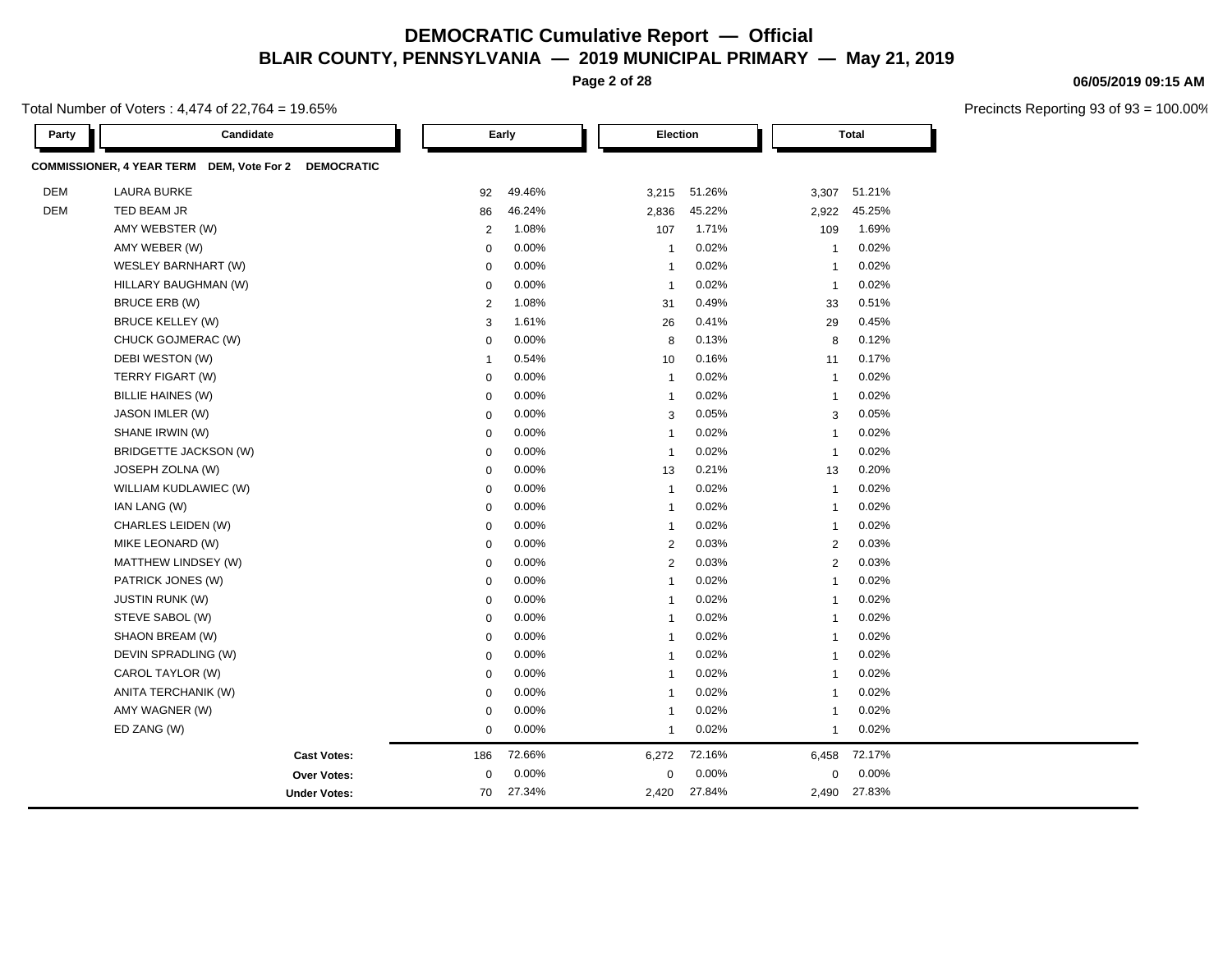**Page 3 of 28**

Total Number of Voters : 4,474 of 22,764 = 19.65%

| Party | Candidate                                                    | Early                  | <b>Election</b>                  | <b>Total</b>                     |  |  |
|-------|--------------------------------------------------------------|------------------------|----------------------------------|----------------------------------|--|--|
|       | CONTROLLER, 4 YEAR TERM DEM, Vote For 1<br><b>DEMOCRATIC</b> |                        |                                  |                                  |  |  |
|       | No Candidate Filed (W)                                       | 0.00%<br>$\mathbf 0$   | 0.00%<br>$\mathbf 0$             | 0.00%<br>$\mathbf 0$             |  |  |
|       | RAJIH ALKHAFAJI (W)                                          | $\pmb{0}$<br>0.00%     | 1.30%<br>$\overline{1}$          | 1.27%<br>$\overline{1}$          |  |  |
|       | JOE BIDEN (W)                                                | 0.00%<br>0             | 1.30%<br>$\overline{1}$          | 1.27%<br>$\overline{1}$          |  |  |
|       | A.C. Stickel (W)                                             | 50.00%<br>$\mathbf{1}$ | 20.78%<br>16                     | 21.52%<br>17                     |  |  |
|       | ROBERT HOUSEMAN (W)                                          | 0.00%<br>$\pmb{0}$     | 3<br>3.90%                       | 3.80%<br>3                       |  |  |
|       | RAY ASKEY (W)                                                | 0.00%<br>$\mathbf 0$   | 1.30%<br>$\overline{1}$          | 1.27%<br>$\overline{1}$          |  |  |
|       | <b>BART BAUGHMAN (W)</b>                                     | 0.00%<br>$\mathbf 0$   | 1.30%<br>$\overline{1}$          | 1.27%<br>$\overline{1}$          |  |  |
|       | JASON BISKO (W)                                              | 0.00%<br>$\Omega$      | 1.30%<br>$\overline{1}$          | 1.27%<br>$\mathbf{1}$            |  |  |
|       | JOHN BLOUGH (W)                                              | 0.00%<br>$\mathbf 0$   | 1.30%<br>$\overline{1}$          | 1.27%<br>$\mathbf{1}$            |  |  |
|       | ERIK BROWN (W)                                               | 0.00%<br>$\mathbf 0$   | 1.30%<br>$\overline{1}$          | 1.27%<br>$\mathbf{1}$            |  |  |
|       | LAURA BURKE (W)                                              | 0.00%<br>$\mathbf 0$   | 2.60%<br>$\overline{2}$          | 2.53%<br>$\overline{2}$          |  |  |
|       | CHET CALDWELL (W)                                            | $\mathbf 0$<br>0.00%   | 1.30%<br>$\mathbf{1}$            | 1.27%<br>$\mathbf{1}$            |  |  |
|       | JIM CARTHER (W)                                              | 0.00%<br>$\mathbf 0$   | 1.30%<br>$\overline{1}$          | 1.27%<br>$\mathbf{1}$            |  |  |
|       | DANIEL COVINO (W)                                            | 0.00%<br>$\mathbf 0$   | 3.90%<br>3                       | 3.80%<br>3                       |  |  |
|       | CHRIS DOBSON (W)                                             | 0.00%<br>$\mathbf 0$   | 1.30%<br>$\mathbf{1}$            | 1.27%<br>$\overline{1}$          |  |  |
|       | CASEY DODSON (W)                                             | 0.00%<br>$\mathbf 0$   | $\mathbf{1}$<br>1.30%            | 1.27%<br>$\overline{1}$          |  |  |
|       | DON DROBNOEK (W)                                             | 0.00%<br>$\mathbf 0$   | 1.30%<br>$\overline{1}$          | 1.27%<br>$\overline{1}$          |  |  |
|       | <b>JOSEPH EBERHART (W)</b>                                   | 0.00%<br>$\mathbf 0$   | 1.30%<br>$\overline{1}$          | 1.27%<br>$\overline{1}$          |  |  |
|       | WILLIAM FAIRER (W)                                           | 0.00%<br>$\mathbf 0$   | 1.30%<br>$\overline{1}$          | 1.27%<br>$\overline{1}$          |  |  |
|       | TERRI FEATHER (W)                                            | 0.00%<br>$\mathbf 0$   | 1.30%<br>$\overline{\mathbf{1}}$ | 1.27%<br>$\overline{1}$          |  |  |
|       | MARC FRYE (W)                                                | $\mathbf 0$<br>0.00%   | 1.30%<br>$\overline{1}$          | 1.27%<br>$\overline{1}$          |  |  |
|       | RICHARD ANDREW FULLER (W)                                    | 0.00%<br>$\mathbf 0$   | 1.30%<br>$\overline{1}$          | 1.27%<br>$\overline{1}$          |  |  |
|       | DAN GINTER (W)                                               | $\mathbf 0$<br>0.00%   | 1.30%<br>$\overline{1}$          | 1.27%<br>1                       |  |  |
|       | THOMAS GLENNY (W)                                            | $\mathbf 0$<br>0.00%   | 1.30%<br>$\overline{1}$          | 1.27%<br>$\overline{1}$          |  |  |
|       | JASON IMLER (W)                                              | 0.00%<br>$\mathbf 0$   | 1.30%<br>$\overline{1}$          | 1.27%<br>$\mathbf{1}$            |  |  |
|       | SHANE IRWIN (W)                                              | 0.00%<br>$\mathbf 0$   | 2.60%<br>$\overline{2}$          | 2.53%<br>$\overline{2}$          |  |  |
|       | CHRISTIN IRWIN (W)                                           | $\mathbf 0$<br>0.00%   | $\mathbf{1}$<br>1.30%            | 1.27%<br>$\overline{1}$          |  |  |
|       | JOHNMCCLELLAN (W)                                            | $\mathbf 0$<br>0.00%   | 1.30%<br>$\overline{1}$          | 1.27%<br>$\overline{1}$          |  |  |
|       | FRED JONES (W)                                               | 0.00%<br>$\mathbf 0$   | 1.30%<br>$\overline{1}$          | 1.27%<br>$\overline{1}$          |  |  |
|       | JOHN LUKE JR (W)                                             | 0.00%<br>$\mathbf 0$   | 1.30%<br>$\overline{1}$          | 1.27%<br>$\overline{1}$          |  |  |
|       | <b>BRUCE KELLEY (W)</b>                                      | 0.00%<br>$\mathbf 0$   | 1.30%<br>$\overline{1}$          | 1.27%<br>$\overline{1}$          |  |  |
|       | TARA PAIGE KIFER (W)                                         | 0.00%<br>$\mathbf 0$   | 1.30%<br>$\overline{1}$          | 1.27%<br>$\overline{1}$          |  |  |
|       | ALAN LATCHFORD (W)                                           | 0.00%<br>$\mathbf 0$   | 1.30%<br>$\overline{1}$          | 1.27%<br>$\overline{1}$          |  |  |
|       | WILLIAM LIGHTNER (W)                                         | 0.00%<br>$\mathbf 0$   | 1.30%<br>$\overline{1}$          | 1.27%<br>$\overline{\mathbf{1}}$ |  |  |
|       | AL LINZEY (W)                                                | 0.00%<br>$\mathbf 0$   | 1.30%<br>$\overline{1}$          | 1.27%<br>$\overline{1}$          |  |  |
|       | MIKE MCLELLAN (W)                                            | $\mathbf 0$<br>0.00%   | 1.30%<br>$\overline{1}$          | 1.27%<br>$\mathbf{1}$            |  |  |
|       | TROY MCMULLEN (W)                                            | 0.00%<br>$\mathbf 0$   | 1.30%<br>$\overline{1}$          | 1.27%<br>$\overline{1}$          |  |  |
|       | MATTHEW MICHRINA (W)                                         | $\Omega$<br>0.00%      | 5.19%<br>$\overline{4}$          | 5.06%<br>$\overline{4}$          |  |  |
|       | WILLIAM MILLER (W)                                           | 0.00%<br>$\mathbf 0$   | 1.30%<br>$\overline{1}$          | 1.27%<br>$\overline{1}$          |  |  |
|       | JILL RHOA (W)                                                | 0.00%<br>$\Omega$      | 1.30%<br>$\overline{1}$          | 1.27%<br>$\overline{1}$          |  |  |

#### **06/05/2019 09:15 AM**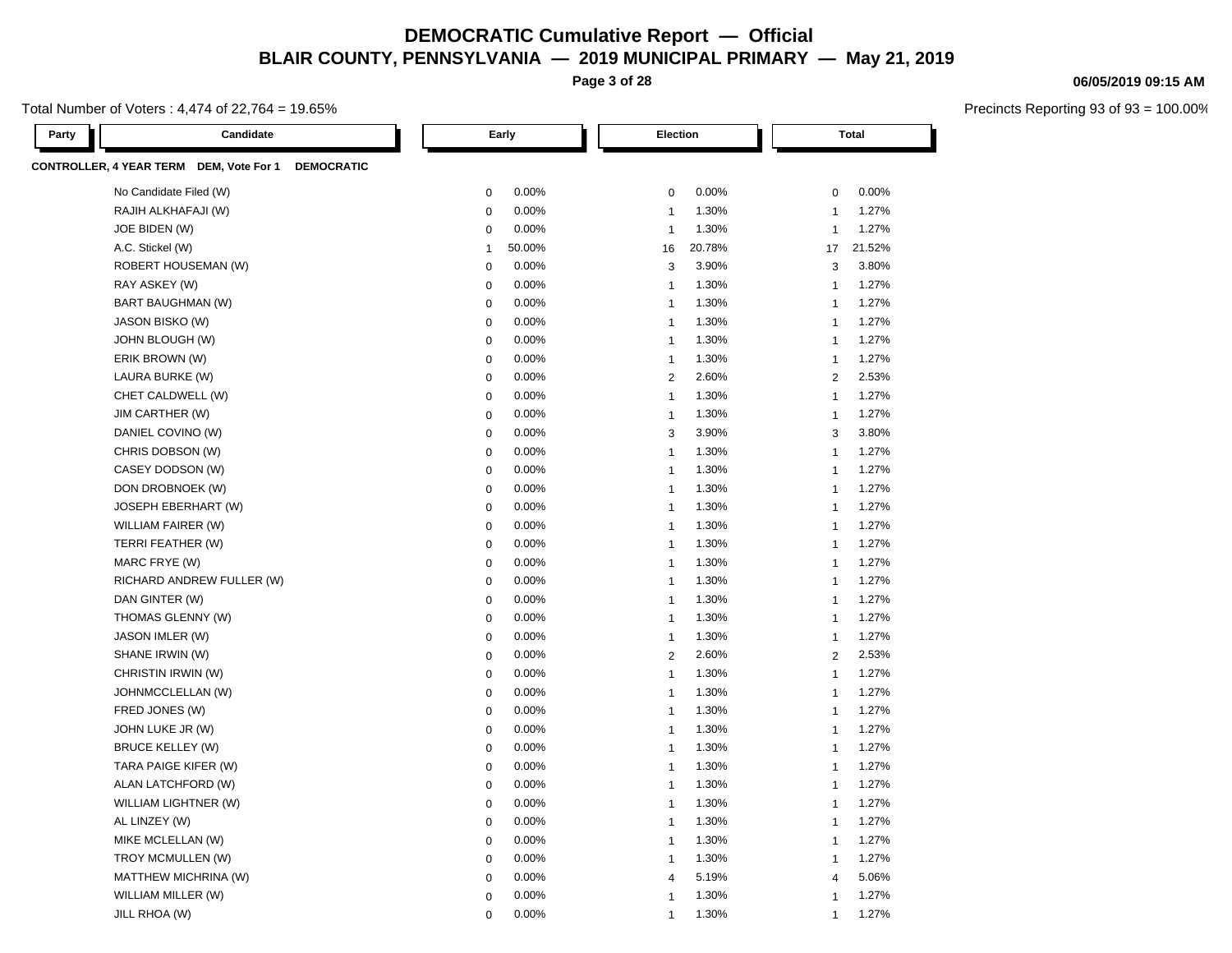**Page 4 of 28**

#### Total Number of Voters : 4,474 of 22,764 = 19.65%

Ч

**06/05/2019 09:15 AM**

| Candidate              |                | Early    | Election     |        |                         | Total    |
|------------------------|----------------|----------|--------------|--------|-------------------------|----------|
| NICHOLAS ROWLAND (W)   | 0              | $0.00\%$ | $\mathbf{1}$ | 1.30%  |                         | 1.27%    |
| <b>JUSTIN RUNK (W)</b> | 0              | 0.00%    |              | 1.30%  |                         | 1.27%    |
| JASON RUNK (W)         | $\mathbf 0$    | $0.00\%$ | $\mathbf 1$  | 1.30%  |                         | 1.27%    |
| JOEL SEELYE (W)        | $\mathbf 0$    | $0.00\%$ |              | 1.30%  |                         | 1.27%    |
| TALMIDGE SHIELDS (W)   | $\mathbf 0$    | $0.00\%$ | $\mathbf 1$  | 1.30%  |                         | 1.27%    |
| RYAN SHOWERS (W)       | $\mathbf 0$    | $0.00\%$ | 1            | 1.30%  |                         | 1.27%    |
| GEORGE H SMITH (W)     | $\mathbf 0$    | $0.00\%$ | 1            | 1.30%  | $\overline{\mathbf{A}}$ | 1.27%    |
| Cindy Stotler (W)      |                | 50.00%   | $\mathbf 0$  | 0.00%  |                         | 1.27%    |
| DON SWANGERRR (W)      | 0              | $0.00\%$ | $\mathbf{1}$ | 1.30%  | $\overline{1}$          | 1.27%    |
| RASHEAN THOMAS (W)     | $\mathbf 0$    | $0.00\%$ |              | 1.30%  |                         | 1.27%    |
| ANITA TURCHANIC (W)    | $\mathbf 0$    | $0.00\%$ | $\mathbf 1$  | 1.30%  |                         | 1.27%    |
| AMY WEBSTER (W)        | $\mathbf 0$    | 0.00%    | 1            | 1.30%  |                         | 1.27%    |
| JACK WILKES (W)        | 0              | 0.00%    | $\mathbf{1}$ | 1.30%  |                         | 1.27%    |
| NOAH ZOLNACK (W)       | $\mathbf 0$    | $0.00\%$ |              | 1.30%  |                         | 1.27%    |
| ERIC ZOLNAK (W)        | $\mathbf 0$    | $0.00\%$ |              | 1.30%  |                         | 1.27%    |
| <b>Cast Votes:</b>     | $\overline{2}$ | 1.56%    | 77           | 1.77%  | 79                      | 1.77%    |
| Over Votes:            | 0              | 0.00%    | 0            | 0.00%  | 0                       | $0.00\%$ |
| <b>Under Votes:</b>    | 126            | 98.44%   | 4,269        | 98.23% | 4,395                   | 98.23%   |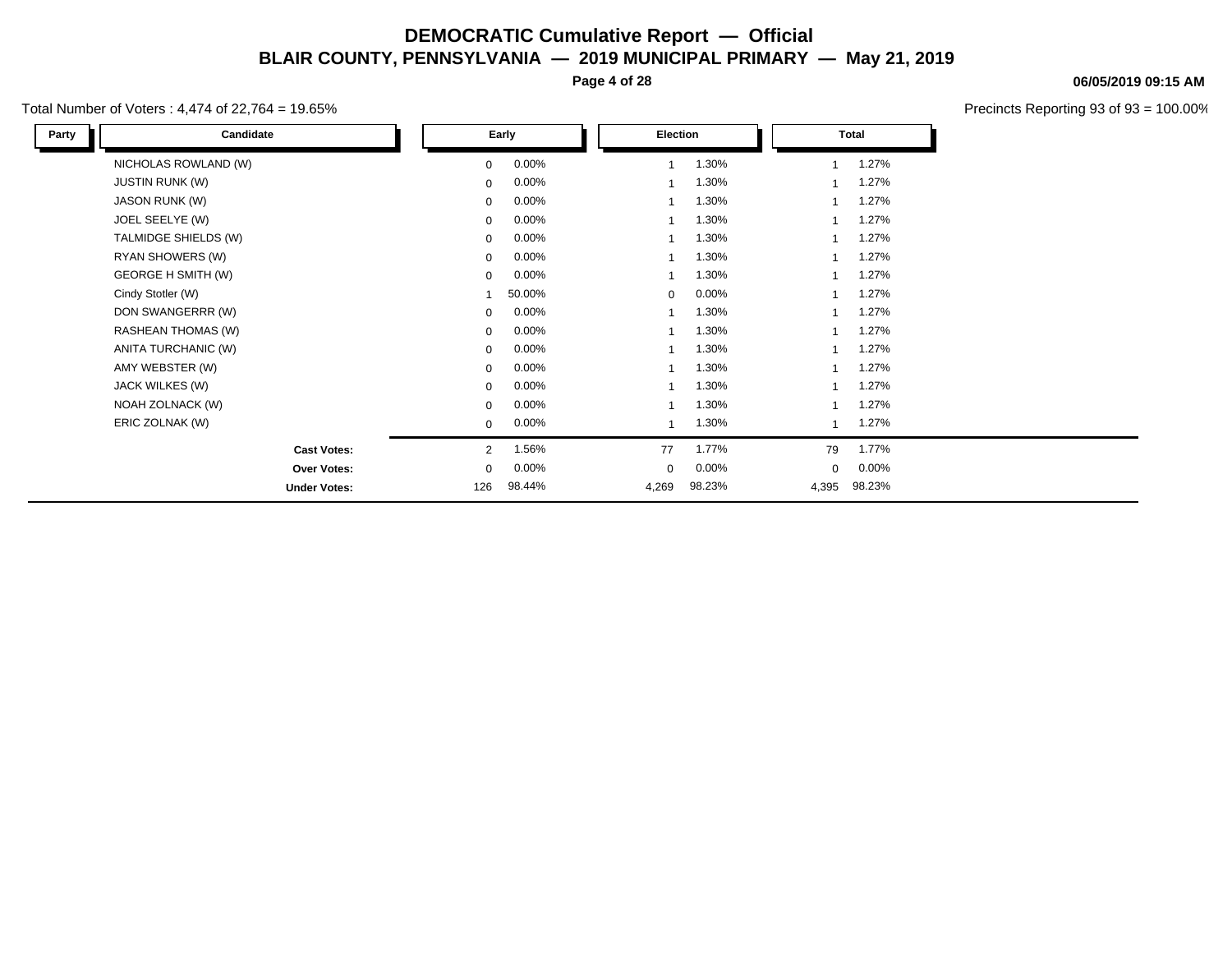**Page 5 of 28**

#### Total Number of Voters : 4,474 of 22,764 = 19.65%

Precincts Reporting 93 of 93 = 100.00%

**06/05/2019 09:15 AM**

| Candidate<br>Party                                          |                | Early  | Election       |        |                | <b>Total</b> |  |
|-------------------------------------------------------------|----------------|--------|----------------|--------|----------------|--------------|--|
| TREASURER, 4 YEAR TERM DEM, Vote For 1<br><b>DEMOCRATIC</b> |                |        |                |        |                |              |  |
| No Candidate Filed (W)                                      | $\mathbf 0$    | 0.00%  | $\mathbf 0$    | 0.00%  | $\mathbf 0$    | 0.00%        |  |
| RAJIH ALKHAFAJI (W)                                         | $\mathbf 0$    | 0.00%  | $\mathbf{1}$   | 1.82%  | $\overline{1}$ | 1.69%        |  |
| ERIK BROWN (W)                                              | $\mathbf 0$    | 0.00%  | $\overline{1}$ | 1.82%  | $\overline{1}$ | 1.69%        |  |
| LAURA BURKE (W)                                             | $\mathbf 0$    | 0.00%  | $\overline{1}$ | 1.82%  | $\overline{1}$ | 1.69%        |  |
| <b>JUSTIN CAIN (W)</b>                                      | $\Omega$       | 0.00%  | $\overline{1}$ | 1.82%  | $\overline{1}$ | 1.69%        |  |
| JAMES CAROTHERS (W)                                         | $\sqrt{2}$     | 50.00% | 18             | 32.73% | 20             | 33.90%       |  |
| SAM CONDO (W)                                               | $\mathbf 0$    | 0.00%  | $\mathbf{1}$   | 1.82%  | $\overline{1}$ | 1.69%        |  |
| DAN COVINO (W)                                              | $\Omega$       | 0.00%  | 3              | 5.45%  | 3              | 5.08%        |  |
| MAUREEN DODSON (W)                                          | $\mathbf 0$    | 0.00%  | $\overline{1}$ | 1.82%  | $\overline{1}$ | 1.69%        |  |
| CASEY DODSON (W)                                            | $\mathbf 0$    | 0.00%  | $\overline{1}$ | 1.82%  | $\overline{1}$ | 1.69%        |  |
| KAREN FERGUSON (W)                                          | $\mathbf 0$    | 0.00%  | $\overline{1}$ | 1.82%  | $\overline{1}$ | 1.69%        |  |
| STEEVE HESS (W)                                             | $\mathbf 0$    | 0.00%  | $\overline{1}$ | 1.82%  | $\overline{1}$ | 1.69%        |  |
| ANTHONY HILL (W)                                            | $\mathbf 0$    | 0.00%  | $\overline{1}$ | 1.82%  | $\overline{1}$ | 1.69%        |  |
| CATHERINE ICKES (W)                                         | $\mathbf 0$    | 0.00%  | $\overline{2}$ | 3.64%  | 2              | 3.39%        |  |
| SHANE IRWIN (W)                                             | $\mathbf 0$    | 0.00%  | $\overline{1}$ | 1.82%  | $\overline{1}$ | 1.69%        |  |
| PATRICK M IRWIN (W)                                         | $\mathbf 0$    | 0.00%  | $\mathbf{1}$   | 1.82%  | $\mathbf{1}$   | 1.69%        |  |
| DYLAN JACKSON (W)                                           | $\mathbf 0$    | 0.00%  | $\overline{1}$ | 1.82%  | $\mathbf{1}$   | 1.69%        |  |
| CAITLYN JENNER (W)                                          | $\mathbf 0$    | 0.00%  | $\overline{1}$ | 1.82%  | $\overline{1}$ | 1.69%        |  |
| DWIGHT KENNEDY (W)                                          | $\mathbf 0$    | 0.00%  | $\overline{2}$ | 3.64%  | $\overline{2}$ | 3.39%        |  |
| SUE KENNSINGER (W)                                          | $\mathbf 0$    | 0.00%  | $\overline{1}$ | 1.82%  | $\overline{1}$ | 1.69%        |  |
| BILL LATCHFORD (W)                                          | $\mathbf 0$    | 0.00%  | $\mathbf{1}$   | 1.82%  | $\overline{1}$ | 1.69%        |  |
| WILLIAM LIGHTNER (W)                                        | $\mathbf{1}$   | 25.00% | $\overline{1}$ | 1.82%  | 2              | 3.39%        |  |
| TROY MCMULLEN (W)                                           | $\mathbf 0$    | 0.00%  | $\overline{1}$ | 1.82%  | $\mathbf{1}$   | 1.69%        |  |
| <b>MATT MICHRINA (W)</b>                                    | $\mathbf 0$    | 0.00%  | $\overline{2}$ | 3.64%  | $\overline{2}$ | 3.39%        |  |
| RICHARD PEO (W)                                             | $\mathbf 0$    | 0.00%  | $\mathbf{1}$   | 1.82%  | $\overline{1}$ | 1.69%        |  |
| STEVE SABOL (W)                                             | $\mathbf 0$    | 0.00%  | $\overline{1}$ | 1.82%  | 1              | 1.69%        |  |
| TALMIDGE SHIELDS (W)                                        | $\mathbf 0$    | 0.00%  | $\overline{1}$ | 1.82%  | $\overline{1}$ | 1.69%        |  |
| ROBERT HABERSTROH SR (W)                                    | $\mathbf 0$    | 0.00%  | $\overline{1}$ | 1.82%  | $\overline{1}$ | 1.69%        |  |
| Jim Stotler (W)                                             | $\mathbf{1}$   | 25.00% | $\mathbf 0$    | 0.00%  | $\overline{1}$ | 1.69%        |  |
| ANITA TERCHANIK (W)                                         | $\mathbf 0$    | 0.00%  | $\overline{1}$ | 1.82%  | $\overline{1}$ | 1.69%        |  |
| <b>RASHEAN THOMAS (W)</b>                                   | $\mathbf 0$    | 0.00%  | $\mathbf{1}$   | 1.82%  | $\overline{1}$ | 1.69%        |  |
| COLLEEN VONCOLLN (W)                                        | $\mathbf 0$    | 0.00%  | $\overline{1}$ | 1.82%  | $\overline{1}$ | 1.69%        |  |
| J W WEIDLICH (W)                                            | $\mathbf 0$    | 0.00%  | $\overline{1}$ | 1.82%  | $\overline{1}$ | 1.69%        |  |
| JACK WILKES (W)                                             | $\mathbf 0$    | 0.00%  | $\overline{1}$ | 1.82%  | $\mathbf{1}$   | 1.69%        |  |
| WENDY ZOLNAK (W)                                            | $\mathbf{0}$   | 0.00%  | $\overline{1}$ | 1.82%  | $\overline{1}$ | 1.69%        |  |
| <b>Cast Votes:</b>                                          | $\overline{4}$ | 3.13%  | 55             | 1.27%  | 59             | 1.32%        |  |
| <b>Over Votes:</b>                                          | 0              | 0.00%  | 0              | 0.00%  | 0              | 0.00%        |  |
| <b>Under Votes:</b>                                         | 124            | 96.88% | 4,291          | 98.73% | 4,415          | 98.68%       |  |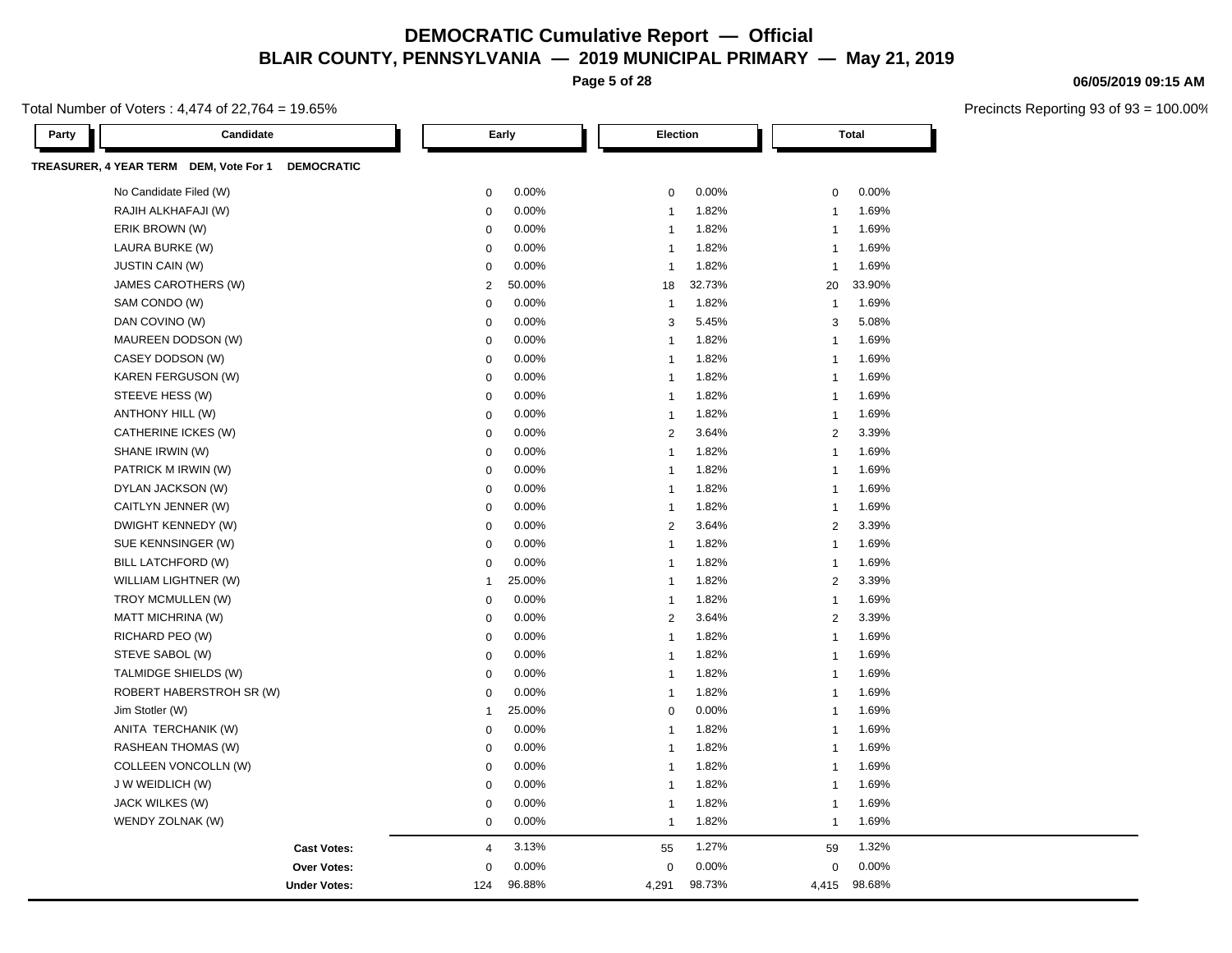**Page 6 of 28**

Total Number of Voters : 4,474 of 22,764 = 19.65%

| Party | Candidate                                                          | Early             |          | Election                |        | <b>Total</b>            |  |
|-------|--------------------------------------------------------------------|-------------------|----------|-------------------------|--------|-------------------------|--|
|       | REGISTER OF WILLS & RECORDER OF DEEDS, 4 YEAR TERM DEM, Vote For 1 | <b>DEMOCRATIC</b> |          |                         |        |                         |  |
|       | No Candidate Filed (W)                                             | $\mathbf 0$       | 0.00%    | $\mathbf 0$             | 0.00%  | 0.00%<br>$\mathbf 0$    |  |
|       | ANITA TERCHANIK (W)                                                | $\overline{2}$    | 66.67%   | 34                      | 53.97% | 54.55%<br>36            |  |
|       | Mark Aleman (W)                                                    | $\mathbf{1}$      | 33.33%   | $\mathbf 0$             | 0.00%  | 1.52%<br>$\mathbf{1}$   |  |
|       | DEBBIE AUNGST (W)                                                  | $\mathbf 0$       | 0.00%    | $\overline{1}$          | 1.59%  | 1.52%<br>$\overline{1}$ |  |
|       | MICHEAL AUTY (W)                                                   | $\mathbf 0$       | 0.00%    | $\overline{1}$          | 1.59%  | 1.52%<br>$\mathbf{1}$   |  |
|       | JASON BISKO (W)                                                    | $\mathbf 0$       | 0.00%    | $\mathbf{1}$            | 1.59%  | 1.52%<br>$\mathbf{1}$   |  |
|       | ERIK BROWN (W)                                                     | $\mathbf 0$       | 0.00%    | $\overline{1}$          | 1.59%  | 1.52%<br>$\overline{1}$ |  |
|       | BRIANNA CONDO (W)                                                  | 0                 | 0.00%    | $\mathbf{1}$            | 1.59%  | 1.52%<br>$\mathbf{1}$   |  |
|       | SASCHA FROST (W)                                                   | $\mathbf 0$       | 0.00%    | $\mathbf{1}$            | 1.59%  | 1.52%<br>-1             |  |
|       | JON GOTTSHALL (W)                                                  | 0                 | 0.00%    | $\overline{1}$          | 1.59%  | 1.52%<br>-1             |  |
|       | CATHRINE ICKES (W)                                                 | $\mathbf 0$       | 0.00%    | $\overline{1}$          | 1.59%  | 1.52%<br>$\mathbf{1}$   |  |
|       | FRED JONES (W)                                                     | $\mathbf 0$       | 0.00%    | $\overline{\mathbf{1}}$ | 1.59%  | 1.52%<br>$\overline{1}$ |  |
|       | <b>BRUCE KELLEY (W)</b>                                            | 0                 | 0.00%    | $\mathbf{1}$            | 1.59%  | 1.52%<br>-1             |  |
|       | TROY MCMULLEN (W)                                                  | $\mathbf 0$       | 0.00%    | $\mathbf{1}$            | 1.59%  | 1.52%<br>$\mathbf{1}$   |  |
|       | <b>MATT MICHRINA (W)</b>                                           | $\mathbf 0$       | 0.00%    | $\overline{2}$          | 3.17%  | 3.03%<br>$\overline{2}$ |  |
|       | CAREY PEARCE (W)                                                   | $\mathbf 0$       | 0.00%    | $\overline{1}$          | 1.59%  | 1.52%<br>$\overline{1}$ |  |
|       | JENNIFER PONDER (W)                                                | $\mathbf 0$       | 0.00%    | $\overline{1}$          | 1.59%  | 1.52%<br>$\mathbf 1$    |  |
|       | JUNIPER ROBBINS (W)                                                | $\mathbf 0$       | $0.00\%$ | $\overline{1}$          | 1.59%  | 1.52%<br>$\overline{1}$ |  |
|       | PATTY ROSS (W)                                                     | $\mathbf 0$       | 0.00%    | $\overline{1}$          | 1.59%  | 1.52%<br>$\overline{1}$ |  |
|       | NATHANIEL SANDERS (W)                                              | $\mathbf 0$       | 0.00%    | $\overline{1}$          | 1.59%  | 1.52%<br>$\overline{1}$ |  |
|       | AMANDA SEELYE (W)                                                  | $\mathbf 0$       | $0.00\%$ | $\mathbf{1}$            | 1.59%  | 1.52%<br>-1             |  |
|       | TALMIDGE SHIELDS (W)                                               | $\mathbf 0$       | 0.00%    | $\mathbf{1}$            | 1.59%  | 1.52%<br>-1             |  |
|       | RYAN SHOWERS (W)                                                   | $\mathbf 0$       | 0.00%    | $\mathbf 1$             | 1.59%  | 1.52%<br>-1             |  |
|       | <b>JOHN SMITH (W)</b>                                              | $\mathbf 0$       | 0.00%    | $\mathbf{1}$            | 1.59%  | 1.52%<br>$\mathbf{1}$   |  |
|       | <b>BRETT STEWART (W)</b>                                           | $\mathbf 0$       | 0.00%    | $\overline{\mathbf{1}}$ | 1.59%  | 1.52%<br>$\overline{1}$ |  |
|       | DON SWANGER (W)                                                    | 0                 | 0.00%    | $\overline{\mathbf{1}}$ | 1.59%  | 1.52%<br>$\overline{1}$ |  |
|       | RASHEAN THOMAS (W)                                                 | $\mathbf 0$       | 0.00%    | $\overline{\mathbf{1}}$ | 1.59%  | 1.52%<br>$\mathbf{1}$   |  |
|       | DENNY WALL (W)                                                     | $\mathbf 0$       | 0.00%    | $\mathbf{1}$            | 1.59%  | 1.52%<br>-1             |  |
|       | DAN COVINO (W)                                                     | $\mathbf 0$       | $0.00\%$ | 3                       | 4.76%  | 4.55%<br>3              |  |
|       | <b>Cast Votes:</b>                                                 | 3                 | 2.34%    | 63                      | 1.45%  | 1.48%<br>66             |  |
|       | <b>Over Votes:</b>                                                 | $\mathbf 0$       | 0.00%    | $\mathbf 0$             | 0.00%  | 0.00%<br>$\mathbf 0$    |  |
|       | <b>Under Votes:</b>                                                | 125               | 97.66%   | 4,283                   | 98.55% | 98.52%<br>4,408         |  |

#### **06/05/2019 09:15 AM**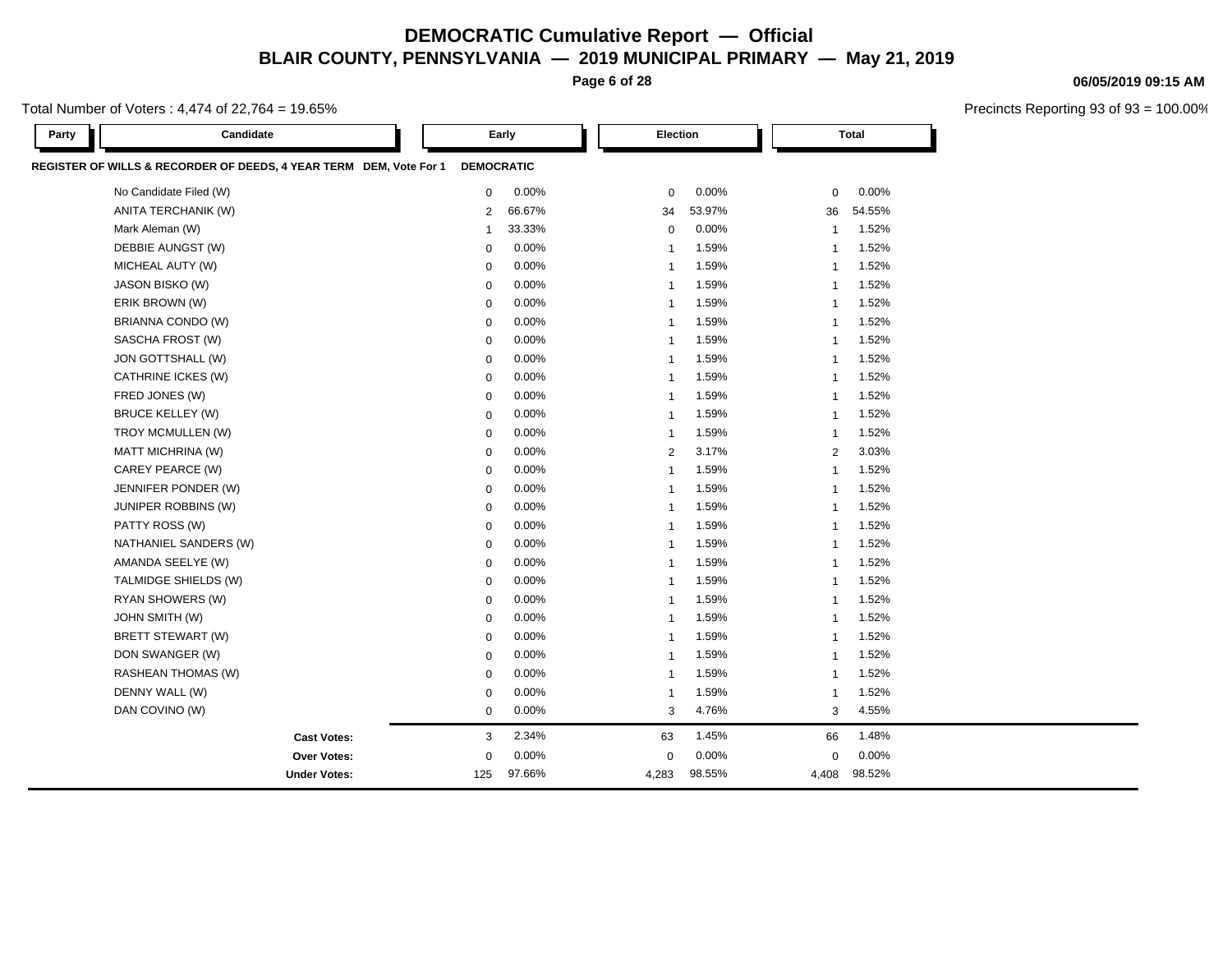**Page 7 of 28**

Total Number of Voters : 4,474 of 22,764 = 19.65%

| Party      | Candidate                                                 |                     |                 | Early             | Election                |        |                | <b>Total</b> |  |
|------------|-----------------------------------------------------------|---------------------|-----------------|-------------------|-------------------------|--------|----------------|--------------|--|
|            | CORONER, 4 YEAR TERM DEM, Vote For 1                      | <b>DEMOCRATIC</b>   |                 |                   |                         |        |                |              |  |
|            | No Candidate Filed (W)                                    |                     | 0               | 0.00%             | $\mathbf 0$             | 0.00%  | $\mathbf 0$    | 0.00%        |  |
|            | PATRICIA ROSS (W)                                         |                     | 13              | 92.86%            | 303                     | 86.08% | 316            | 86.34%       |  |
|            | B ROSS (W)                                                |                     | $\mathbf 0$     | 0.00%             | $\overline{1}$          | 0.28%  | $\mathbf{1}$   | 0.27%        |  |
|            | ERIN MYERS (W)                                            |                     | $\mathbf{1}$    | 7.14%             | 28                      | 7.95%  | 29             | 7.92%        |  |
|            | JASON BISKO (W)                                           |                     | 0               | 0.00%             | $\overline{1}$          | 0.28%  | $\overline{1}$ | 0.27%        |  |
|            | DANIEL COVINO (W)                                         |                     | 0               | 0.00%             | $\overline{1}$          | 0.28%  | $\overline{1}$ | 0.27%        |  |
|            | NICHOLAS DAVIS (W)                                        |                     | $\mathbf 0$     | 0.00%             | $\overline{1}$          | 0.28%  | $\mathbf{1}$   | 0.27%        |  |
|            | FRANK GIVLER (W)                                          |                     | 0               | 0.00%             | $\overline{1}$          | 0.28%  | $\overline{1}$ | 0.27%        |  |
|            | AUGUST C STICKLEL IV (W)                                  |                     | 0               | 0.00%             | $\overline{1}$          | 0.28%  | $\overline{1}$ | 0.27%        |  |
|            | FRED JONES (W)                                            |                     | $\mathbf 0$     | 0.00%             | $\overline{1}$          | 0.28%  | $\mathbf{1}$   | 0.27%        |  |
|            | CHRIS METRIK (W)                                          |                     | $\mathbf 0$     | 0.00%             | -1                      | 0.28%  | $\overline{1}$ | 0.27%        |  |
|            | MATT MICHRINA (W)                                         |                     | 0               | 0.00%             | $\overline{2}$          | 0.57%  | $\overline{2}$ | 0.55%        |  |
|            | HARRY MILLER (W)                                          |                     | 0               | 0.00%             | $\overline{1}$          | 0.28%  | $\mathbf{1}$   | 0.27%        |  |
|            | KEN NIZZA (W)                                             |                     | $\mathbf 0$     | 0.00%             | $\overline{\mathbf{1}}$ | 0.28%  | $\mathbf{1}$   | 0.27%        |  |
|            | DON PEARCE (W)                                            |                     | 0               | 0.00%             | $\overline{\mathbf{1}}$ | 0.28%  | -1             | 0.27%        |  |
|            | MATTHEW RHOA (W)                                          |                     | $\mathbf 0$     | 0.00%             | $\overline{1}$          | 0.28%  | $\mathbf{1}$   | 0.27%        |  |
|            | KATHRYN RILEY (W)                                         |                     | $\mathbf 0$     | 0.00%             | $\overline{1}$          | 0.28%  | -1             | 0.27%        |  |
|            | BOB SAGET (W)                                             |                     | $\mathbf 0$     | 0.00%             | $\overline{1}$          | 0.28%  | $\mathbf{1}$   | 0.27%        |  |
|            | TALMIDGE SHIELDS (W)                                      |                     | $\mathbf 0$     | 0.00%             | $\overline{1}$          | 0.28%  | $\overline{1}$ | 0.27%        |  |
|            | EVAN SOISSON (W)                                          |                     | $\mathbf 0$     | 0.00%             | -1                      | 0.28%  | $\overline{1}$ | 0.27%        |  |
|            | PAULA STELLABOTTE (W)                                     |                     | $\mathbf 0$     | 0.00%             | $\overline{1}$          | 0.28%  | $\mathbf{1}$   | 0.27%        |  |
|            | AYSAH STROHMAN (W)                                        |                     | $\mathbf 0$     | 0.00%             | $\overline{\mathbf{1}}$ | 0.28%  | $\mathbf{1}$   | 0.27%        |  |
|            | LARRY WEST (W)                                            |                     | $\mathbf 0$     | 0.00%             | $\overline{1}$          | 0.28%  | $\overline{1}$ | 0.27%        |  |
|            |                                                           | <b>Cast Votes:</b>  | 14              | 10.94%            | 352                     | 8.10%  | 366            | 8.18%        |  |
|            |                                                           | Over Votes:         | $\mathbf 0$     | 0.00%             | $\mathbf 0$             | 0.00%  | $\mathbf 0$    | 0.00%        |  |
|            |                                                           | <b>Under Votes:</b> | 114             | 89.06%            | 3,994                   | 91.90% | 4,108          | 91.82%       |  |
|            | MAGISTERIAL DISTRICT JUDGE, DISTRICT 24-3-02, 6 YEAR TERM |                     | DEM, Vote For 1 | <b>DEMOCRATIC</b> |                         |        |                |              |  |
| <b>DEM</b> | <b>RICK BENZEL</b>                                        |                     | 9               | 29.03%            | 210                     | 29.13% | 219            | 29.12%       |  |
| DEM        | EDWARD C KREUZ JR                                         |                     | 5               | 16.13%            | 87                      | 12.07% | 92             | 12.23%       |  |
| <b>DEM</b> | <b>EDWARD E ZANG</b>                                      |                     | 5               | 16.13%            | 99                      | 13.73% | 104            | 13.83%       |  |
| <b>DEM</b> | <b>MATT DUNIO</b>                                         |                     | 12              | 38.71%            | 325                     | 45.08% | 337            | 44.81%       |  |
|            |                                                           | <b>Cast Votes:</b>  |                 | 31 100.00%        | 721                     | 96.39% | 752            | 96.53%       |  |
|            |                                                           | Over Votes:         | $\mathbf 0$     | 0.00%             | $\mathbf 0$             | 0.00%  | $\mathbf 0$    | 0.00%        |  |
|            |                                                           | <b>Under Votes:</b> | $\mathbf 0$     | 0.00%             | 27                      | 3.61%  | 27             | 3.47%        |  |

**06/05/2019 09:15 AM**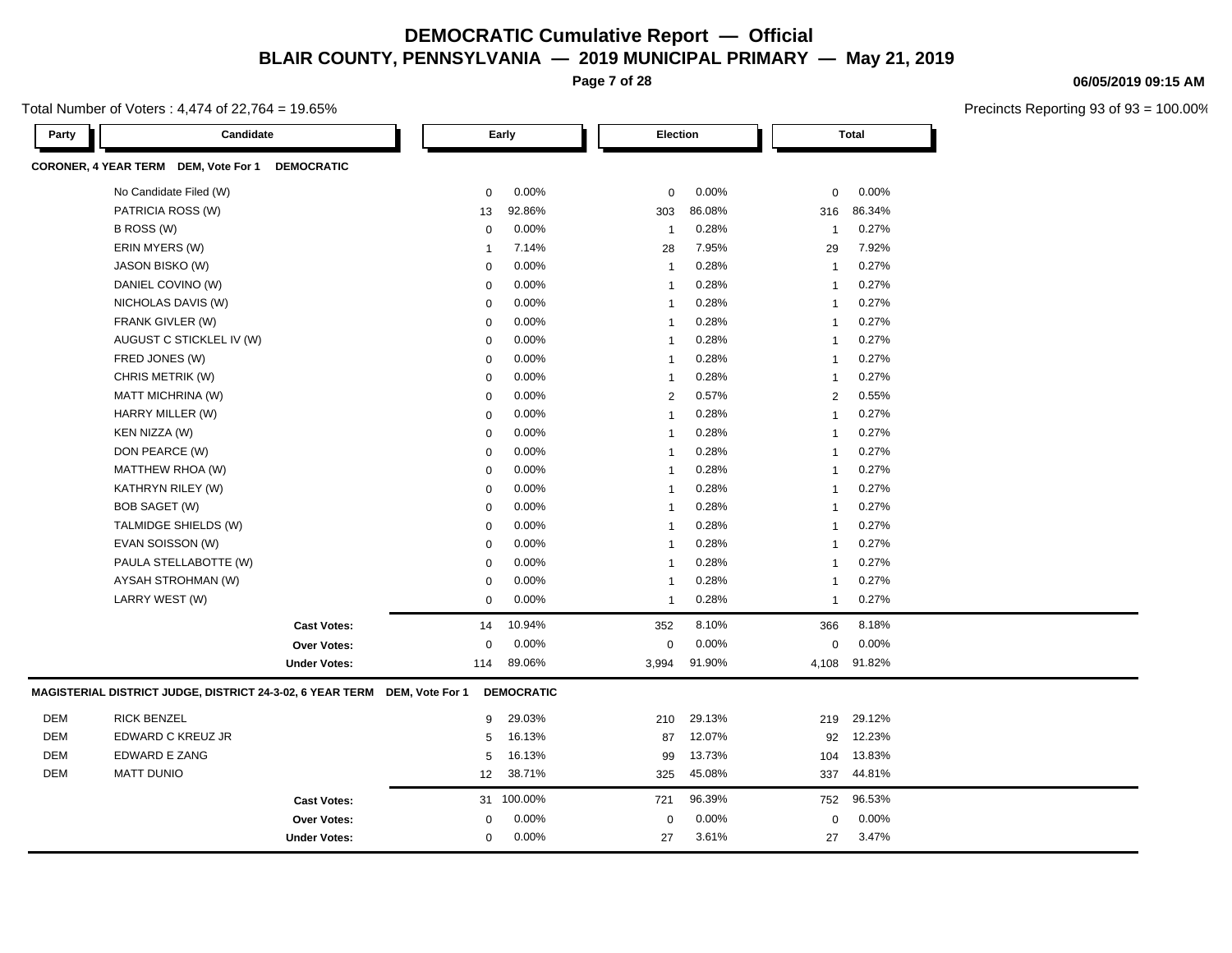**Page 8 of 28**

Total Number of Voters : 4,474 of 22,764 = 19.65%

| Party      | Candidate                                                       |              | Early    |  | Election |          | Total          |              |
|------------|-----------------------------------------------------------------|--------------|----------|--|----------|----------|----------------|--------------|
|            | MAYOR, 4 YEAR TERM ALTOONA DEM, Vote For 1<br><b>DEMOCRATIC</b> |              |          |  |          |          |                |              |
| <b>DEM</b> | <b>BRIDGETTE JACKSON</b>                                        | 16           | 41.03%   |  | 713      | 42.93%   | 729            | 42.88%       |
| DEM        | <b>MARK GEIS</b>                                                | 23           | 58.97%   |  | 902      | 54.30%   | 925            | 54.41%       |
|            | MATT PACIFICO (W)                                               | $\Omega$     | $0.00\%$ |  | 43       | 2.59%    | 43             | 2.53%        |
|            | PATTY ROSS (W)                                                  | $\mathbf{0}$ | $0.00\%$ |  |          | 0.06%    | $\overline{ }$ | $0.06\%$     |
|            | SHANE IRWIN (W)                                                 | $\mathbf{0}$ | $0.00\%$ |  |          | 0.06%    |                | $0.06\%$     |
|            | MIKE LEONARD (W)                                                | $\mathbf{0}$ | $0.00\%$ |  |          | 0.06%    |                | 0.06%        |
|            | <b>Cast Votes:</b>                                              | 39           | 92.86%   |  | 1,661    | 91.87%   |                | 1,700 91.89% |
|            | <b>Over Votes:</b>                                              | $\mathbf{0}$ | $0.00\%$ |  | $\Omega$ | $0.00\%$ | $\mathbf{0}$   | $0.00\%$     |
|            | <b>Under Votes:</b>                                             | 3            | 7.14%    |  | 147      | 8.13%    | 150            | 8.11%        |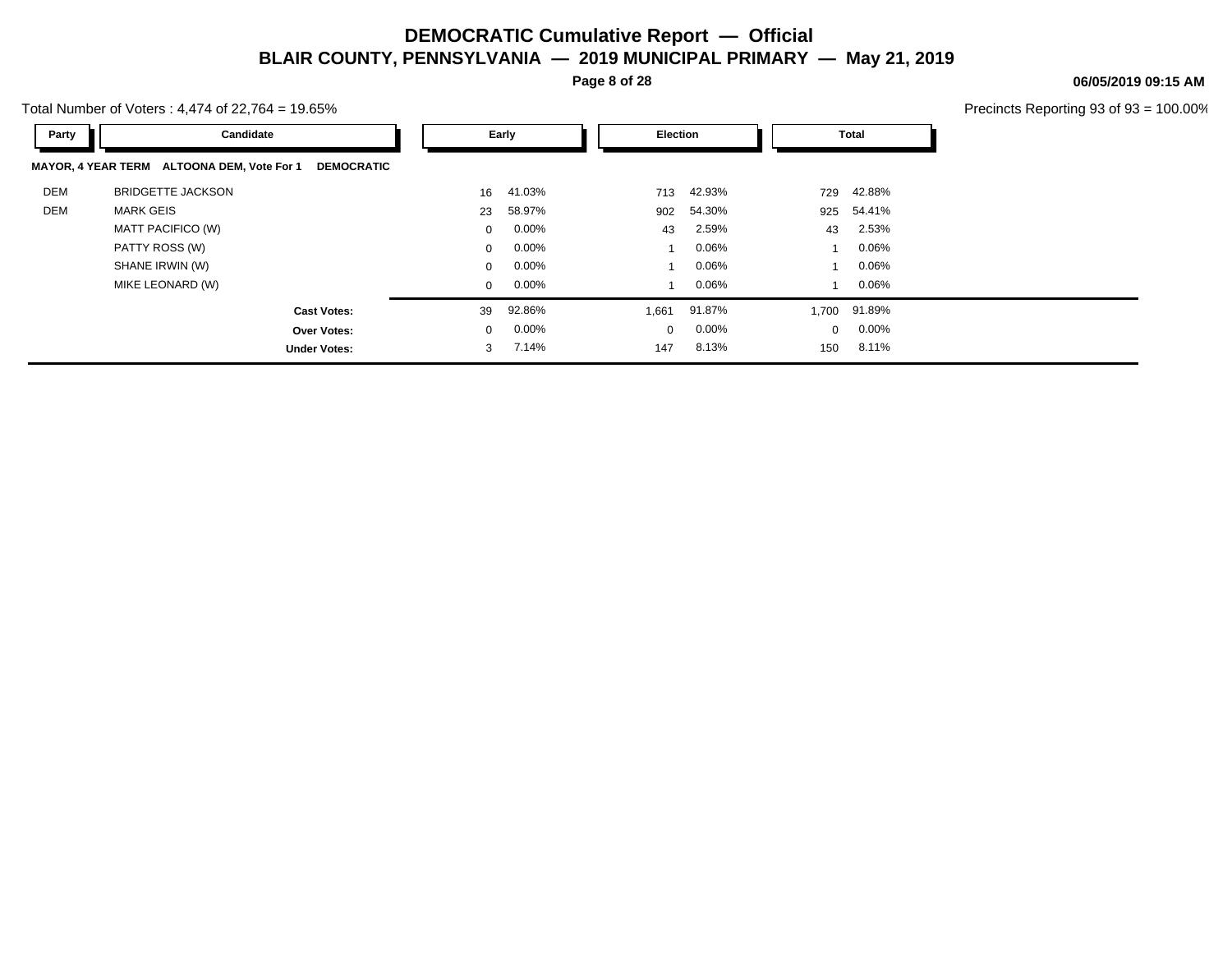**Page 9 of 28**

Total Number of Voters : 4,474 of 22,764 = 19.65%

| Party | Candidate                                                    |                | Early    |                | Election |        |    | <b>Total</b>   |        |  |
|-------|--------------------------------------------------------------|----------------|----------|----------------|----------|--------|----|----------------|--------|--|
|       | CITY COUNCIL, 4 YEAR TERM ALTOONA DEM, Vote For 2 DEMOCRATIC |                |          |                |          |        |    |                |        |  |
|       | No Candidate Filed (W)                                       | $\pmb{0}$      | 0.00%    | $\mathbf 0$    |          | 0.00%  |    | $\mathbf 0$    | 0.00%  |  |
|       | TIM BAKER (W)                                                | $\pmb{0}$      | 0.00%    | $\mathbf{1}$   |          | 0.54%  |    | $\mathbf{1}$   | 0.53%  |  |
|       | MIKE BAKER (W)                                               | $\mathbf 0$    | 0.00%    | $\mathbf{1}$   |          | 0.54%  |    | $\mathbf{1}$   | 0.53%  |  |
|       | ANDREW BAUGHMAN (W)                                          | $\mathbf 0$    | 0.00%    | $\mathbf{1}$   |          | 0.54%  |    | $\mathbf{1}$   | 0.53%  |  |
|       | TED BEAM (W)                                                 | $\mathbf 0$    | $0.00\%$ | $\overline{2}$ |          | 1.08%  |    | $\overline{2}$ | 1.06%  |  |
|       | <b>JUSTIN CAIN (W)</b>                                       | $\mathbf 0$    | 0.00%    | $\mathbf{1}$   |          | 0.54%  |    | $\mathbf{1}$   | 0.53%  |  |
|       | JOSEPH ALAN CARPER (W)                                       | $\mathbf 0$    | 0.00%    | 5              |          | 2.70%  |    | $\sqrt{5}$     | 2.66%  |  |
|       | DAN COVINO (W)                                               | $\mathbf 0$    | 0.00%    | $\overline{7}$ |          | 3.78%  |    | $\overline{7}$ | 3.72%  |  |
|       | MARK R DESTEFANO (W)                                         | $\mathbf 0$    | 0.00%    | $\mathbf{1}$   |          | 0.54%  |    | $\overline{1}$ | 0.53%  |  |
|       | ERIN DUNKEL (W)                                              | $\mathbf 0$    | 0.00%    | $\overline{1}$ |          | 0.54%  |    | $\overline{1}$ | 0.53%  |  |
|       | WILLIAM FAIRER (W)                                           | $\mathbf 0$    | 0.00%    | $\mathbf{1}$   |          | 0.54%  |    | $\overline{1}$ | 0.53%  |  |
|       | KATY FEATHER (W)                                             | $\mathbf 0$    | 0.00%    | $\mathbf{1}$   |          | 0.54%  |    | $\mathbf{1}$   | 0.53%  |  |
|       | NADINE FERGUSON (W)                                          | $\mathbf 0$    | 0.00%    | $\mathbf{1}$   |          | 0.54%  |    | $\overline{1}$ | 0.53%  |  |
|       | TERRY FIGART (W)                                             | $\mathbf 0$    | 0.00%    | $\overline{2}$ |          | 1.08%  |    | $\overline{2}$ | 1.06%  |  |
|       | RICHARD ANDREW FULLER (W)                                    | $\mathbf 0$    | 0.00%    | $\mathbf{1}$   |          | 0.54%  |    | $\mathbf{1}$   | 0.53%  |  |
|       | MARK GEIS (W)                                                | $\mathbf 0$    | 0.00%    | $\mathbf{1}$   |          | 0.54%  |    | -1             | 0.53%  |  |
|       | BRYANT GISELMAN (W)                                          | $\mathbf 0$    | 0.00%    | $\mathbf{1}$   |          | 0.54%  |    | $\mathbf{1}$   | 0.53%  |  |
|       | MICHELE GRAHAM (W)                                           | $\mathbf 0$    | 0.00%    | $\mathbf{1}$   |          | 0.54%  |    | $\mathbf{1}$   | 0.53%  |  |
|       | TERRANCE HEISS (W)                                           | $\mathbf 0$    | 0.00%    | $\overline{2}$ |          | 1.08%  |    | 2              | 1.06%  |  |
|       | <b>ANTHONY HILL (W)</b>                                      | $\mathbf 0$    | 0.00%    | $\mathbf{1}$   |          | 0.54%  |    | $\mathbf{1}$   | 0.53%  |  |
|       | ROBERT F HOUSEMAN (W)                                        | $\mathbf 0$    | 0.00%    | $\overline{2}$ |          | 1.08%  |    | $\overline{2}$ | 1.06%  |  |
|       | <b>JESSICA ICKES (W)</b>                                     | $\mathbf 0$    | 0.00%    | $\mathbf{1}$   |          | 0.54%  |    | $\mathbf{1}$   | 0.53%  |  |
|       | DONALD ICKES (W)                                             | $\mathbf 0$    | 0.00%    | $\mathbf{1}$   |          | 0.54%  |    | $\mathbf{1}$   | 0.53%  |  |
|       | CATHERINE ICKES (W)                                          | $\mathbf 0$    | 0.00%    | 17             |          | 9.19%  | 17 |                | 9.04%  |  |
|       | DARRELL B MORRIS II (W)                                      | $\mathbf 0$    | 0.00%    | $\overline{2}$ |          | 1.08%  |    | 2              | 1.06%  |  |
|       | SHANE IRWIN (W)                                              | $\mathbf 0$    | 0.00%    | $\overline{2}$ |          | 1.08%  |    | 2              | 1.06%  |  |
|       | MICHAEL JOHNSON (W)                                          | $\mathbf 0$    | 0.00%    | $\overline{1}$ |          | 0.54%  |    | $\mathbf{1}$   | 0.53%  |  |
|       | CHRISTIE JORDAN (W)                                          | $\mathbf 0$    | 0.00%    | $\mathbf{1}$   |          | 0.54%  |    | $\mathbf{1}$   | 0.53%  |  |
|       | BERNARD A JOYCE (W)                                          | $\mathbf 0$    | 0.00%    | $\mathbf{1}$   |          | 0.54%  |    | $\mathbf{1}$   | 0.53%  |  |
|       | KEVIN L SNYDER JR (W)                                        | $\mathbf 0$    | 0.00%    | $\mathbf{1}$   |          | 0.54%  |    | $\mathbf{1}$   | 0.53%  |  |
|       | MIKE JUDGE (W)                                               | $\mathbf 0$    | 0.00%    | $\mathbf{1}$   |          | 0.54%  |    | $\mathbf{1}$   | 0.53%  |  |
|       | <b>BRUCE KELLEY (W)</b>                                      | $\mathbf 0$    | 0.00%    | $\mathbf{1}$   |          | 0.54%  |    | $\mathbf{1}$   | 0.53%  |  |
|       | BOB KELLY (W)                                                | $\mathbf 0$    | 0.00%    | $\mathbf{1}$   |          | 0.54%  |    | $\mathbf{1}$   | 0.53%  |  |
|       | B KELLY (W)                                                  | $\mathbf 0$    | 0.00%    | $\mathbf{1}$   |          | 0.54%  |    | $\mathbf{1}$   | 0.53%  |  |
|       | BRIDGETTE JACKSON (W)                                        | $\mathbf 0$    | 0.00%    | $\overline{7}$ |          | 3.78%  |    | $\overline{7}$ | 3.72%  |  |
|       | TARA PAIGE KIFER (W)                                         | $\mathbf 0$    | 0.00%    | $\mathbf{1}$   |          | 0.54%  |    | $\mathbf{1}$   | 0.53%  |  |
|       | DAVID KORMAN (W)                                             | $\mathbf 0$    | 0.00%    | $\mathbf{1}$   |          | 0.54%  |    | $\mathbf{1}$   | 0.53%  |  |
|       | MIKE LEONARD (W)                                             | $\mathbf 0$    | 0.00%    | 88             |          | 47.57% |    | 88             | 46.81% |  |
|       | MARK LEONARD (W)                                             | $\mathbf 0$    | 0.00%    | 2              |          | 1.08%  |    | 2              | 1.06%  |  |
|       | SAMANTHA PAULE (W)                                           | $\overline{2}$ | 66.67%   | $\overline{7}$ |          | 3.78%  |    | 9              | 4.79%  |  |

#### **06/05/2019 09:15 AM**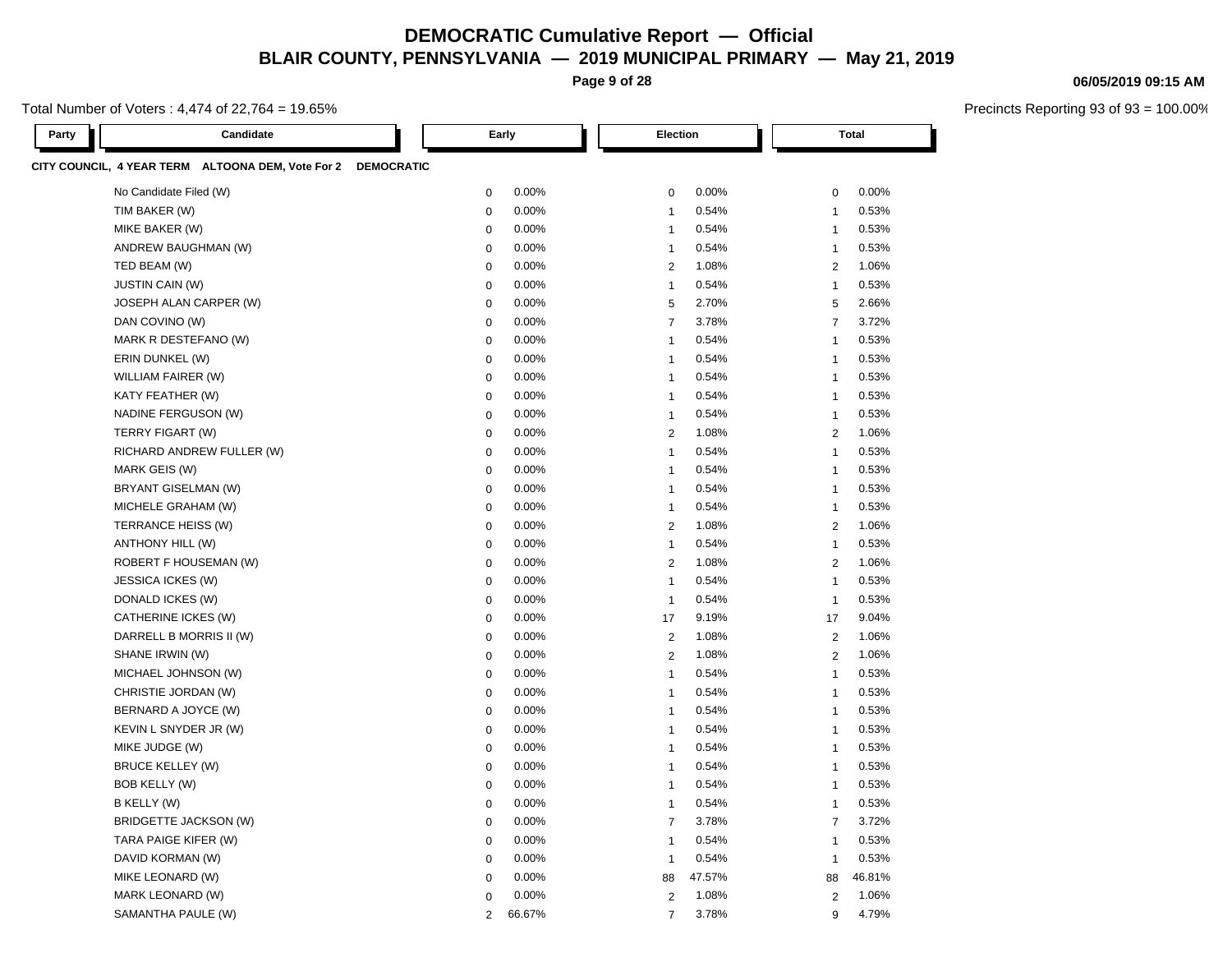**Page 10 of 28**

#### Total Number of Voters : 4,474 of 22,764 = 19.65%

**06/05/2019 09:15 AM**

| Party<br>Candidate                                                     | Early       | Election       | <b>Total</b>   |
|------------------------------------------------------------------------|-------------|----------------|----------------|
| MIKE LUSENO (W)                                                        | 0.00%       | 0.54%          | 0.53%          |
|                                                                        | $\mathbf 0$ | $\mathbf{1}$   | $\overline{1}$ |
| <b>KEN MATTHEWS (W)</b>                                                | 0.00%       | 0.54%          | 0.53%          |
|                                                                        | $\mathbf 0$ | $\mathbf{1}$   | $\overline{1}$ |
| ALEX MCCOY (W)                                                         | 0.00%       | 0.54%          | 0.53%          |
|                                                                        | $\pmb{0}$   | $\mathbf{1}$   | $\overline{1}$ |
| JILL RHOA (W)                                                          | 0.00%       | 0.54%          | 0.53%          |
|                                                                        | $\mathbf 0$ | $\mathbf{1}$   | $\overline{1}$ |
| JORDAN RHONE (W)                                                       | $\mathbf 0$ | 0.54%          | 0.53%          |
|                                                                        | 0.00%       | $\mathbf{1}$   | $\overline{1}$ |
| <b>JASON RUNK (W)</b>                                                  | $\mathbf 0$ | 0.54%          | 0.53%          |
|                                                                        | 0.00%       | $\mathbf{1}$   | $\overline{1}$ |
| ANTHONY SABATINO (W)                                                   | 0.00%       | 0.54%          | 0.53%          |
|                                                                        | $\mathbf 0$ | $\mathbf{1}$   | $\overline{1}$ |
| William Schrif (W)                                                     | 33.33%      | 0.00%          | 0.53%          |
|                                                                        | -1          | $\pmb{0}$      | $\overline{1}$ |
| TALMIDGE SHIELDS (W)                                                   | 0.00%       | 0.54%          | 0.53%          |
|                                                                        | $\mathbf 0$ | $\mathbf{1}$   | $\overline{1}$ |
| TOM SOHUCH (W)                                                         | 0.00%       | 0.54%          | 0.53%          |
|                                                                        | $\mathbf 0$ | $\mathbf{1}$   | $\overline{1}$ |
| BRETT STEWART (W)                                                      | 0.00%       | 0.54%          | 0.53%          |
|                                                                        | $\mathbf 0$ | $\overline{1}$ | $\overline{1}$ |
| PAT TOST (W)                                                           | 0.00%       | 0.54%          | 0.53%          |
|                                                                        | $\mathbf 0$ | $\mathbf{1}$   | $\overline{1}$ |
| ROBERT TURCOVSKI (W)                                                   | $\mathbf 0$ | 0.54%          | 0.53%          |
|                                                                        | 0.00%       | $\mathbf{1}$   | $\overline{1}$ |
| AMY WEBSTER (W)                                                        | 0.00%       | 0.54%          | 0.53%          |
|                                                                        | $\mathbf 0$ | $\mathbf{1}$   | $\overline{1}$ |
| JACK WILKES (W)                                                        | 0.00%       | 0.54%          | 0.53%          |
|                                                                        | $\mathbf 0$ | $\mathbf{1}$   | $\overline{1}$ |
| <b>Cast Votes:</b>                                                     | 3.57%       | 5.12%          | 5.08%          |
|                                                                        | 3           | 185            | 188            |
| <b>Over Votes:</b>                                                     | 0.00%       | $\Omega$       | 0.00%          |
|                                                                        | $\mathbf 0$ | 0.00%          | $\mathbf 0$    |
| <b>Under Votes:</b>                                                    | 96.43%      | 94.88%         | 94.92%         |
|                                                                        | 81          | 3,431          | 3,512          |
| SUPERVISOR, 6 YEAR TERM ALLEGHENY DEM, Vote For 1<br><b>DEMOCRATIC</b> |             |                |                |
| No Candidate Filed (W)                                                 | 0.00%       | 0.00%          | 0.00%          |
|                                                                        | $\mathbf 0$ | $\mathbf 0$    | 0              |
| RAJIH ALKHAFAJI (W)                                                    | 0.00%       | 14.29%         | 14.29%         |
|                                                                        | 0           | $\mathbf{1}$   | $\mathbf{1}$   |
| JOEL BOBETICH (W)                                                      | 0.00%       | 14.29%         | 14.29%         |
|                                                                        | $\mathbf 0$ | $\mathbf{1}$   | $\overline{1}$ |
| LAURA BURKE (W)                                                        | 0.00%       | 14.29%         | 14.29%         |
|                                                                        | $\mathbf 0$ | $\mathbf{1}$   | $\mathbf{1}$   |
| CRAIG GRASSMYER (W)                                                    | 0.00%       | 14.29%         | 14.29%         |
|                                                                        | $\mathbf 0$ | $\mathbf{1}$   | $\mathbf{1}$   |
| FRED IMLER (W)                                                         | 0.00%       | 14.29%         | 14.29%         |
|                                                                        | $\mathbf 0$ | $\mathbf{1}$   | $\overline{1}$ |
| DAVE BURCHFIELD JR (W)                                                 | 0.00%       | 14.29%         | 14.29%         |
|                                                                        | $\mathbf 0$ | $\mathbf{1}$   | $\overline{1}$ |
| <b>MANNY NICHOLS (W)</b>                                               | 0.00%       | 14.29%         | 14.29%         |
|                                                                        | $\mathbf 0$ | $\mathbf{1}$   | $\mathbf{1}$   |
| <b>Cast Votes:</b>                                                     | $\mathbf 0$ | $\overline{7}$ | 3.23%          |
|                                                                        | 0.00%       | 3.43%          | $\overline{7}$ |
| <b>Over Votes:</b>                                                     | 0.00%       | 0.00%          | 0.00%          |
|                                                                        | $\mathbf 0$ | $\Omega$       | $\Omega$       |
| <b>Under Votes:</b>                                                    | 13 100.00%  | 96.57%<br>197  | 96.77%<br>210  |
| AUDITOR, 6 YEAR TERM ALLEGHENY DEM, Vote For 1<br><b>DEMOCRATIC</b>    |             |                |                |
| No Candidate Filed (W)                                                 | 0.00%       | 0.00%          | 0.00%          |
|                                                                        | $\mathbf 0$ | $\mathbf 0$    | 0              |
| RAJIH ALKHAFAJI (W)                                                    | 0.00%       | 33.33%         | 33.33%         |
|                                                                        | $\mathbf 0$ | $\mathbf{1}$   | $\mathbf{1}$   |
| BRUCE ERB (W)                                                          | 0.00%       | 33.33%         | 33.33%         |
|                                                                        | $\mathbf 0$ | $\mathbf{1}$   | $\overline{1}$ |
| CRAIG GRASSMYER (W)                                                    | $\mathbf 0$ | 33.33%         | 33.33%         |
|                                                                        | 0.00%       | $\mathbf{1}$   | $\mathbf{1}$   |
| <b>Cast Votes:</b>                                                     | 0.00%       | 1.47%          | 1.38%          |
|                                                                        | $\mathbf 0$ | 3              | 3              |
| <b>Over Votes:</b>                                                     | 0.00%       | 0.00%          | 0.00%          |
|                                                                        | $\mathbf 0$ | $\Omega$       | 0              |
| <b>Under Votes:</b>                                                    | 100.00%     | 98.53%         | 98.62%         |
|                                                                        | 13          | 201            | 214            |
|                                                                        |             |                |                |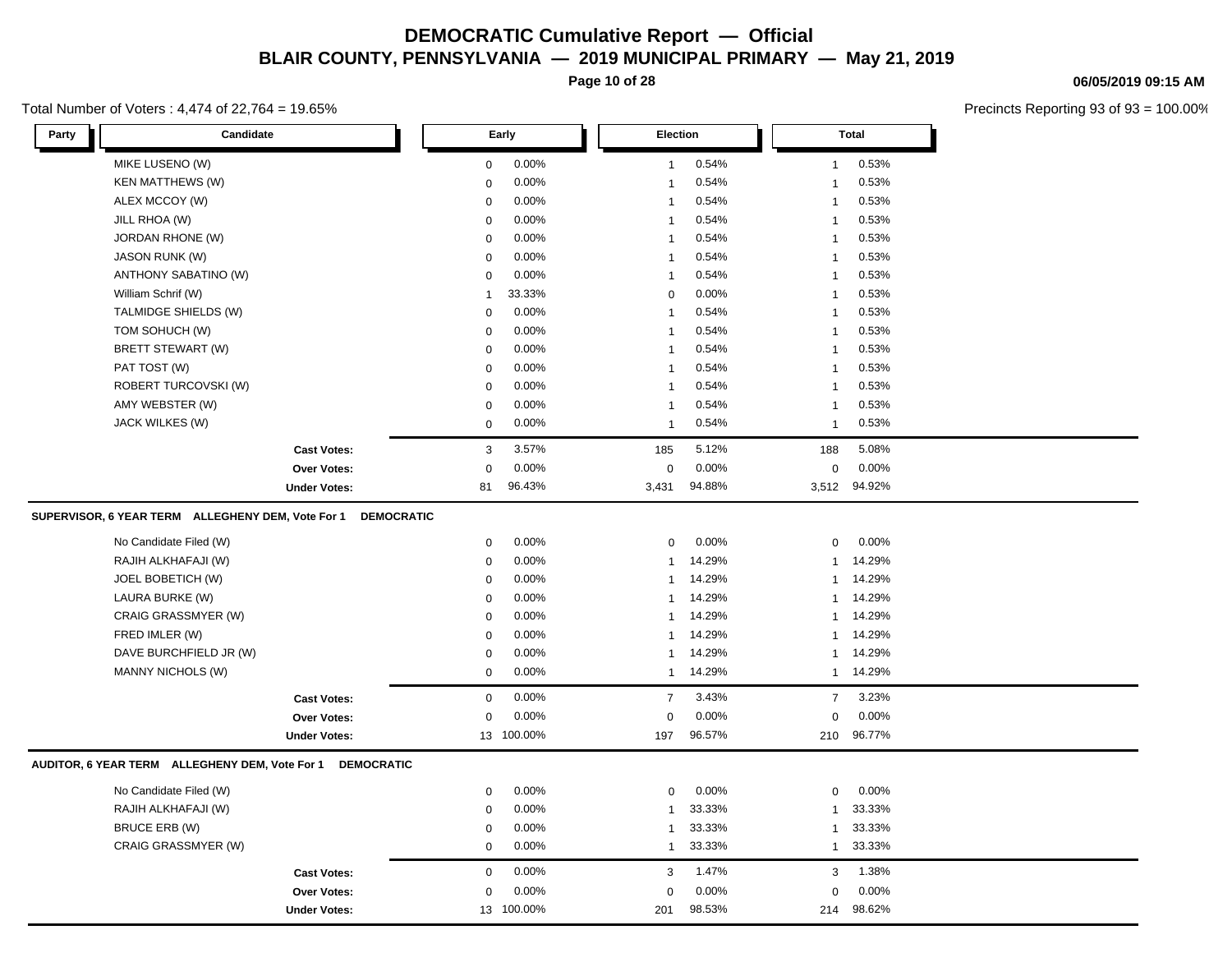**Page 11 of 28**

**06/05/2019 09:15 AM**

| Total Number of Voters: 4,474 of 22,764 = 19.65% |                                                                 |                                                                      |              |                   |                |           |                |              | Precincts Reporting 93 of 93 |
|--------------------------------------------------|-----------------------------------------------------------------|----------------------------------------------------------------------|--------------|-------------------|----------------|-----------|----------------|--------------|------------------------------|
| Party                                            | Candidate                                                       |                                                                      |              | Early             |                | Election  |                | <b>Total</b> |                              |
|                                                  | COUNCIL, 4 YEAR TERM ALLEGHENY 4 THB DEM, Vote For 2 DEMOCRATIC |                                                                      |              |                   |                |           |                |              |                              |
| DEM                                              | JOSEPH L BEM                                                    |                                                                      | $\mathbf 0$  | 0.00%             | 5              | 71.43%    | 5              | 71.43%       |                              |
|                                                  | PAUL MYERS (W)                                                  |                                                                      | $\mathbf 0$  | 0.00%             | $\overline{2}$ | 28.57%    |                | 2 28.57%     |                              |
|                                                  |                                                                 | <b>Cast Votes:</b>                                                   | $\mathbf 0$  | 0.00%             | $\overline{7}$ | 70.00%    |                | 7 70.00%     |                              |
|                                                  |                                                                 | Over Votes:                                                          | $\mathsf 0$  | 0.00%             | $\Omega$       | 0.00%     | $\mathbf 0$    | 0.00%        |                              |
|                                                  |                                                                 | <b>Under Votes:</b>                                                  | 0            | 0.00%             | 3              | 30.00%    |                | 3 30.00%     |                              |
|                                                  |                                                                 | TAX COLLECTOR, 2 YEAR UNEXPIRED TERM ALLEGHENY 4 THB DEM, Vote For 1 |              | <b>DEMOCRATIC</b> |                |           |                |              |                              |
|                                                  | No Candidate Filed (W)                                          |                                                                      | $\mathbf 0$  | 0.00%             | $\mathbf 0$    | $0.00\%$  | $\mathbf 0$    | 0.00%        |                              |
|                                                  |                                                                 | <b>Cast Votes:</b>                                                   | $\mathbf 0$  | 0.00%             | $\mathbf 0$    | 0.00%     | $\mathbf 0$    | 0.00%        |                              |
|                                                  |                                                                 | <b>Over Votes:</b>                                                   | $\mathbf 0$  | 0.00%             | $\mathbf 0$    | 0.00%     | $\mathbf 0$    | 0.00%        |                              |
|                                                  |                                                                 | <b>Under Votes:</b>                                                  | $\mathbf 0$  | 0.00%             |                | 5 100.00% |                | 5 100.00%    |                              |
|                                                  | SUPERVISOR, 6 YEAR TERM ANTIS DEM, Vote For 2 DEMOCRATIC        |                                                                      |              |                   |                |           |                |              |                              |
|                                                  | No Candidate Filed (W)                                          |                                                                      | $\mathsf 0$  | 0.00%             | $\mathbf 0$    | 0.00%     | $\mathbf 0$    | 0.00%        |                              |
|                                                  | TIMOTHY MERCER (W)                                              |                                                                      | $\mathbf 0$  | 0.00%             | $\overline{4}$ | 57.14%    | $\overline{4}$ | 57.14%       |                              |
|                                                  | JOHN LUKE JR (W)                                                |                                                                      | 0            | 0.00%             | $\mathbf{1}$   | 14.29%    | $\mathbf{1}$   | 14.29%       |                              |
|                                                  | CHARLES M CARACCIOLO II (W)                                     |                                                                      | $\mathbf{0}$ | 0.00%             | 2              | 28.57%    | $\overline{2}$ | 28.57%       |                              |
|                                                  |                                                                 | <b>Cast Votes:</b>                                                   | $\mathbf 0$  | 0.00%             | $\overline{7}$ | 2.08%     | $\overline{7}$ | 2.06%        |                              |
|                                                  |                                                                 | <b>Over Votes:</b>                                                   | 0            | 0.00%             | $\mathbf 0$    | 0.00%     | $\mathbf 0$    | 0.00%        |                              |
|                                                  |                                                                 | <b>Under Votes:</b>                                                  |              | 4 100.00%         | 329            | 97.92%    |                | 333 97.94%   |                              |
|                                                  | AUDITOR, 6 YEAR TERM ANTIS DEM, Vote For 1                      | <b>DEMOCRATIC</b>                                                    |              |                   |                |           |                |              |                              |
|                                                  | No Candidate Filed (W)                                          |                                                                      | $\mathbf 0$  | 0.00%             | $\mathbf 0$    | 0.00%     | 0              | 0.00%        |                              |
|                                                  | <b>GLORIA STULTZ (W)</b>                                        |                                                                      | $\mathbf 0$  | 0.00%             |                | 2 100.00% |                | 2 100.00%    |                              |
|                                                  |                                                                 | <b>Cast Votes:</b>                                                   | $\mathbf 0$  | 0.00%             | 2              | 1.19%     | 2              | 1.18%        |                              |
|                                                  |                                                                 | Over Votes:                                                          | 0            | 0.00%             | $\Omega$       | 0.00%     | $\mathbf 0$    | 0.00%        |                              |
|                                                  |                                                                 | <b>Under Votes:</b>                                                  |              | 2 100.00%         | 166            | 98.81%    | 168            | 98.82%       |                              |
|                                                  | AUDITOR, 2 YEAR UNEXPIRED TERM ANTIS DEM, Vote For 1            | <b>DEMOCRATIC</b>                                                    |              |                   |                |           |                |              |                              |
|                                                  | No Candidate Filed (W)                                          |                                                                      | $\mathbf 0$  | 0.00%             | $\mathbf 0$    | $0.00\%$  | $\mathbf 0$    | 0.00%        |                              |
|                                                  | MARY GALLAGHER (W)                                              |                                                                      | $\mathbf{0}$ | 0.00%             |                | 2 100.00% |                | 2 100.00%    |                              |
|                                                  |                                                                 | <b>Cast Votes:</b>                                                   | $\mathbf 0$  | 0.00%             | $\overline{2}$ | 1.19%     | 2              | 1.18%        |                              |
|                                                  |                                                                 | Over Votes:                                                          | $\mathbf 0$  | 0.00%             | $\Omega$       | 0.00%     | $\mathbf 0$    | 0.00%        |                              |
|                                                  |                                                                 | <b>Under Votes:</b>                                                  |              | 2 100.00%         | 166            | 98.81%    |                | 168 98.82%   |                              |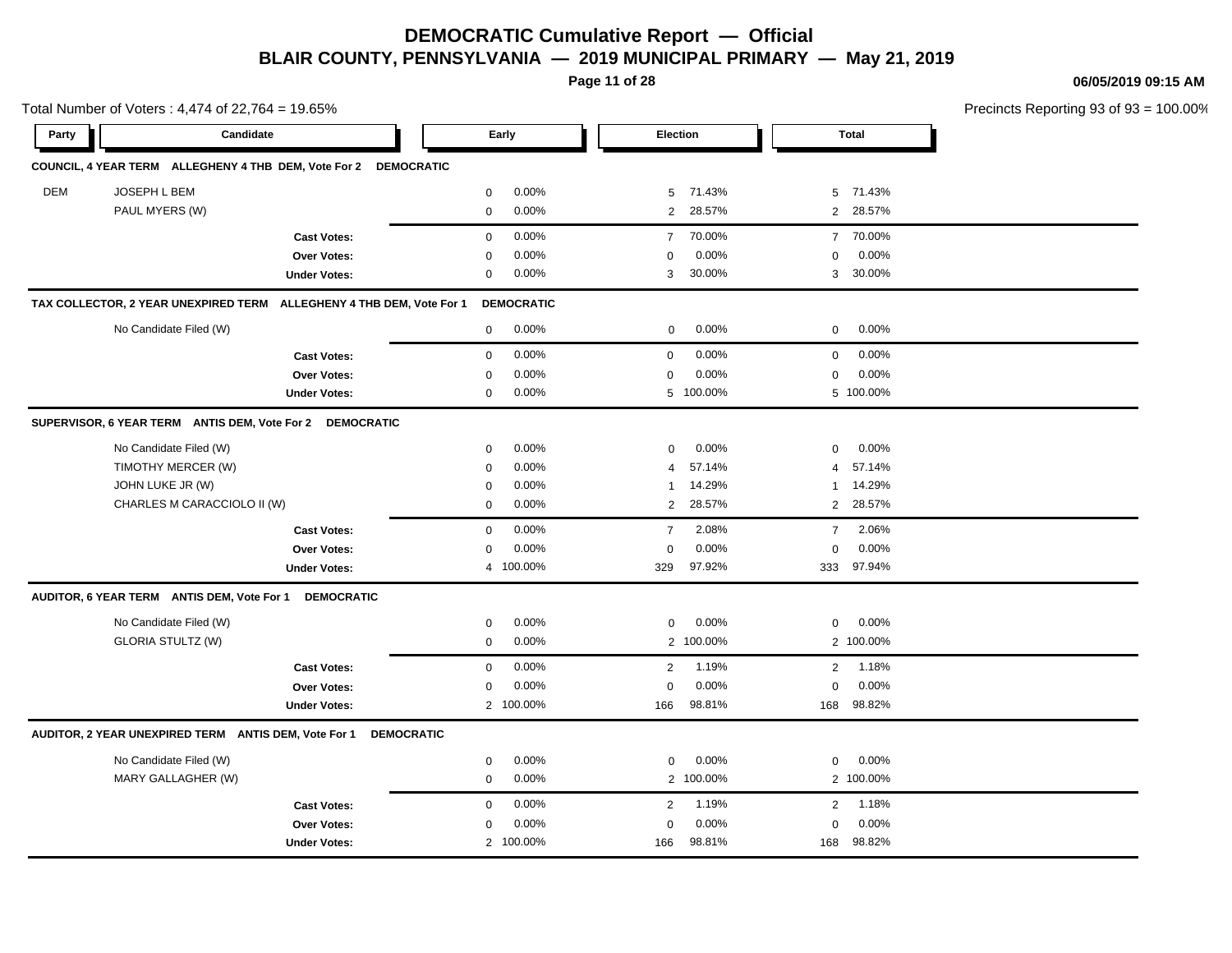**Page 12 of 28**

**06/05/2019 09:15 AM**

|       | Total Number of Voters: 4,474 of 22,764 = 19.65%         |                     |                   |           |                |          |                |              | Precincts Reporting 93 of 93 |
|-------|----------------------------------------------------------|---------------------|-------------------|-----------|----------------|----------|----------------|--------------|------------------------------|
| Party | Candidate                                                |                     |                   | Early     |                | Election |                | <b>Total</b> |                              |
|       | COUNCIL, 4 YEAR TERM BELLWOOD DEM, Vote For 3 DEMOCRATIC |                     |                   |           |                |          |                |              |                              |
|       | No Candidate Filed (W)                                   |                     | $\mathbf 0$       | 0.00%     | $\mathbf 0$    | 0.00%    | 0              | 0.00%        |                              |
|       | CALVIN AMATO (W)                                         |                     | $\mathbf 0$       | 0.00%     | $\mathbf{1}$   | 12.50%   | $\mathbf{1}$   | 12.50%       |                              |
|       | RICHARD BACON (W)                                        |                     | $\mathbf 0$       | 0.00%     | 3              | 37.50%   | 3              | 37.50%       |                              |
|       | DAVID SNYDER JR (W)                                      |                     | $\mathbf 0$       | 0.00%     | $\overline{2}$ | 25.00%   | $\overline{2}$ | 25.00%       |                              |
|       | JOHN KRIEGER (W)                                         |                     | $\mathbf 0$       | 0.00%     | 1              | 12.50%   | $\mathbf{1}$   | 12.50%       |                              |
|       | RANDALL SHOWALTER (W)                                    |                     | $\mathbf 0$       | 0.00%     | $\mathbf{1}$   | 12.50%   | $\mathbf{1}$   | 12.50%       |                              |
|       |                                                          | <b>Cast Votes:</b>  | $\mathbf 0$       | 0.00%     | 8              | 7.41%    | 8              | 7.41%        |                              |
|       |                                                          | Over Votes:         | $\mathbf 0$       | 0.00%     | 0              | 0.00%    | $\mathbf 0$    | 0.00%        |                              |
|       |                                                          | <b>Under Votes:</b> | 0                 | 0.00%     | 100            | 92.59%   | 100            | 92.59%       |                              |
|       | COUNCIL, 2 YEAR UNEXPIRED TERM BELLWOOD DEM, Vote For 1  |                     | <b>DEMOCRATIC</b> |           |                |          |                |              |                              |
|       | No Candidate Filed (W)                                   |                     | $\mathsf 0$       | 0.00%     | $\Omega$       | 0.00%    | 0              | 0.00%        |                              |
|       | CHRIS FORSHEY (W)                                        |                     | $\mathbf 0$       | 0.00%     | 1              | 50.00%   | $\mathbf{1}$   | 50.00%       |                              |
|       | <b>JOHN KRIEGER (W)</b>                                  |                     | $\mathbf 0$       | 0.00%     | $\mathbf{1}$   | 50.00%   | $\mathbf{1}$   | 50.00%       |                              |
|       |                                                          | <b>Cast Votes:</b>  | $\mathbf 0$       | 0.00%     | $\overline{2}$ | 5.56%    | $\overline{2}$ | 5.56%        |                              |
|       |                                                          | Over Votes:         | $\mathbf 0$       | 0.00%     | $\mathbf 0$    | 0.00%    | $\mathbf 0$    | 0.00%        |                              |
|       |                                                          | <b>Under Votes:</b> | $\mathbf 0$       | 0.00%     | 34             | 94.44%   | 34             | 94.44%       |                              |
|       | SUPERVISOR, 6 YEAR TERM BLAIR DEM, Vote For 1            | <b>DEMOCRATIC</b>   |                   |           |                |          |                |              |                              |
|       | No Candidate Filed (W)                                   |                     | 0                 | 0.00%     | $\Omega$       | 0.00%    | 0              | 0.00%        |                              |
|       | JOE DODSON (W)                                           |                     | 0                 | 0.00%     | $\mathbf{1}$   | 14.29%   | 1              | 14.29%       |                              |
|       | CHRISTOPHER KING (W)                                     |                     | $\mathbf 0$       | 0.00%     | $\mathbf{1}$   | 14.29%   | 1              | 14.29%       |                              |
|       | MARK MICHRINA (W)                                        |                     | 0                 | 0.00%     | $\overline{2}$ | 28.57%   | $\overline{2}$ | 28.57%       |                              |
|       | NICOLE GERMAUX (W)                                       |                     | $\mathsf 0$       | 0.00%     | 3              | 42.86%   | 3              | 42.86%       |                              |
|       |                                                          | <b>Cast Votes:</b>  | $\mathbf 0$       | 0.00%     | $\overline{7}$ | 3.80%    | $\overline{7}$ | 3.72%        |                              |
|       |                                                          | Over Votes:         | $\mathbf 0$       | 0.00%     | 0              | 0.00%    | $\mathbf 0$    | 0.00%        |                              |
|       |                                                          | <b>Under Votes:</b> |                   | 4 100.00% | 177            | 96.20%   | 181            | 96.28%       |                              |
|       | AUDITOR, 6 YEAR TERM BLAIR DEM, Vote For 1 DEMOCRATIC    |                     |                   |           |                |          |                |              |                              |
|       | No Candidate Filed (W)                                   |                     | $\mathbf 0$       | 0.00%     | $\mathbf 0$    | 0.00%    | $\mathbf 0$    | 0.00%        |                              |
|       | ADANA HOOTEN (W)                                         |                     | $\mathbf 0$       | 0.00%     | 1              | 25.00%   | 1              | 25.00%       |                              |
|       | CHRISTIAN JOHNSON (W)                                    |                     | $\mathbf 0$       | 0.00%     | $\mathbf{1}$   | 25.00%   | 1              | 25.00%       |                              |
|       | <b>BRUCE KELLEY (W)</b>                                  |                     | 0                 | 0.00%     | -1             | 25.00%   | 1              | 25.00%       |                              |
|       | MARK MICHRINA (W)                                        |                     | $\mathbf 0$       | 0.00%     | $\mathbf{1}$   | 25.00%   | 1              | 25.00%       |                              |
|       |                                                          | <b>Cast Votes:</b>  | $\mathbf 0$       | 0.00%     | $\overline{4}$ | 2.17%    | $\overline{4}$ | 2.13%        |                              |
|       |                                                          | Over Votes:         | 0                 | 0.00%     | 0              | 0.00%    | $\Omega$       | 0.00%        |                              |
|       |                                                          | <b>Under Votes:</b> |                   | 4 100.00% | 180            | 97.83%   | 184            | 97.87%       |                              |
|       |                                                          |                     |                   |           |                |          |                |              |                              |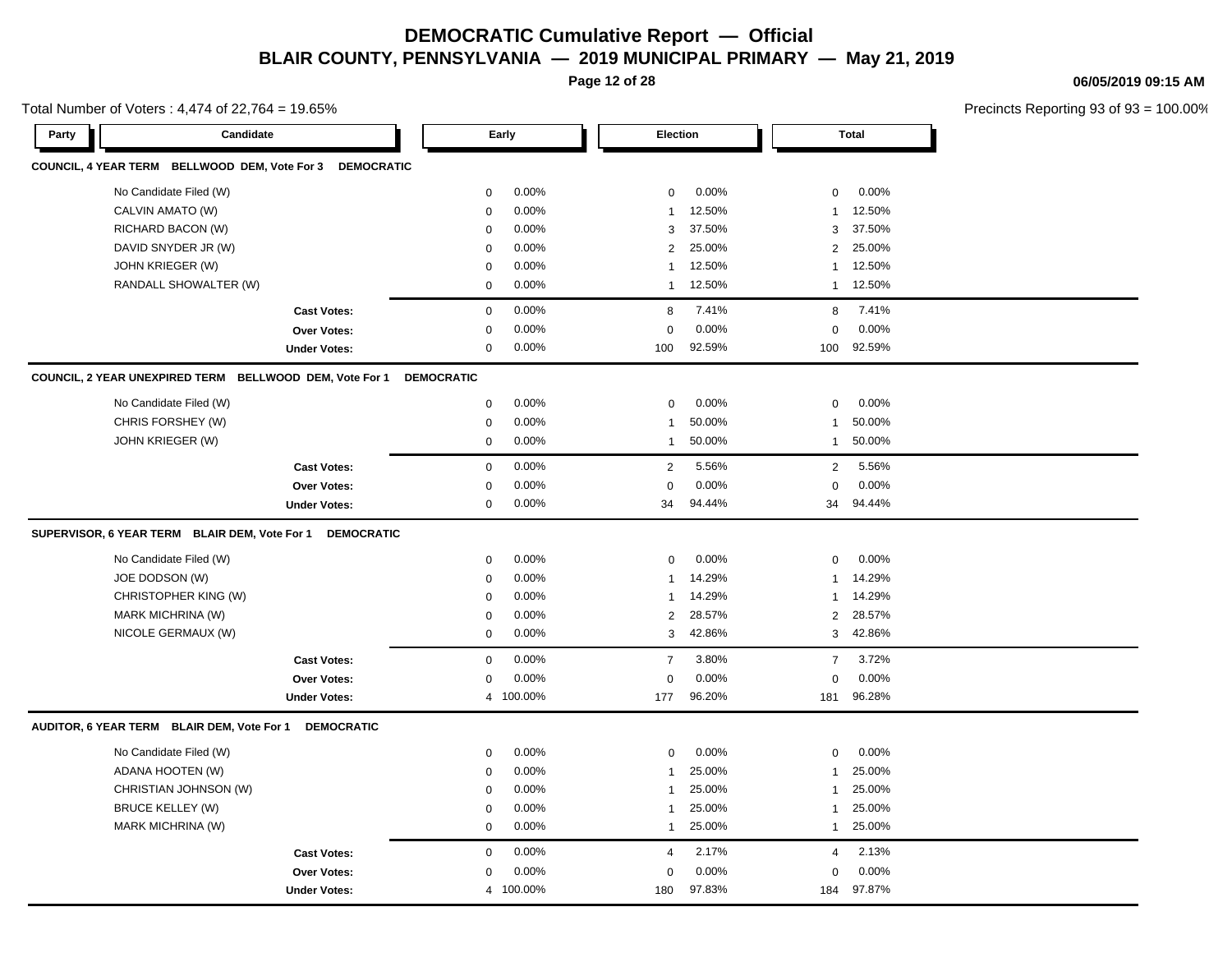**Page 13 of 28**

**06/05/2019 09:15 AM**

|       | Total Number of Voters: 4,474 of 22,764 = 19.65%        |                                                           |                   |           |                |            |                |              | Precincts Reporting 93 of 9. |
|-------|---------------------------------------------------------|-----------------------------------------------------------|-------------------|-----------|----------------|------------|----------------|--------------|------------------------------|
| Party |                                                         | Candidate                                                 |                   | Early     |                | Election   |                | <b>Total</b> |                              |
|       | AUDITOR, 2 YEAR UNEXPIRED TERM BLAIR DEM, Vote For 1    | <b>DEMOCRATIC</b>                                         |                   |           |                |            |                |              |                              |
|       | No Candidate Filed (W)                                  |                                                           | $\mathbf 0$       | 0.00%     | $\mathbf 0$    | 0.00%      | $\mathbf 0$    | 0.00%        |                              |
|       | ADANA HOOTEN (W)                                        |                                                           | $\mathbf 0$       | 0.00%     | $\overline{1}$ | 33.33%     | $\overline{1}$ | 33.33%       |                              |
|       | <b>BRUCE KELLEY (W)</b>                                 |                                                           | 0                 | 0.00%     | $\overline{1}$ | 33.33%     | $\mathbf{1}$   | 33.33%       |                              |
|       | MARK MICHRINA (W)                                       |                                                           | $\mathbf 0$       | 0.00%     | $\overline{1}$ | 33.33%     | $\overline{1}$ | 33.33%       |                              |
|       |                                                         | <b>Cast Votes:</b>                                        | $\mathsf 0$       | 0.00%     | 3              | 1.63%      | 3              | 1.60%        |                              |
|       |                                                         | <b>Over Votes:</b>                                        | 0                 | 0.00%     | $\mathbf 0$    | 0.00%      | $\mathbf 0$    | 0.00%        |                              |
|       |                                                         | <b>Under Votes:</b>                                       | $\overline{4}$    | 100.00%   | 181            | 98.37%     | 185            | 98.40%       |                              |
|       | SUPERVISOR, 6 YEAR TERM CATHARINE DEM, Vote For 1       | <b>DEMOCRATIC</b>                                         |                   |           |                |            |                |              |                              |
|       | No Candidate Filed (W)                                  |                                                           | 0                 | 0.00%     | $\mathbf 0$    | 0.00%      | 0              | 0.00%        |                              |
|       | RALPH RISPOLI (W)                                       |                                                           | $\mathbf 0$       | 0.00%     | $\overline{1}$ | 25.00%     | $\overline{1}$ | 25.00%       |                              |
|       | MICHAEL L FAY (W)                                       |                                                           | $\mathbf 0$       | 0.00%     | 3              | 75.00%     | 3              | 75.00%       |                              |
|       |                                                         | <b>Cast Votes:</b>                                        | $\mathbf 0$       | 0.00%     | $\overline{4}$ | 25.00%     | $\overline{4}$ | 25.00%       |                              |
|       |                                                         | <b>Over Votes:</b>                                        | $\mathbf 0$       | 0.00%     | $\Omega$       | 0.00%      | $\mathbf 0$    | 0.00%        |                              |
|       |                                                         | <b>Under Votes:</b>                                       | 0                 | 0.00%     | 12             | 75.00%     |                | 12 75.00%    |                              |
|       |                                                         | AUDITOR, 6 YEAR TERM CATHARINE DEM, Vote For 1 DEMOCRATIC |                   |           |                |            |                |              |                              |
|       | No Candidate Filed (W)                                  |                                                           | $\mathbf 0$       | 0.00%     | $\mathbf 0$    | 0.00%      | $\mathbf 0$    | 0.00%        |                              |
|       |                                                         | <b>Cast Votes:</b>                                        | $\mathbf 0$       | 0.00%     | $\mathbf 0$    | 0.00%      | $\mathbf 0$    | 0.00%        |                              |
|       |                                                         | Over Votes:                                               | $\mathsf 0$       | 0.00%     | $\mathbf 0$    | 0.00%      | $\mathbf 0$    | 0.00%        |                              |
|       |                                                         | <b>Under Votes:</b>                                       | 0                 | 0.00%     |                | 16 100.00% |                | 16 100.00%   |                              |
|       | AUDITOR 4 YEAR UNEXPIRED TERM CATHARINE DEM, Vote For 1 |                                                           | <b>DEMOCRATIC</b> |           |                |            |                |              |                              |
|       | No Candidate Filed (W)                                  |                                                           | 0                 | 0.00%     | $\mathbf 0$    | 0.00%      | $\mathbf 0$    | 0.00%        |                              |
|       |                                                         | <b>Cast Votes:</b>                                        | $\mathbf 0$       | 0.00%     | $\mathbf 0$    | 0.00%      | $\mathbf 0$    | 0.00%        |                              |
|       |                                                         | <b>Over Votes:</b>                                        | 0                 | 0.00%     | $\mathbf 0$    | 0.00%      | $\mathbf 0$    | 0.00%        |                              |
|       |                                                         | <b>Under Votes:</b>                                       | $\mathbf 0$       | 0.00%     |                | 16 100.00% |                | 16 100.00%   |                              |
|       | MAYOR, 4 YEAR TERM DUNCANSVILLE DEM, Vote For 1         | <b>DEMOCRATIC</b>                                         |                   |           |                |            |                |              |                              |
|       | No Candidate Filed (W)                                  |                                                           | $\mathsf 0$       | 0.00%     | $\mathbf 0$    | 0.00%      | $\mathbf 0$    | 0.00%        |                              |
|       | <b>KEN DAVIS (W)</b>                                    |                                                           | $\mathbf 0$       | 0.00%     | $\overline{1}$ | 25.00%     | $\overline{1}$ | 25.00%       |                              |
|       | NICOLE ESTEP (W)                                        |                                                           | 0                 | 0.00%     | $\overline{1}$ | 25.00%     | $\mathbf{1}$   | 25.00%       |                              |
|       | TRENT HOWE (W)                                          |                                                           | $\mathbf 0$       | 0.00%     | $\overline{1}$ | 25.00%     | $\overline{1}$ | 25.00%       |                              |
|       | <b>MATT PACIFICO (W)</b>                                |                                                           | $\mathbf 0$       | 0.00%     | $\overline{1}$ | 25.00%     | $\overline{1}$ | 25.00%       |                              |
|       |                                                         | <b>Cast Votes:</b>                                        | $\mathbf 0$       | 0.00%     | $\overline{4}$ | 7.69%      | $\overline{4}$ | 7.41%        |                              |
|       |                                                         | Over Votes:                                               | 0                 | 0.00%     | $\mathbf 0$    | 0.00%      | $\mathbf 0$    | 0.00%        |                              |
|       |                                                         | <b>Under Votes:</b>                                       |                   | 2 100.00% | 48             | 92.31%     | 50             | 92.59%       |                              |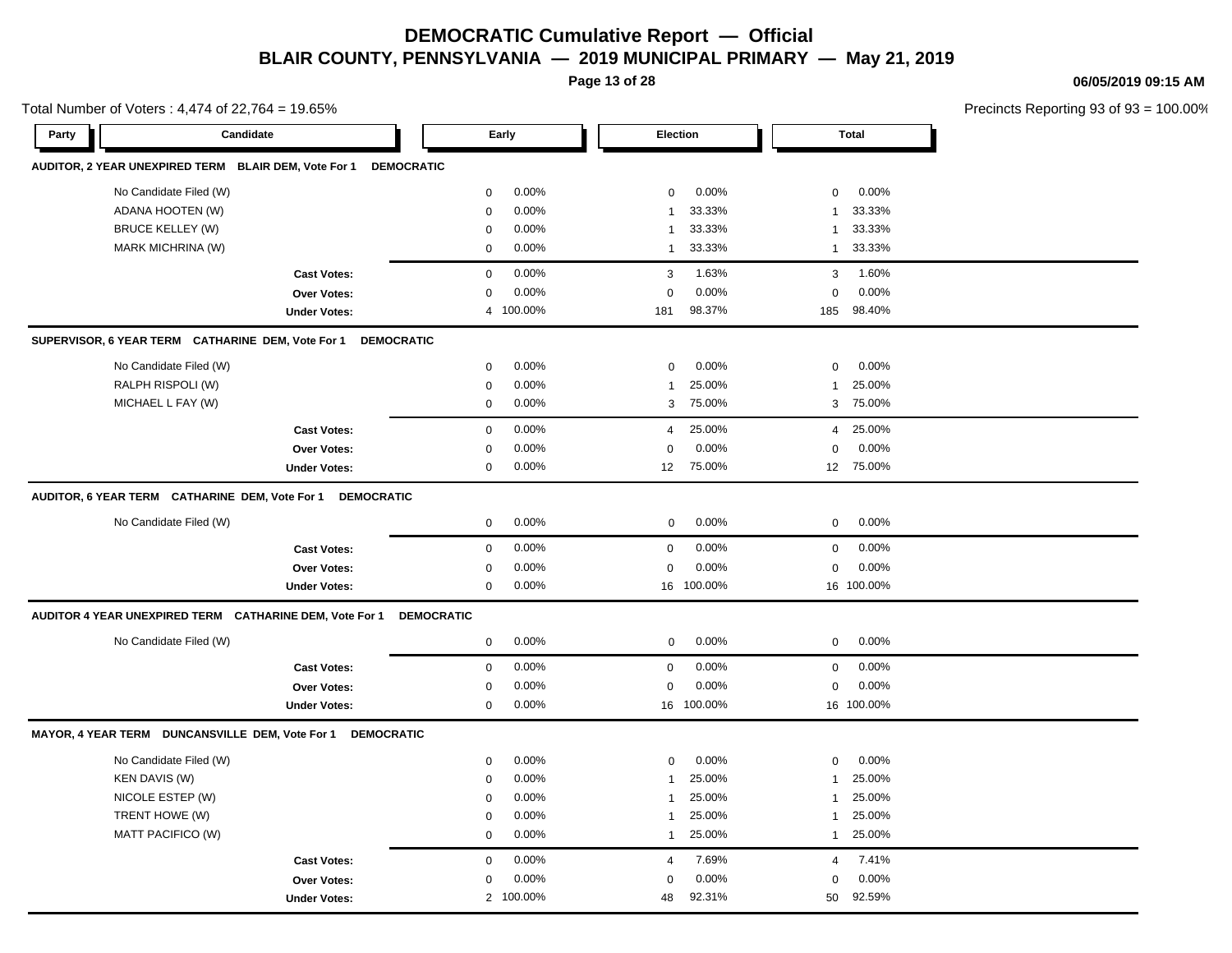**Page 14 of 28**

**06/05/2019 09:15 AM**

| Total Number of Voters: 4,474 of 22,764 = 19.65%                            |                          |                         |                         | Precincts Reporting 93 of 93 = 100.00% |  |
|-----------------------------------------------------------------------------|--------------------------|-------------------------|-------------------------|----------------------------------------|--|
| Candidate<br>Party                                                          | Early                    | Election                | <b>Total</b>            |                                        |  |
| COUNCIL, 4 YEAR TERM DUNCANSVILLE DEM, Vote For 2 DEMOCRATIC                |                          |                         |                         |                                        |  |
| No Candidate Filed (W)                                                      | 0.00%<br>0               | 0.00%<br>$\mathbf 0$    | 0.00%<br>$\mathbf 0$    |                                        |  |
| CHARLENE DAVIS (W)                                                          | 0.00%<br>$\mathbf 0$     | 14.29%<br>-1            | 14.29%<br>$\mathbf{1}$  |                                        |  |
| DONALD DETRICK (W)                                                          | 0.00%<br>$\mathbf 0$     | 14.29%<br>-1            | 14.29%<br>1             |                                        |  |
| DEBORAH KERNS AMICK (W)                                                     | 0.00%<br>$\mathbf 0$     | 71.43%<br>5             | 5 71.43%                |                                        |  |
| <b>Cast Votes:</b>                                                          | 0.00%<br>0               | 6.73%<br>$\overline{7}$ | 6.48%<br>$\overline{7}$ |                                        |  |
| <b>Over Votes:</b>                                                          | 0.00%<br>0               | 0.00%<br>$\Omega$       | 0.00%<br>$\mathbf 0$    |                                        |  |
| <b>Under Votes:</b>                                                         | 4 100.00%                | 93.27%<br>97            | 93.52%<br>101           |                                        |  |
| TAX COLLECTOR, 2 YEAR UNEXPIRED TERM<br><b>DUNCANSVILLE DEM, Vote For 1</b> | <b>DEMOCRATIC</b>        |                         |                         |                                        |  |
| No Candidate Filed (W)                                                      | 0.00%<br>$\mathbf 0$     | 0.00%<br>$\mathbf 0$    | 0.00%<br>$\mathbf 0$    |                                        |  |
| <b>Cast Votes:</b>                                                          | 0.00%<br>$\mathbf 0$     | 0.00%<br>$\mathbf 0$    | 0.00%<br>$\mathbf 0$    |                                        |  |
| <b>Over Votes:</b>                                                          | 0.00%<br>0               | 0.00%<br>$\mathbf 0$    | 0.00%<br>$\mathbf 0$    |                                        |  |
| <b>Under Votes:</b>                                                         | 2 100.00%                | 52 100.00%              | 54 100.00%              |                                        |  |
| SUPERVISOR, 6 YEAR TERM FRANKSTOWN DEM, Vote For 1                          | <b>DEMOCRATIC</b>        |                         |                         |                                        |  |
| No Candidate Filed (W)                                                      | 0.00%<br>0               | 0.00%<br>$\mathbf 0$    | 0.00%<br>$\mathbf 0$    |                                        |  |
| JAMES CALLAHAN (W)                                                          | 50.00%<br>$\overline{2}$ | 66.67%<br>8             | 62.50%<br>10            |                                        |  |
| JAMES GROVE (W)                                                             | 50.00%<br>2              | 8.33%<br>-1             | 18.75%<br>3             |                                        |  |
| JB SWAN II (W)                                                              | 0.00%<br>$\mathbf 0$     | 8.33%                   | 6.25%<br>$\mathbf{1}$   |                                        |  |
| DWIGHT KENNEDY (W)                                                          | 0.00%<br>0               | 8.33%<br>-1             | 6.25%<br>$\mathbf{1}$   |                                        |  |
| KEN SCHAFFER (W)                                                            | 0.00%<br>0               | 8.33%<br>$\mathbf 1$    | 6.25%<br>$\mathbf{1}$   |                                        |  |
| <b>Cast Votes:</b>                                                          | 36.36%<br>$\overline{4}$ | 4.49%<br>12             | 5.76%<br>16             |                                        |  |
| <b>Over Votes:</b>                                                          | 0.00%<br>0               | 0.00%<br>$\Omega$       | 0.00%<br>$\mathbf 0$    |                                        |  |
| <b>Under Votes:</b>                                                         | 63.64%<br>$\overline{7}$ | 95.51%<br>255           | 94.24%<br>262           |                                        |  |
| AUDITOR, 6 YEAR TERM FRANKSTOWN DEM, Vote For 1                             | <b>DEMOCRATIC</b>        |                         |                         |                                        |  |
| No Candidate Filed (W)                                                      | 0.00%<br>0               | 0.00%<br>0              | 0.00%<br>0              |                                        |  |
| <b>GRAMME ST CLAIR (W)</b>                                                  | 0.00%<br>0               | 33.33%<br>-1            | 33.33%<br>$\mathbf{1}$  |                                        |  |
| DWIGHT KENNEDY (W)                                                          | 0.00%<br>$\mathbf 0$     | 33.33%<br>-1            | 33.33%<br>$\mathbf{1}$  |                                        |  |
| <b>BRUCE BROWERR (W)</b>                                                    | 0.00%<br>0               | 33.33%<br>$\mathbf 1$   | 33.33%<br>$\mathbf{1}$  |                                        |  |
| <b>Cast Votes:</b>                                                          | $\mathbf 0$<br>0.00%     | 3<br>1.12%              | 3<br>1.08%              |                                        |  |
| <b>Over Votes:</b>                                                          | 0.00%<br>0               | 0.00%<br>$\Omega$       | 0.00%<br>$\mathbf 0$    |                                        |  |
| <b>Under Votes:</b>                                                         | 11 100.00%               | 98.88%<br>264           | 98.92%<br>275           |                                        |  |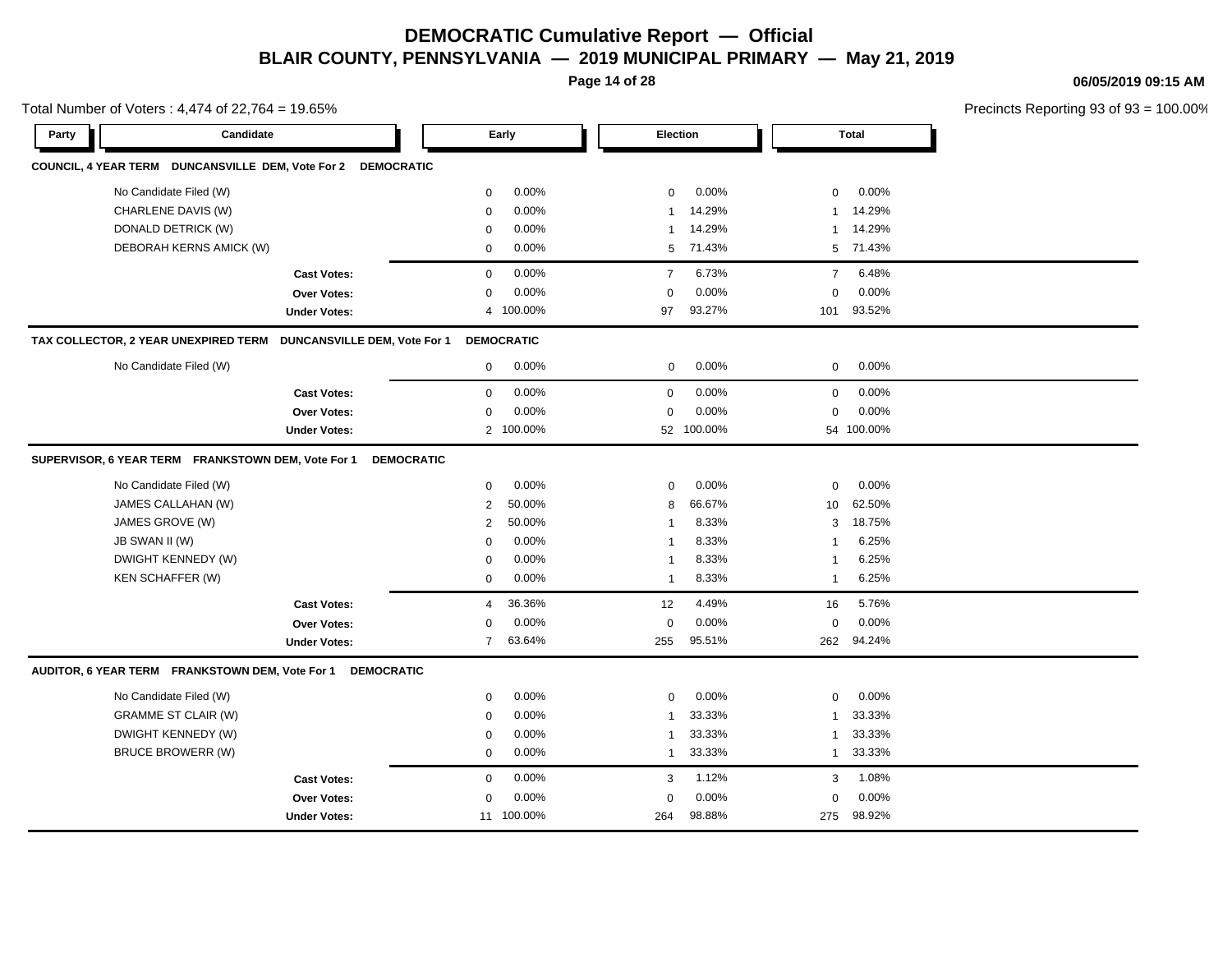**Page 15 of 28**

**06/05/2019 09:15 AM**

| Total Number of Voters: 4,474 of 22,764 = 19.65% |                                                              |                     |                         |                          | Precincts Reporting 93 of 93 = 100.00% |  |
|--------------------------------------------------|--------------------------------------------------------------|---------------------|-------------------------|--------------------------|----------------------------------------|--|
| Party                                            | Candidate                                                    |                     | Early                   | Election                 | Total                                  |  |
|                                                  | AUDITOR, 4 YEAR UNEXPIRED TERM FRANKSTOWN DEM, Vote For 1    |                     | <b>DEMOCRATIC</b>       |                          |                                        |  |
|                                                  | No Candidate Filed (W)                                       |                     | 0.00%<br>0              | 0.00%<br>$\mathbf{0}$    | 0.00%<br>$\mathbf 0$                   |  |
|                                                  | DWIGHT KENNEDY (W)                                           |                     | 0.00%<br>$\mathbf 0$    | 50.00%<br>-1             | 50.00%<br>$\mathbf{1}$                 |  |
|                                                  | JEFF STIENER (W)                                             |                     | 0.00%<br>$\mathbf 0$    | 50.00%<br>$\overline{1}$ | 50.00%<br>$\mathbf{1}$                 |  |
|                                                  |                                                              | <b>Cast Votes:</b>  | 0.00%<br>$\mathbf 0$    | 0.75%<br>$\overline{2}$  | 0.72%<br>$\overline{2}$                |  |
|                                                  |                                                              | <b>Over Votes:</b>  | 0.00%<br>$\Omega$       | 0.00%<br>$\mathbf 0$     | 0.00%<br>$\mathbf 0$                   |  |
|                                                  |                                                              | <b>Under Votes:</b> | 11 100.00%              | 99.25%<br>265            | 99.28%<br>276                          |  |
|                                                  | SUPERVISOR, 6 YEAR TERM FREEDOM DEM, Vote For 1              | <b>DEMOCRATIC</b>   |                         |                          |                                        |  |
|                                                  | No Candidate Filed (W)                                       |                     | 0.00%<br>$\mathbf 0$    | 0.00%<br>$\mathbf 0$     | 0.00%<br>$\mathbf 0$                   |  |
|                                                  | MAUREEN HAMOR (W)                                            |                     | 0.00%<br>$\mathbf 0$    | 75.00%<br>3              | 75.00%<br>3                            |  |
|                                                  | LARRY HIMES (W)                                              |                     | 0.00%<br>$\mathbf 0$    | 25.00%<br>$\mathbf{1}$   | 25.00%<br>$\mathbf{1}$                 |  |
|                                                  |                                                              | <b>Cast Votes:</b>  | 0.00%<br>$\mathbf 0$    | 4.94%<br>$\overline{4}$  | 4.88%<br>$\overline{4}$                |  |
|                                                  |                                                              | <b>Over Votes:</b>  | 0.00%<br>$\mathbf 0$    | 0.00%<br>$\Omega$        | 0.00%<br>$\mathbf 0$                   |  |
|                                                  |                                                              | <b>Under Votes:</b> | 1 100.00%               | 95.06%<br>77             | 95.12%<br>78                           |  |
|                                                  | AUDITOR, 6 YEAR TERM FREEDOM DEM, Vote For 1                 | <b>DEMOCRATIC</b>   |                         |                          |                                        |  |
|                                                  | No Candidate Filed (W)                                       |                     | 0.00%<br>$\mathbf 0$    | 0.00%<br>$\mathbf 0$     | 0.00%<br>$\mathbf 0$                   |  |
|                                                  | DENNIS FLAUGH (W)                                            |                     | 0.00%<br>$\mathbf 0$    | 1 100.00%                | 1 100.00%                              |  |
|                                                  |                                                              | <b>Cast Votes:</b>  | $\mathbf 0$<br>0.00%    | 1.23%<br>$\mathbf{1}$    | 1.22%<br>$\mathbf{1}$                  |  |
|                                                  |                                                              | <b>Over Votes:</b>  | $\mathbf 0$<br>0.00%    | 0.00%<br>$\Omega$        | 0.00%<br>$\mathbf 0$                   |  |
|                                                  |                                                              | <b>Under Votes:</b> | 1 100.00%               | 98.77%<br>80             | 98.78%<br>81                           |  |
|                                                  | TAX COLLECTOR, 2 YEAR UNEXPIRED TERM FREEDOM DEM, Vote For 1 |                     | <b>DEMOCRATIC</b>       |                          |                                        |  |
|                                                  | No Candidate Filed (W)                                       |                     | 0.00%<br>$\mathbf 0$    | 0.00%<br>$\mathbf 0$     | 0.00%<br>$\mathbf 0$                   |  |
|                                                  | Holly J. Link (W)                                            |                     | 1 100.00%               | 1 100.00%                | 2 100.00%                              |  |
|                                                  |                                                              | <b>Cast Votes:</b>  | 100.00%<br>$\mathbf{1}$ | 1.23%<br>$\mathbf{1}$    | 2.44%<br>2                             |  |
|                                                  |                                                              | Over Votes:         | 0.00%<br>$\Omega$       | 0.00%<br>$\mathbf 0$     | 0.00%<br>$\mathbf 0$                   |  |
|                                                  |                                                              | <b>Under Votes:</b> | $0.00\%$<br>$\mathbf 0$ | 98.77%<br>80             | 97.56%<br>80                           |  |
|                                                  | SUPERVISOR, 6 YEAR TERM GREENFIELD DEM, Vote For 1           | <b>DEMOCRATIC</b>   |                         |                          |                                        |  |
| <b>DEM</b>                                       | JORDAN C OLDHAM                                              |                     | 0.00%<br>$\mathbf 0$    | 95.83%<br>69             | 95.83%<br>69                           |  |
|                                                  | ALAN CLAAR (W)                                               |                     | 0.00%<br>$\mathbf 0$    | 2.78%<br>$\overline{2}$  | $\overline{2}$<br>2.78%                |  |
|                                                  | BRETT WEYANDT (W)                                            |                     | 0.00%<br>$\mathbf 0$    | 1.39%<br>$\mathbf{1}$    | 1.39%<br>$\mathbf{1}$                  |  |
|                                                  |                                                              | <b>Cast Votes:</b>  | 0.00%<br>$\mathbf 0$    | 84.71%<br>72             | 84.71%<br>72                           |  |
|                                                  |                                                              | <b>Over Votes:</b>  | 0.00%<br>$\mathbf 0$    | 0.00%<br>0               | 0.00%<br>$\mathbf 0$                   |  |
|                                                  |                                                              | <b>Under Votes:</b> | 0.00%<br>$\mathbf{0}$   | 13<br>15.29%             | 15.29%<br>13                           |  |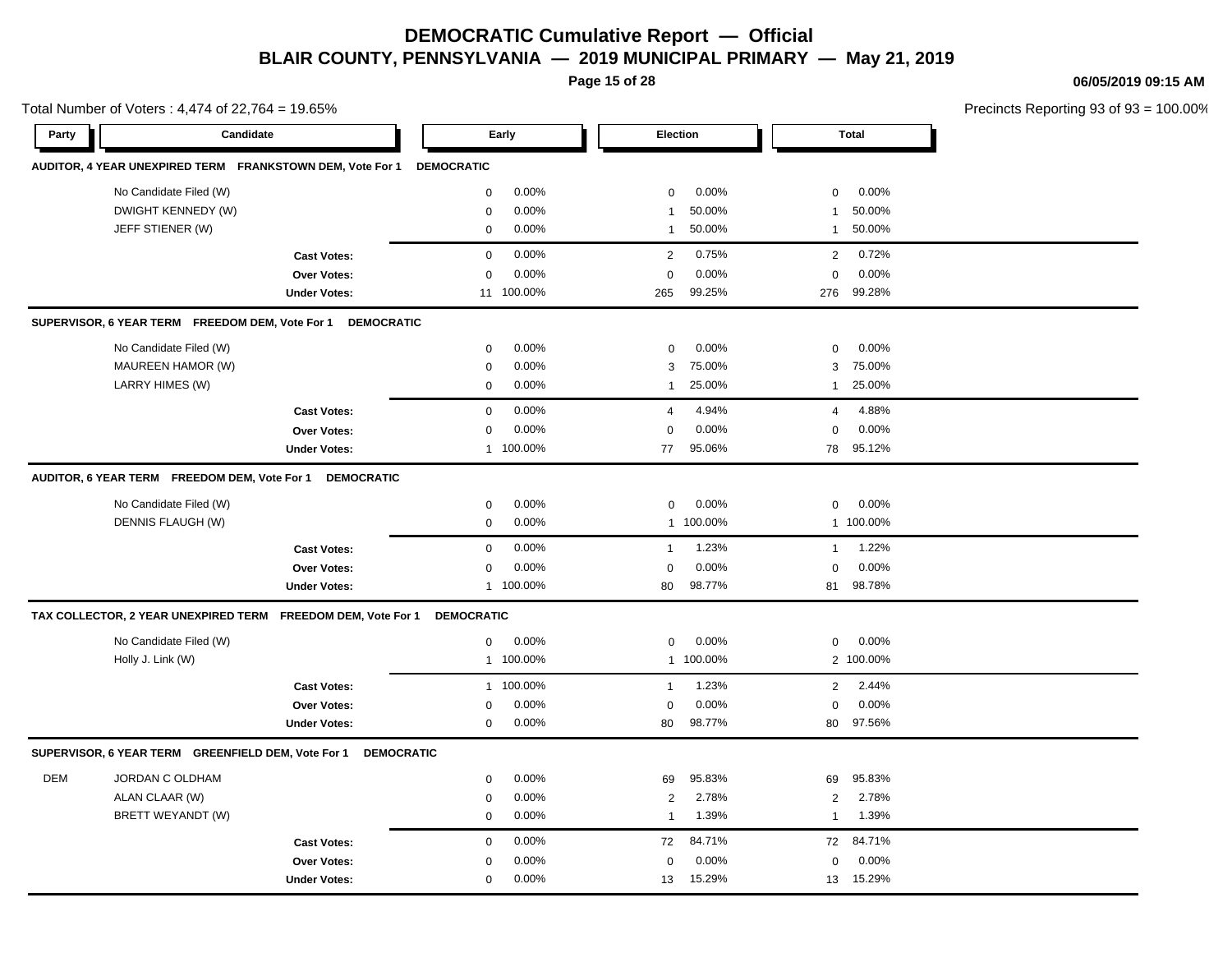**Page 16 of 28**

#### **06/05/2019 09:15 AM**

| Total Number of Voters: 4,474 of 22,764 = 19.65% |                                                                 |                     |                   |           |                | Precincts Reporting 93 of 93 |                |              |  |
|--------------------------------------------------|-----------------------------------------------------------------|---------------------|-------------------|-----------|----------------|------------------------------|----------------|--------------|--|
| Party                                            | Candidate                                                       |                     |                   | Early     |                | <b>Election</b>              |                | <b>Total</b> |  |
|                                                  | SUPERVISOR, 2 YEAR UNEXPIRED TERM GREENFIELD DEM, Vote For 1    |                     | <b>DEMOCRATIC</b> |           |                |                              |                |              |  |
| DEM                                              | JOSEPH D CLAAR                                                  |                     | $\mathbf 0$       | 0.00%     | 66             | 94.29%                       | 66             | 94.29%       |  |
|                                                  | TROY MCMULLEN (W)                                               |                     | $\pmb{0}$         | 0.00%     | $\mathbf{1}$   | 1.43%                        | $\mathbf{1}$   | 1.43%        |  |
|                                                  | JORDAN OLDHAM (W)                                               |                     | 0                 | 0.00%     | 2              | 2.86%                        | 2              | 2.86%        |  |
|                                                  | <b>MATT TRION (W)</b>                                           |                     | $\mathbf 0$       | 0.00%     | $\mathbf{1}$   | 1.43%                        | $\mathbf{1}$   | 1.43%        |  |
|                                                  |                                                                 | <b>Cast Votes:</b>  | $\mathbf 0$       | 0.00%     | 70             | 82.35%                       | 70             | 82.35%       |  |
|                                                  |                                                                 | <b>Over Votes:</b>  | $\mathbf 0$       | 0.00%     | $\mathbf 0$    | 0.00%                        | 0              | 0.00%        |  |
|                                                  |                                                                 | <b>Under Votes:</b> | $\pmb{0}$         | 0.00%     | 15             | 17.65%                       |                | 15 17.65%    |  |
|                                                  | AUDITOR, 6 YEAR TERM GREENFIELD DEM, Vote For 1 DEMOCRATIC      |                     |                   |           |                |                              |                |              |  |
|                                                  | No Candidate Filed (W)                                          |                     | $\mathbf 0$       | 0.00%     | 0              | 0.00%                        | 0              | 0.00%        |  |
|                                                  | ROGER LINGENFELTER (W)                                          |                     | $\mathbf 0$       | 0.00%     | $\mathbf{1}$   | 50.00%                       | 1              | 50.00%       |  |
|                                                  | TROY MCMULLEN (W)                                               |                     | $\pmb{0}$         | 0.00%     | $\mathbf{1}$   | 50.00%                       | $\mathbf{1}$   | 50.00%       |  |
|                                                  |                                                                 | <b>Cast Votes:</b>  | $\pmb{0}$         | 0.00%     | $\overline{2}$ | 2.35%                        | $\overline{2}$ | 2.35%        |  |
|                                                  |                                                                 | Over Votes:         | $\mathbf 0$       | 0.00%     | $\mathbf 0$    | 0.00%                        | $\mathbf 0$    | 0.00%        |  |
|                                                  |                                                                 | <b>Under Votes:</b> | $\mathbf 0$       | 0.00%     | 83             | 97.65%                       | 83             | 97.65%       |  |
|                                                  | AUDITOR, 2 YEAR UNEXPIRED TERM GREENFIELD DEM, Vote For 1       |                     | <b>DEMOCRATIC</b> |           |                |                              |                |              |  |
|                                                  | No Candidate Filed (W)                                          |                     | $\mathbf 0$       | 0.00%     | $\mathbf 0$    | 0.00%                        | 0              | 0.00%        |  |
|                                                  | DANIEL BRADLEY (W)                                              |                     | $\mathbf 0$       | 0.00%     | $\mathbf{1}$   | 33.33%                       | 1              | 33.33%       |  |
|                                                  | ROGER LINGENFELTER (W)                                          |                     | $\mathbf 0$       | 0.00%     | 1              | 33.33%                       | 1              | 33.33%       |  |
|                                                  | TROY MCMULLEN (W)                                               |                     | $\mathbf 0$       | 0.00%     | $\mathbf{1}$   | 33.33%                       | $\mathbf{1}$   | 33.33%       |  |
|                                                  |                                                                 | <b>Cast Votes:</b>  | $\pmb{0}$         | 0.00%     | $\sqrt{3}$     | 3.53%                        | 3              | 3.53%        |  |
|                                                  |                                                                 | Over Votes:         | 0                 | 0.00%     | $\mathbf 0$    | 0.00%                        | $\mathbf 0$    | 0.00%        |  |
|                                                  |                                                                 | <b>Under Votes:</b> | 0                 | 0.00%     | 82             | 96.47%                       | 82             | 96.47%       |  |
|                                                  | COUNCIL, WARD 1, 4 YEAR TERM HOLLIDAYSBURG WD 1 DEM, Vote For 1 |                     | <b>DEMOCRATIC</b> |           |                |                              |                |              |  |
|                                                  | No Candidate Filed (W)                                          |                     | $\mathbf 0$       | 0.00%     | 0              | 0.00%                        | $\mathbf 0$    | 0.00%        |  |
|                                                  |                                                                 | <b>Cast Votes:</b>  | $\mathbf 0$       | 0.00%     | $\mathbf 0$    | 0.00%                        | $\mathbf 0$    | 0.00%        |  |
|                                                  |                                                                 | Over Votes:         | 0                 | 0.00%     | 0              | 0.00%                        | 0              | 0.00%        |  |
|                                                  |                                                                 | <b>Under Votes:</b> | $\mathbf 0$       | 0.00%     |                | 21 100.00%                   |                | 21 100.00%   |  |
|                                                  | COUNCIL, WARD 3, 4 YEAR TERM HOLLIDAYSBURG WD 3 DEM, Vote For 1 |                     | <b>DEMOCRATIC</b> |           |                |                              |                |              |  |
|                                                  | No Candidate Filed (W)                                          |                     | 0                 | 0.00%     | 0              | 0.00%                        | 0              | 0.00%        |  |
|                                                  | STEVE ABRIGHT (W)                                               |                     | 0                 | 0.00%     |                | 1 100.00%                    |                | 1 100.00%    |  |
|                                                  |                                                                 | <b>Cast Votes:</b>  | $\mathbf 0$       | 0.00%     | $\mathbf{1}$   | 2.70%                        | $\mathbf{1}$   | 2.38%        |  |
|                                                  |                                                                 | Over Votes:         | 0                 | 0.00%     | 0              | 0.00%                        | $\Omega$       | 0.00%        |  |
|                                                  |                                                                 | <b>Under Votes:</b> |                   | 5 100.00% | 36             | 97.30%                       | 41             | 97.62%       |  |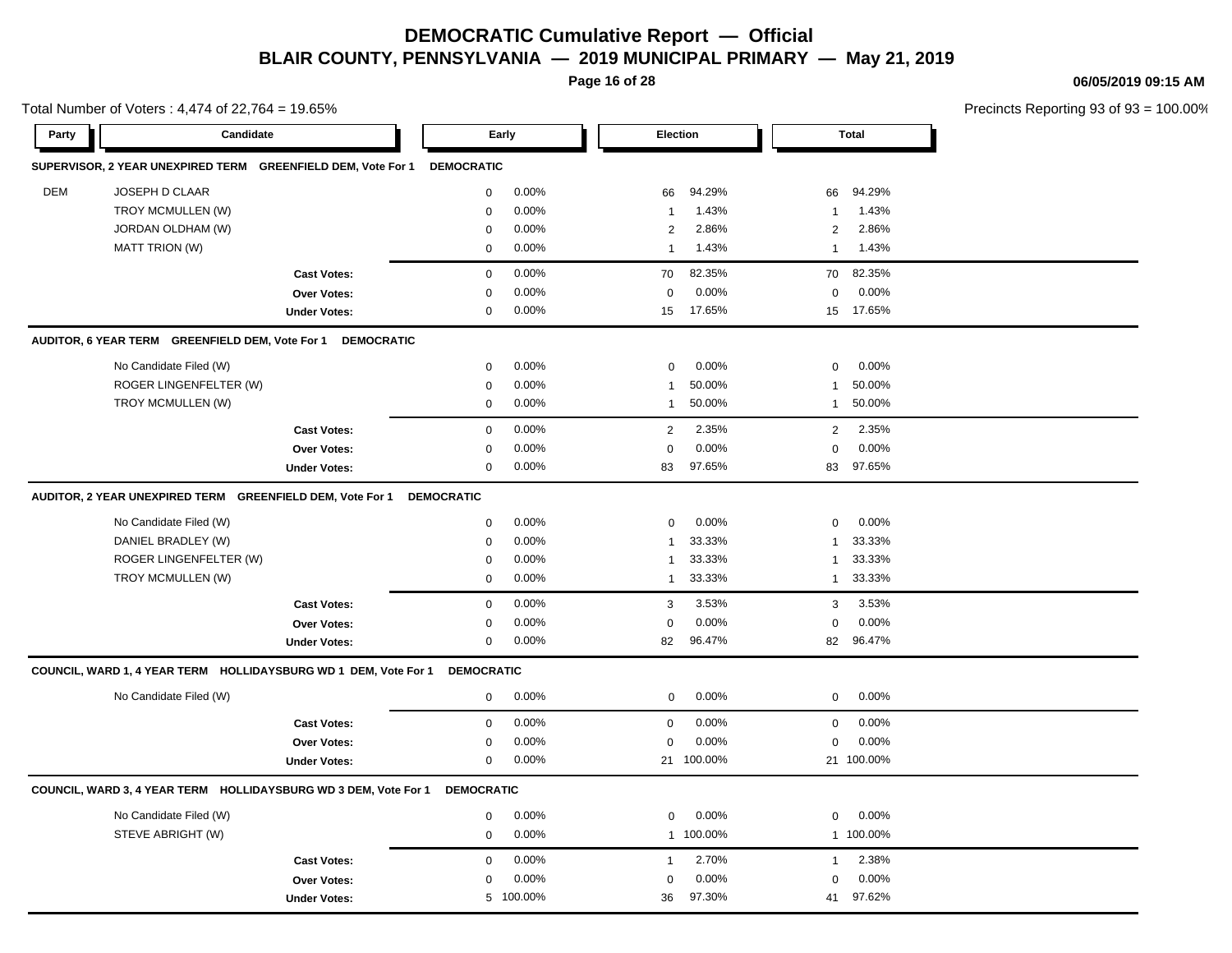**Page 17 of 28**

**06/05/2019 09:15 AM**

| Total Number of Voters: 4,474 of 22,764 = 19.65% |                                                                 |                     |                         |                          | Precincts Reporting 93 of 93 = 100.00% |  |
|--------------------------------------------------|-----------------------------------------------------------------|---------------------|-------------------------|--------------------------|----------------------------------------|--|
| Party                                            | Candidate                                                       |                     | Early                   | Election                 | <b>Total</b>                           |  |
|                                                  | COUNCIL, WARD 5, 4 YEAR TERM HOLLIDAYSBURG WD 5 DEM, Vote For 1 |                     | <b>DEMOCRATIC</b>       |                          |                                        |  |
|                                                  | No Candidate Filed (W)                                          |                     | 0.00%<br>0              | 0.00%<br>0               | 0.00%<br>$\mathbf 0$                   |  |
|                                                  | MARK SHAWLEY (W)                                                |                     | 0.00%<br>$\mathbf 0$    | 50.00%<br>3              | 50.00%<br>3                            |  |
|                                                  | JAMES MIELNIK (W)                                               |                     | 0.00%<br>0              | 50.00%<br>3              | 3 50.00%                               |  |
|                                                  |                                                                 | <b>Cast Votes:</b>  | 0.00%<br>$\mathbf{0}$   | 13.04%<br>6              | 13.04%<br>6                            |  |
|                                                  |                                                                 | Over Votes:         | 0.00%<br>0              | 0.00%<br>0               | 0.00%<br>$\mathbf 0$                   |  |
|                                                  |                                                                 | <b>Under Votes:</b> | 0.00%<br>0              | 86.96%<br>40             | 86.96%<br>40                           |  |
|                                                  | COUNCIL, WARD 7, 4 YEAR TERM HOLLIDAYSBURG WD 7 DEM, Vote For 1 |                     | <b>DEMOCRATIC</b>       |                          |                                        |  |
|                                                  | No Candidate Filed (W)                                          |                     | 0.00%<br>0              | 0.00%<br>0               | 0.00%<br>$\mathbf{0}$                  |  |
|                                                  | JEFFREY KETNER (W)                                              |                     | 0.00%<br>0              | 44.44%<br>$\overline{4}$ | 44.44%<br>$\overline{4}$               |  |
|                                                  | RICHARD SCHOLTON (W)                                            |                     | 0.00%<br>0              | 44.44%<br>$\overline{4}$ | 44.44%<br>$\overline{4}$               |  |
|                                                  | AMI WEBSTER (W)                                                 |                     | $0.00\%$<br>$\mathbf 0$ | 1 11.11%                 | 1 11.11%                               |  |
|                                                  |                                                                 | <b>Cast Votes:</b>  | 0.00%<br>0              | 23.68%<br>9              | 23.08%<br>9                            |  |
|                                                  |                                                                 | Over Votes:         | 0.00%<br>$\mathbf 0$    | 0.00%<br>$\mathbf 0$     | $\mathbf 0$<br>0.00%                   |  |
|                                                  |                                                                 | <b>Under Votes:</b> | 1 100.00%               | 76.32%<br>29             | 76.92%<br>30                           |  |
|                                                  | SUPERVISOR, 6 YEAR TERM HUSTON DEM, Vote For 1 DEMOCRATIC       |                     |                         |                          |                                        |  |
| <b>DEM</b>                                       | ROY P RHODES                                                    |                     | 3 100.00%               | 78.95%<br>15             | 81.82%<br>18                           |  |
|                                                  | PAMELA J STOCK (W)                                              |                     | 0.00%<br>0              | 21.05%<br>$\overline{4}$ | 4 18.18%                               |  |
|                                                  |                                                                 | <b>Cast Votes:</b>  | 3 100.00%               | 86.36%<br>19             | 88.00%<br>22                           |  |
|                                                  |                                                                 | Over Votes:         | 0.00%<br>$\Omega$       | 0.00%<br>$\mathbf 0$     | 0.00%<br>0                             |  |
|                                                  |                                                                 | <b>Under Votes:</b> | 0.00%<br>0              | 13.64%<br>3              | 3 12.00%                               |  |
|                                                  | AUDITOR, 6 YEAR TERM HUSTON DEM, Vote For 1                     | <b>DEMOCRATIC</b>   |                         |                          |                                        |  |
|                                                  | No Candidate Filed (W)                                          |                     | 0.00%<br>$\mathsf{O}$   | 0.00%<br>$\mathbf 0$     | 0.00%<br>$\mathbf 0$                   |  |
|                                                  |                                                                 | <b>Cast Votes:</b>  | 0.00%<br>$\mathbf 0$    | 0.00%<br>$\mathbf 0$     | 0.00%<br>$\mathbf 0$                   |  |
|                                                  |                                                                 | Over Votes:         | 0.00%<br>$\Omega$       | 0.00%<br>$\mathbf 0$     | 0.00%<br>$\mathbf 0$                   |  |
|                                                  |                                                                 | <b>Under Votes:</b> | 3 100.00%               | 22 100.00%               | 25 100.00%                             |  |
|                                                  | SUPERVISOR, 6 YEAR TERM JUNIATA DEM, Vote For 1                 | <b>DEMOCRATIC</b>   |                         |                          |                                        |  |
|                                                  | No Candidate Filed (W)                                          |                     | 0.00%<br>0              | 0.00%<br>$\mathbf 0$     | 0.00%<br>$\mathbf 0$                   |  |
|                                                  | DAVID KANEE (W)                                                 |                     | 0.00%<br>$\mathbf 0$    | 1 100.00%                | 1 100.00%                              |  |
|                                                  |                                                                 | <b>Cast Votes:</b>  | 0.00%<br>$\mathsf{O}$   | 5.00%<br>$\mathbf{1}$    | 4.76%<br>$\mathbf{1}$                  |  |
|                                                  |                                                                 | <b>Over Votes:</b>  | 0.00%<br>0              | 0.00%<br>0               | 0.00%<br>$\mathbf 0$                   |  |
|                                                  |                                                                 | <b>Under Votes:</b> | 1 100.00%               | 95.00%<br>19             | 95.24%<br>20                           |  |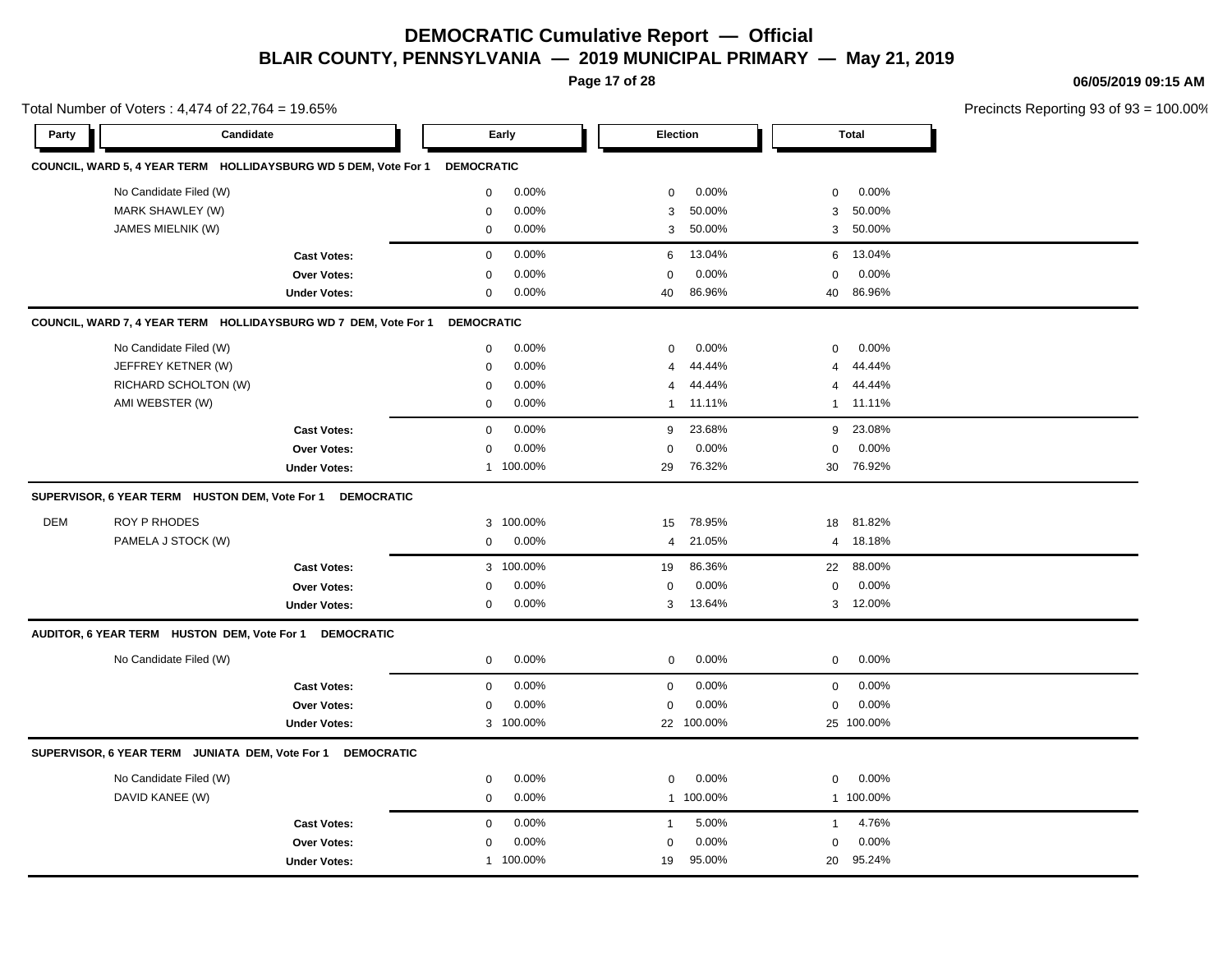**Page 18 of 28**

**06/05/2019 09:15 AM**

|       | Total Number of Voters: 4,474 of 22,764 = 19.65%                 |                           |                          |                          | Precincts Reporting 93 of |
|-------|------------------------------------------------------------------|---------------------------|--------------------------|--------------------------|---------------------------|
| Party | Candidate                                                        | Early                     | Election                 | Total                    |                           |
|       | AUDITOR 6 YEAR TERM JUNIATA DEM, Vote For 1<br><b>DEMOCRATIC</b> |                           |                          |                          |                           |
|       | No Candidate Filed (W)                                           | 0.00%<br>0                | 0.00%<br>$\mathbf 0$     | 0.00%<br>$\mathbf 0$     |                           |
|       | <b>Cast Votes:</b>                                               | 0.00%<br>$\mathbf 0$      | 0.00%<br>0               | 0.00%<br>$\mathbf 0$     |                           |
|       | Over Votes:                                                      | 0.00%<br>0                | 0.00%<br>$\mathbf 0$     | 0.00%<br>$\mathbf 0$     |                           |
|       | <b>Under Votes:</b>                                              | 1 100.00%                 | 20 100.00%               | 21 100.00%               |                           |
|       | SUPERVISOR, 6 YEAR TERM LOGAN DEM, Vote For 2 DEMOCRATIC         |                           |                          |                          |                           |
|       | No Candidate Filed (W)                                           | 0.00%<br>0                | 0.00%<br>$\mathbf 0$     | 0.00%<br>0               |                           |
|       | JOE METZGAR (W)                                                  | 100.00%<br>$\overline{1}$ | 47.83%<br>22             | 48.94%<br>23             |                           |
|       | PATRICK T JONES (W)                                              | 0.00%<br>$\Omega$         | 26.09%<br>12             | 25.53%<br>12             |                           |
|       | KATIE DIFOLCO (W)                                                | 0.00%<br>$\mathbf 0$      | 2.17%<br>1               | 2.13%<br>$\mathbf{1}$    |                           |
|       | JOHN FISHER (W)                                                  | 0.00%<br>$\mathbf 0$      | 2.17%<br>$\mathbf{1}$    | 2.13%<br>$\mathbf{1}$    |                           |
|       | DON SWANGER (W)                                                  | 0.00%<br>$\mathbf 0$      | 2.17%<br>$\mathbf{1}$    | 2.13%<br>$\overline{1}$  |                           |
|       | AMY WEBSTER (W)                                                  | 0.00%<br>$\mathbf 0$      | 2.17%<br>$\mathbf{1}$    | 2.13%<br>$\mathbf{1}$    |                           |
|       | JOHN MCCLELLAN (W)                                               | 0.00%<br>$\mathbf 0$      | 2.17%<br>$\mathbf{1}$    | 2.13%<br>$\mathbf{1}$    |                           |
|       | WESLEY BARNHART (W)                                              | 0.00%<br>0                | 15.22%<br>$\overline{7}$ | 14.89%<br>$\overline{7}$ |                           |
|       | <b>Cast Votes:</b>                                               | 2.78%<br>$\overline{1}$   | 4.27%<br>46              | 4.22%<br>47              |                           |
|       | Over Votes:                                                      | 0.00%<br>$\Omega$         | 0.00%<br>$\mathbf 0$     | 0.00%<br>$\mathbf 0$     |                           |
|       | <b>Under Votes:</b>                                              | 97.22%<br>35              | 95.73%<br>1,032          | 95.78%<br>1,067          |                           |
|       | AUDITOR, 6 YEAR TERM LOGAN DEM, Vote For 1<br><b>DEMOCRATIC</b>  |                           |                          |                          |                           |
|       | No Candidate Filed (W)                                           | 0.00%<br>$\mathbf 0$      | 0.00%<br>$\mathbf 0$     | 0.00%<br>$\mathbf 0$     |                           |
|       | DON SWANGER (W)                                                  | 0.00%<br>$\mathbf 0$      | 50.00%<br>$\mathbf{1}$   | 50.00%<br>$\mathbf{1}$   |                           |
|       | NOAH ZOLNAK (W)                                                  | 0.00%<br>0                | 50.00%<br>$\mathbf{1}$   | 50.00%<br>$\mathbf{1}$   |                           |
|       | <b>Cast Votes:</b>                                               | 0.00%<br>0                | 0.37%<br>$\overline{2}$  | 0.36%<br>$\overline{2}$  |                           |
|       | Over Votes:                                                      | 0.00%<br>$\Omega$         | 0.00%<br>$\mathbf 0$     | 0.00%<br>0               |                           |
|       | <b>Under Votes:</b>                                              | 100.00%<br>18             | 99.63%<br>537            | 99.64%<br>555            |                           |
|       | COUNCIL, 4 YEAR TERM MARTINSBURG DEM, Vote For 3 DEMOCRATIC      |                           |                          |                          |                           |
|       | No Candidate Filed (W)                                           | 0.00%<br>$\mathbf 0$      | 0.00%<br>$\mathbf 0$     | 0.00%<br>$\mathbf 0$     |                           |
|       | CARLTON BLANCHARD (W)                                            | 0.00%<br>0                | 1 100.00%                | 1 100.00%                |                           |
|       | <b>Cast Votes:</b>                                               | 0.00%<br>0                | 0.69%<br>$\mathbf{1}$    | 0.68%<br>$\mathbf{1}$    |                           |
|       | Over Votes:                                                      | 0.00%<br>$\mathbf 0$      | 0.00%<br>$\mathbf 0$     | 0.00%<br>0               |                           |
|       | <b>Under Votes:</b>                                              | 3 100.00%                 | 99.31%<br>143            | 99.32%<br>146            |                           |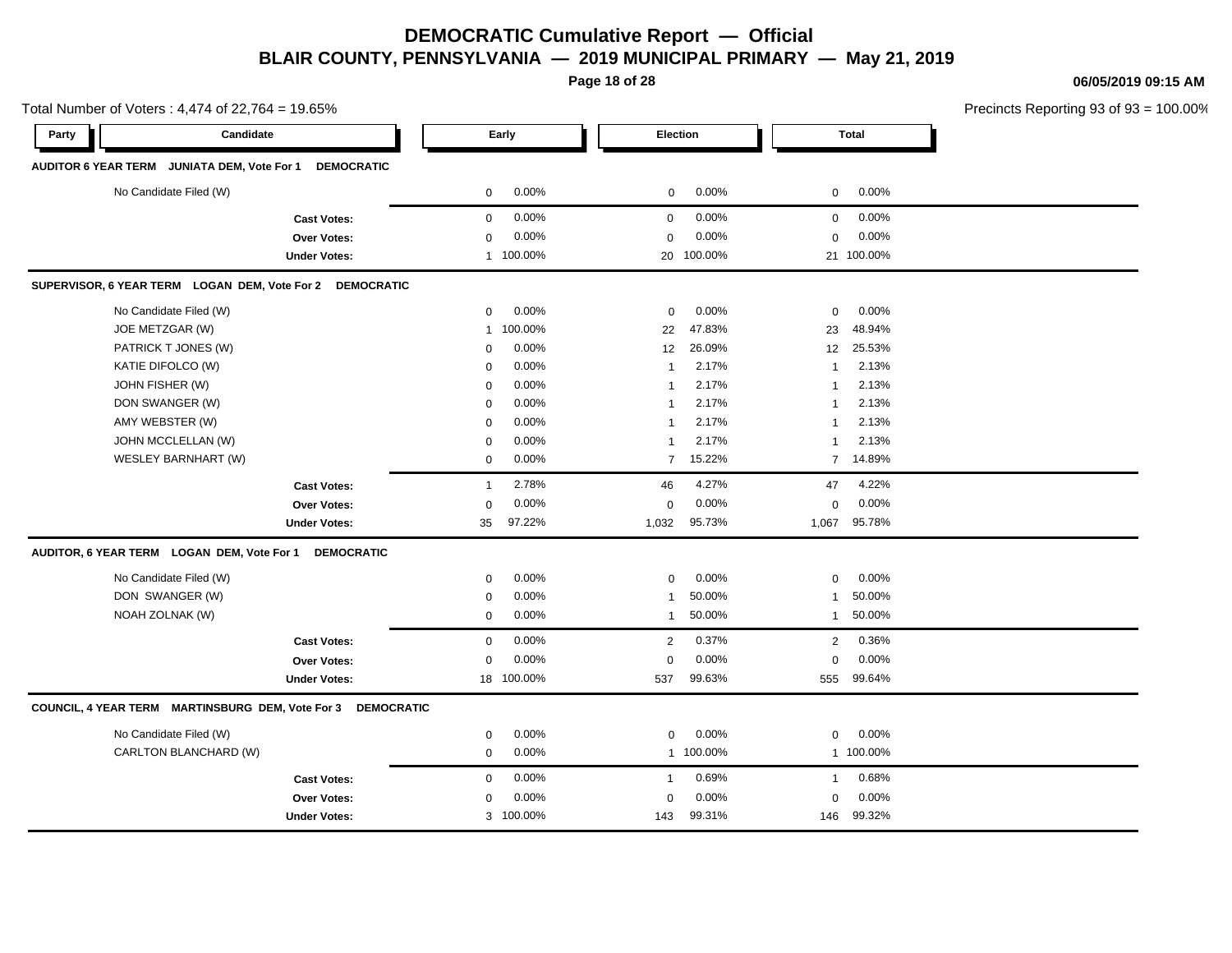**Page 19 of 28**

Total Number of Voters : 4,474 of 22,764 = 19.65%

**06/05/2019 09:15 AM**

Precincts Reporting 93 of 93 = 100.00%

| Party | Candidate                                                           | Early                | Election              | <b>Total</b>          |  |
|-------|---------------------------------------------------------------------|----------------------|-----------------------|-----------------------|--|
|       | COUNCIL 2 YEAR UNEXPIRED TERM  MARTINSBURG DEM, Vote For 1          | <b>DEMOCRATIC</b>    |                       |                       |  |
|       | No Candidate Filed (W)                                              | 0.00%<br>0           | 0.00%<br>$\mathbf 0$  | 0.00%<br>$\mathbf 0$  |  |
|       | <b>Cast Votes:</b>                                                  | 0.00%<br>$\mathbf 0$ | 0.00%<br>$\mathbf 0$  | 0.00%<br>$\mathbf 0$  |  |
|       | Over Votes:                                                         | 0.00%<br>$\mathbf 0$ | $\mathbf 0$<br>0.00%  | $\mathbf 0$<br>0.00%  |  |
|       | <b>Under Votes:</b>                                                 | 1 100.00%            | 48 100.00%            | 49 100.00%            |  |
|       | COUNCIL, 4 YEAR TERM NEWRY DEM, Vote For 3 DEMOCRATIC               |                      |                       |                       |  |
|       | No Candidate Filed (W)                                              | 0.00%<br>$\mathbf 0$ | 0.00%<br>0            | 0.00%<br>0            |  |
|       | <b>Cast Votes:</b>                                                  | 0.00%<br>$\mathbf 0$ | 0.00%<br>$\mathbf 0$  | 0.00%<br>0            |  |
|       | Over Votes:                                                         | 0.00%<br>$\mathbf 0$ | 0.00%<br>0            | 0.00%<br>0            |  |
|       | <b>Under Votes:</b>                                                 | 0.00%<br>0           | 39 100.00%            | 39 100.00%            |  |
|       | COUNCIL, 2 YEAR UNEXPIRED TERM NEWRY DEM, Vote For 1                | <b>DEMOCRATIC</b>    |                       |                       |  |
|       | No Candidate Filed (W)                                              | 0.00%<br>$\mathbf 0$ | 0.00%<br>$\mathbf 0$  | 0.00%<br>0            |  |
|       | <b>Cast Votes:</b>                                                  | 0.00%<br>$\pmb{0}$   | 0.00%<br>$\mathbf 0$  | 0.00%<br>0            |  |
|       | <b>Over Votes:</b>                                                  | 0.00%<br>$\mathbf 0$ | 0.00%<br>0            | 0.00%<br>0            |  |
|       | <b>Under Votes:</b>                                                 | 0.00%<br>0           | 13 100.00%            | 13 100.00%            |  |
|       |                                                                     | <b>DEMOCRATIC</b>    |                       |                       |  |
|       | No Candidate Filed (W)                                              | 0.00%<br>$\pmb{0}$   | 0.00%<br>0            | 0.00%<br>0            |  |
|       | JOSEPH D DONALDSON (W)                                              | 0.00%<br>0           | 1 100.00%             | 1 100.00%             |  |
|       | <b>Cast Votes:</b>                                                  | 0.00%<br>$\pmb{0}$   | 2.13%<br>$\mathbf{1}$ | 1.79%<br>$\mathbf{1}$ |  |
|       | Over Votes:                                                         | 0.00%<br>$\mathbf 0$ | 0.00%<br>$\mathbf 0$  | 0.00%<br>$\mathbf 0$  |  |
|       | <b>Under Votes:</b>                                                 | 9 100.00%            | 97.87%<br>46          | 55 98.21%             |  |
|       | SUPERVISOR, 2 YEAR UNEXPIRED TERM    NORTH WOODBURY DEM, Vote For 1 | <b>DEMOCRATIC</b>    |                       |                       |  |
|       | No Candidate Filed (W)                                              | 0.00%<br>$\mathbf 0$ | 0.00%<br>$\mathbf 0$  | 0.00%<br>0            |  |
|       | JAMES W BROWER (W)                                                  | 0.00%<br>0           | 1 100.00%             | 1 100.00%             |  |
|       | <b>Cast Votes:</b>                                                  | 0.00%<br>$\mathbf 0$ | 2.13%<br>$\mathbf{1}$ | 1.79%<br>$\mathbf{1}$ |  |
|       | Over Votes:                                                         | 0.00%<br>$\mathbf 0$ | 0.00%<br>$\mathbf 0$  | 0.00%<br>$\mathbf 0$  |  |
|       | <b>Under Votes:</b>                                                 | 9 100.00%            | 97.87%<br>46          | 98.21%<br>55          |  |
|       | AUDITOR, 6 YEAR TERM NORTH WOODBURY DEM, Vote For 1                 | <b>DEMOCRATIC</b>    |                       |                       |  |
|       | No Candidate Filed (W)                                              | 0.00%<br>0           | 0.00%<br>0            | 0.00%<br>0            |  |
|       | CARLA D KENSINGER (W)                                               | 0.00%<br>$\mathbf 0$ | 1 100.00%             | 1 100.00%             |  |
|       | <b>Cast Votes:</b>                                                  | 0.00%<br>$\mathbf 0$ | 2.13%<br>$\mathbf{1}$ | 1.79%<br>1            |  |
|       | <b>Over Votes:</b>                                                  | 0.00%<br>$\mathbf 0$ | 0.00%<br>0            | 0.00%<br>0            |  |

100.00% 46 55

97.87% 98.21%

Under Votes: 9 100.00%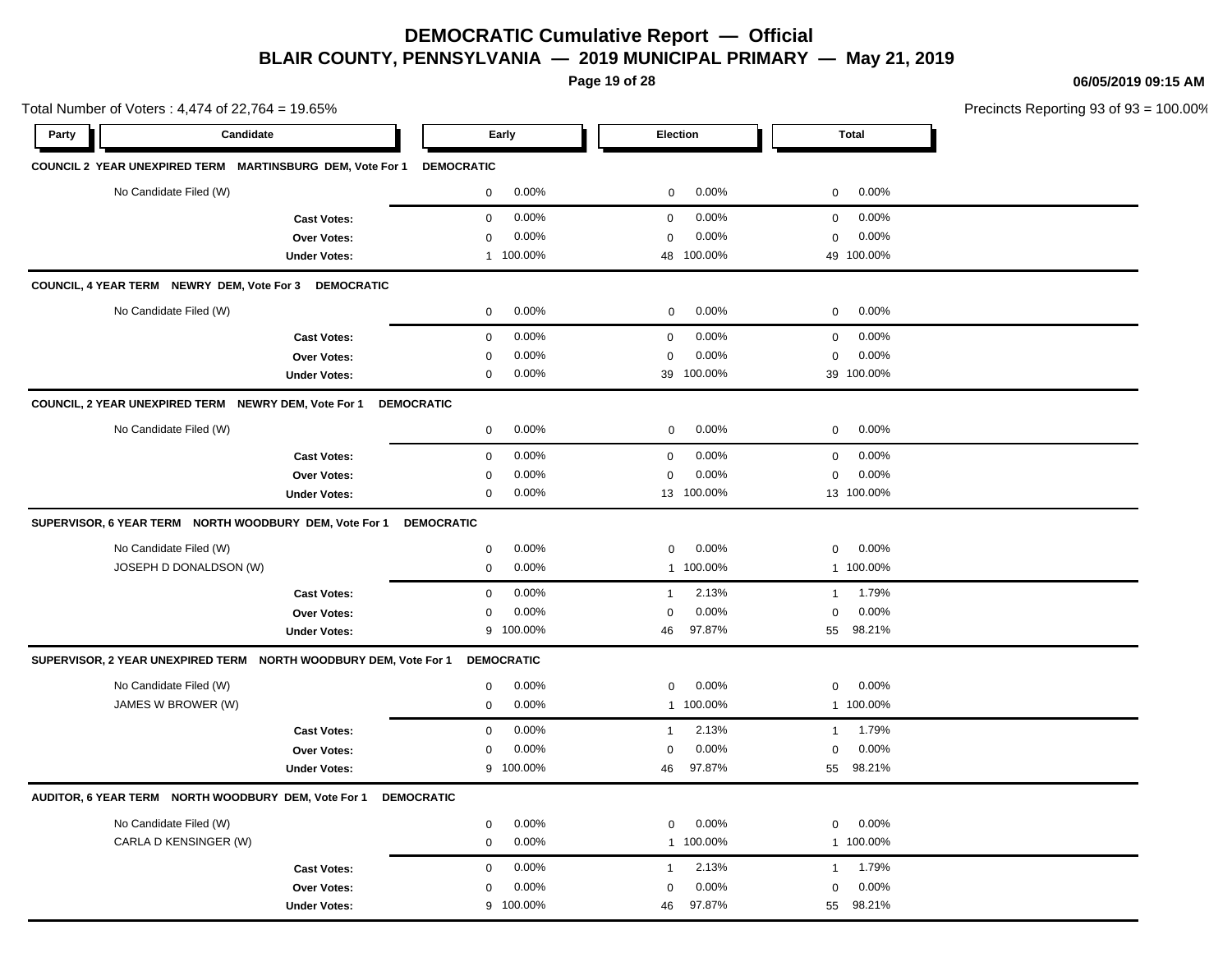**Page 20 of 28**

#### **06/05/2019 09:15 AM**

|       | Total Number of Voters: 4,474 of 22,764 = 19.65%          |                                                               |                   |           |                  |            |                         | Precincts Reporting 93 of 93 |  |
|-------|-----------------------------------------------------------|---------------------------------------------------------------|-------------------|-----------|------------------|------------|-------------------------|------------------------------|--|
| Party | Candidate                                                 |                                                               |                   | Early     | <b>Election</b>  |            |                         | <b>Total</b>                 |  |
|       |                                                           | AUDITOR, 2 YEAR UNEXPIRED TERM NORTH WOODBURY DEM, Vote For 1 | <b>DEMOCRATIC</b> |           |                  |            |                         |                              |  |
|       | No Candidate Filed (W)                                    |                                                               | 0                 | 0.00%     | 0                | 0.00%      | 0                       | 0.00%                        |  |
|       |                                                           | <b>Cast Votes:</b>                                            | $\mathbf 0$       | 0.00%     | $\mathbf 0$      | 0.00%      | $\mathbf 0$             | 0.00%                        |  |
|       |                                                           | <b>Over Votes:</b>                                            | $\mathbf 0$       | 0.00%     | $\Omega$         | 0.00%      | 0                       | 0.00%                        |  |
|       |                                                           | <b>Under Votes:</b>                                           |                   | 9 100.00% |                  | 47 100.00% |                         | 56 100.00%                   |  |
|       | COUNCIL, 4 YEAR TERM ROARING SPRING DEM, Vote For 3       | <b>DEMOCRATIC</b>                                             |                   |           |                  |            |                         |                              |  |
|       | No Candidate Filed (W)                                    |                                                               | $\mathbf 0$       | 0.00%     | 0                | 0.00%      | 0                       | 0.00%                        |  |
|       | AARON BYLER (W)                                           |                                                               | $\mathbf 0$       | 0.00%     | $\mathbf{1}$     | 5.88%      | -1                      | 5.88%                        |  |
|       | TERRI FEATHER (W)                                         |                                                               | $\mathbf 0$       | 0.00%     | $\mathbf{1}$     | 5.88%      | 1                       | 5.88%                        |  |
|       | DENNIS IGOU (W)                                           |                                                               | $\mathbf 0$       | 0.00%     | 2                | 11.76%     | $\overline{\mathbf{c}}$ | 11.76%                       |  |
|       | JAMES MUSSELMAN (W)                                       |                                                               | $\mathbf 0$       | 0.00%     | $\overline{4}$   | 23.53%     | 4                       | 23.53%                       |  |
|       | DANE NOEL (W)                                             |                                                               | $\mathbf 0$       | 0.00%     | 2                | 11.76%     | $\overline{2}$          | 11.76%                       |  |
|       | RODNEY L GREEN (W)                                        |                                                               | $\mathbf 0$       | 0.00%     | $\overline{7}$   | 41.18%     | $\overline{7}$          | 41.18%                       |  |
|       |                                                           | <b>Cast Votes:</b>                                            | $\mathbf 0$       | 0.00%     | 17               | 5.67%      | 17                      | 5.67%                        |  |
|       |                                                           | <b>Over Votes:</b>                                            | 0                 | 0.00%     | 0                | 0.00%      | 0                       | 0.00%                        |  |
|       |                                                           | <b>Under Votes:</b>                                           | $\mathbf 0$       | 0.00%     | 283              | 94.33%     | 283                     | 94.33%                       |  |
|       |                                                           | SUPERVISOR, 6 YEAR TERM SNYDER DEM, Vote For 1 DEMOCRATIC     |                   |           |                  |            |                         |                              |  |
|       | No Candidate Filed (W)                                    |                                                               | $\mathbf 0$       | 0.00%     | 0                | 0.00%      | 0                       | 0.00%                        |  |
|       | MELVIN LIGHT (W)                                          |                                                               | $\overline{2}$    | 100.00%   | 5                | 31.25%     | $\overline{7}$          | 38.89%                       |  |
|       | ROBERT NELSON (W)                                         |                                                               | 0                 | 0.00%     | 10               | 62.50%     | 10                      | 55.56%                       |  |
|       | MARK RAFFETTO JR (W)                                      |                                                               | $\mathbf 0$       | 0.00%     | $\mathbf{1}$     | 6.25%      | $\mathbf{1}$            | 5.56%                        |  |
|       |                                                           | <b>Cast Votes:</b>                                            | $\overline{2}$    | 50.00%    | 16               | 21.62%     | 18                      | 23.08%                       |  |
|       |                                                           | Over Votes:                                                   | $\pmb{0}$         | 0.00%     | 0                | 0.00%      | $\mathbf 0$             | 0.00%                        |  |
|       |                                                           | <b>Under Votes:</b>                                           | $\overline{2}$    | 50.00%    | 58               | 78.38%     | 60                      | 76.92%                       |  |
|       | AUDITOR, 6 YEAR TERM SNYDER DEM, Vote For 1 DEMOCRATIC    |                                                               |                   |           |                  |            |                         |                              |  |
|       | No Candidate Filed (W)                                    |                                                               | 0                 | 0.00%     | 0                | 0.00%      | 0                       | 0.00%                        |  |
|       |                                                           | <b>Cast Votes:</b>                                            | $\mathbf 0$       | 0.00%     | $\boldsymbol{0}$ | 0.00%      | $\mathsf 0$             | 0.00%                        |  |
|       |                                                           | Over Votes:                                                   | $\mathbf 0$       | 0.00%     | 0                | 0.00%      | $\mathbf 0$             | 0.00%                        |  |
|       |                                                           | <b>Under Votes:</b>                                           |                   | 4 100.00% |                  | 74 100.00% |                         | 78 100.00%                   |  |
|       | SUPERVISOR, 6 YEAR TERM TAYLOR DEM, Vote For 1 DEMOCRATIC |                                                               |                   |           |                  |            |                         |                              |  |
|       | No Candidate Filed (W)                                    |                                                               | $\mathbf 0$       | 0.00%     | $\mathbf 0$      | 0.00%      | $\mathbf 0$             | 0.00%                        |  |
|       |                                                           | <b>Cast Votes:</b>                                            | $\mathbf 0$       | 0.00%     | $\boldsymbol{0}$ | 0.00%      | $\mathbf 0$             | 0.00%                        |  |
|       |                                                           | Over Votes:                                                   | $\mathbf 0$       | 0.00%     | 0                | 0.00%      | 0                       | 0.00%                        |  |
|       |                                                           | <b>Under Votes:</b>                                           |                   | 4 100.00% |                  | 41 100.00% |                         | 45 100.00%                   |  |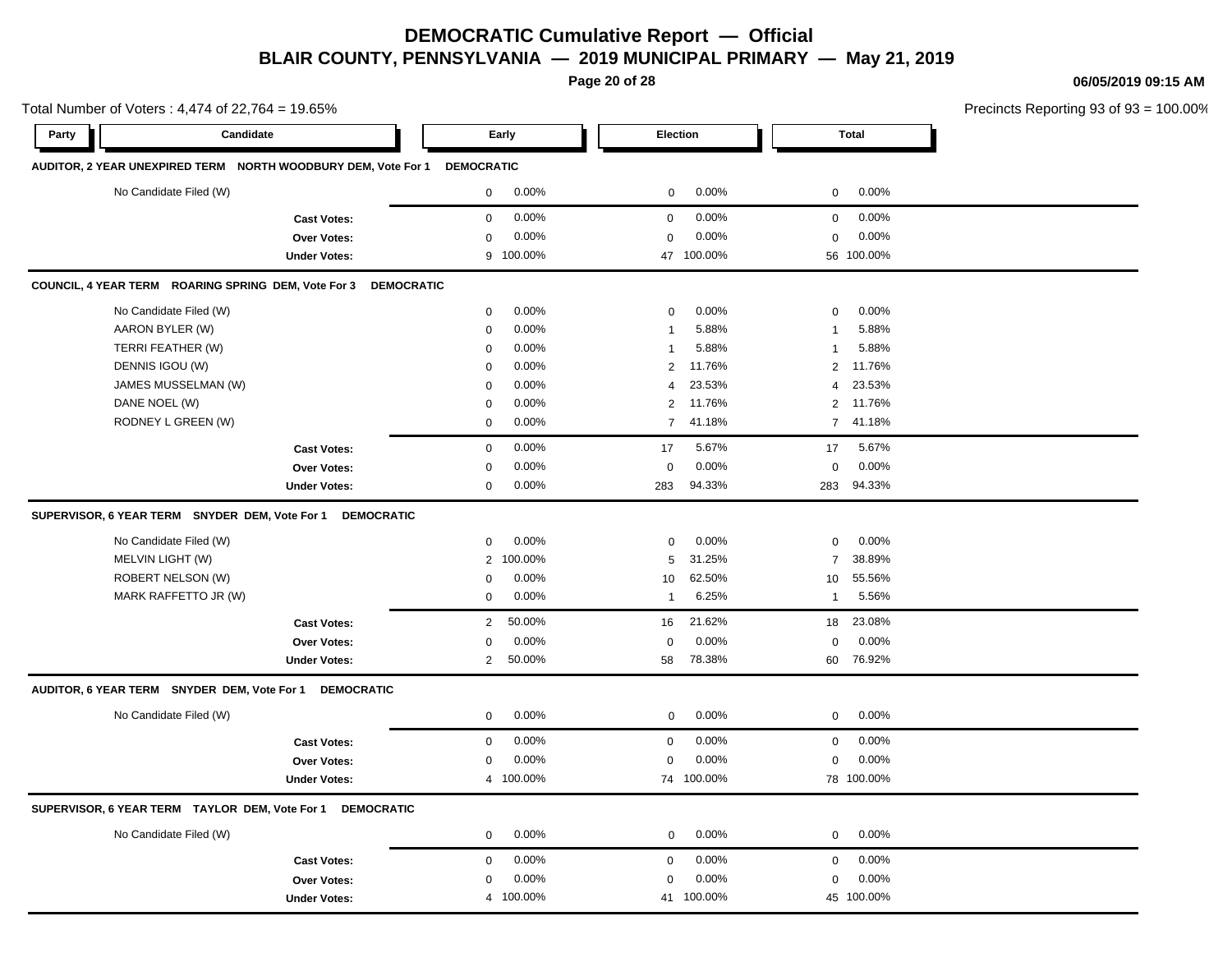**Page 21 of 28**

**06/05/2019 09:15 AM**

| Total Number of Voters: 4,474 of 22,764 = 19.65% |                                                                     |                     |                        |                                  |                         | Precincts Reporting 93 of 93 = 100.00% |
|--------------------------------------------------|---------------------------------------------------------------------|---------------------|------------------------|----------------------------------|-------------------------|----------------------------------------|
| Party                                            | Candidate                                                           |                     | Early                  | <b>Election</b>                  | <b>Total</b>            |                                        |
|                                                  | SUPERVISOR, 2 YEAR UNEXPIRED TERM TAYLOR DEM, Vote For 1 DEMOCRATIC |                     |                        |                                  |                         |                                        |
|                                                  | No Candidate Filed (W)                                              |                     | 0.00%<br>$\mathbf 0$   | 0.00%<br>$\mathbf 0$             | $0.00\%$<br>$\mathbf 0$ |                                        |
|                                                  |                                                                     | <b>Cast Votes:</b>  | 0.00%<br>$\mathbf 0$   | 0.00%<br>$\mathbf 0$             | $\mathbf 0$<br>0.00%    |                                        |
|                                                  |                                                                     | Over Votes:         | 0.00%<br>0             | 0.00%<br>$\mathbf 0$             | 0.00%<br>0              |                                        |
|                                                  |                                                                     | <b>Under Votes:</b> | 4 100.00%              | 41 100.00%                       | 45 100.00%              |                                        |
|                                                  | AUDITOR, 6 YEAR TERM TAYLOR DEM, Vote For 1 DEMOCRATIC              |                     |                        |                                  |                         |                                        |
|                                                  | No Candidate Filed (W)                                              |                     | 0.00%<br>$\mathsf{O}$  | 0.00%<br>$\mathbf 0$             | 0.00%<br>$\mathbf 0$    |                                        |
|                                                  |                                                                     | <b>Cast Votes:</b>  | 0.00%<br>$\mathbf 0$   | 0.00%<br>$\mathbf 0$             | 0.00%<br>0              |                                        |
|                                                  |                                                                     | <b>Over Votes:</b>  | 0.00%<br>$\mathbf 0$   | 0.00%<br>$\mathbf 0$             | 0.00%<br>0              |                                        |
|                                                  |                                                                     | <b>Under Votes:</b> | 4 100.00%              | 41 100.00%                       | 45 100.00%              |                                        |
|                                                  | AUDITOR, 4 YEAR UNEXPIRED TERM TAYLOR DEM, Vote For 1               |                     | <b>DEMOCRATIC</b>      |                                  |                         |                                        |
|                                                  | No Candidate Filed (W)                                              |                     | 0.00%<br>$\mathbf 0$   | 0.00%<br>$\mathbf 0$             | 0.00%<br>$\mathbf{0}$   |                                        |
|                                                  |                                                                     | <b>Cast Votes:</b>  | 0.00%<br>$\mathbf 0$   | 0.00%<br>$\mathbf 0$             | 0.00%<br>0              |                                        |
|                                                  |                                                                     | Over Votes:         | 0.00%<br>$\mathbf 0$   | $0.00\%$<br>$\mathbf 0$          | 0.00%<br>0              |                                        |
|                                                  |                                                                     | <b>Under Votes:</b> | 4 100.00%              | 41 100.00%                       | 45 100.00%              |                                        |
|                                                  | COUNCIL, 4 YEAR TERM TYRONE BOROUGH DEM, Vote For 4                 |                     | <b>DEMOCRATIC</b>      |                                  |                         |                                        |
| <b>DEM</b>                                       | JAROD A SATHER                                                      |                     | 1 100.00%              | 84.06%<br>116                    | 84.17%<br>117           |                                        |
|                                                  | SHIRLEY DAWSON (W)                                                  |                     | 0.00%<br>0             | 0.72%<br>$\overline{1}$          | 0.72%<br>1              |                                        |
|                                                  | ROBERT DOLLAR (W)                                                   |                     | 0.00%<br>0             | 1.45%<br>$\overline{2}$          | 1.44%<br>2              |                                        |
|                                                  | THADEUS GRAHAM (W)                                                  |                     | 0.00%<br>$\Omega$      | 0.72%<br>$\overline{1}$          | 0.72%<br>1              |                                        |
|                                                  | <b>CUMMINS MCNITT (W)</b>                                           |                     | 0.00%<br>0             | 0.72%<br>-1                      | 0.72%<br>1              |                                        |
|                                                  | KENNETH PATTERSON (W)                                               |                     | 0.00%<br>$\mathbf 0$   | 0.72%<br>$\overline{1}$          | 0.72%<br>1              |                                        |
|                                                  | PATRICIA ROSS (W)                                                   |                     | 0.00%<br>$\mathbf 0$   | 0.72%<br>$\overline{\mathbf{1}}$ | 0.72%<br>1              |                                        |
|                                                  | CHARLES MILLS (W)                                                   |                     | 0.00%<br>$\mathbf 0$   | $\overline{2}$<br>1.45%          | $\overline{2}$<br>1.44% |                                        |
|                                                  | HEATHER WISER (W)                                                   |                     | 0.00%<br>$\mathbf 0$   | 7.25%<br>10                      | 7.19%<br>10             |                                        |
|                                                  | BILL WISER (W)                                                      |                     | 0.00%<br>$\mathbf 0$   | 3<br>2.17%                       | 2.16%<br>3              |                                        |
|                                                  |                                                                     | <b>Cast Votes:</b>  | 25.00%<br>$\mathbf{1}$ | 25.18%<br>138                    | 25.18%<br>139           |                                        |
|                                                  |                                                                     | Over Votes:         | 0.00%<br>0             | 0.00%<br>$\mathbf 0$             | 0.00%<br>0              |                                        |
|                                                  |                                                                     | <b>Under Votes:</b> | 3<br>75.00%            | 74.82%<br>410                    | 413 74.82%              |                                        |
|                                                  | SUPERVISOR, 6 YEAR TERM TYRONE TWP DEM, Vote For 1                  | <b>DEMOCRATIC</b>   |                        |                                  |                         |                                        |
| <b>DEM</b>                                       | <b>GARY P GAROFOLI</b>                                              |                     | 2 100.00%              | 40 100.00%                       | 42 100.00%              |                                        |
|                                                  |                                                                     | <b>Cast Votes:</b>  | 2 100.00%              | 95.24%<br>40                     | 95.45%<br>42            |                                        |
|                                                  |                                                                     | <b>Over Votes:</b>  | 0.00%<br>$\mathbf 0$   | 0.00%<br>0                       | 0.00%<br>0              |                                        |
|                                                  |                                                                     | <b>Under Votes:</b> | 0.00%<br>$\mathbf 0$   | 4.76%<br>$\overline{2}$          | 4.55%<br>$\overline{2}$ |                                        |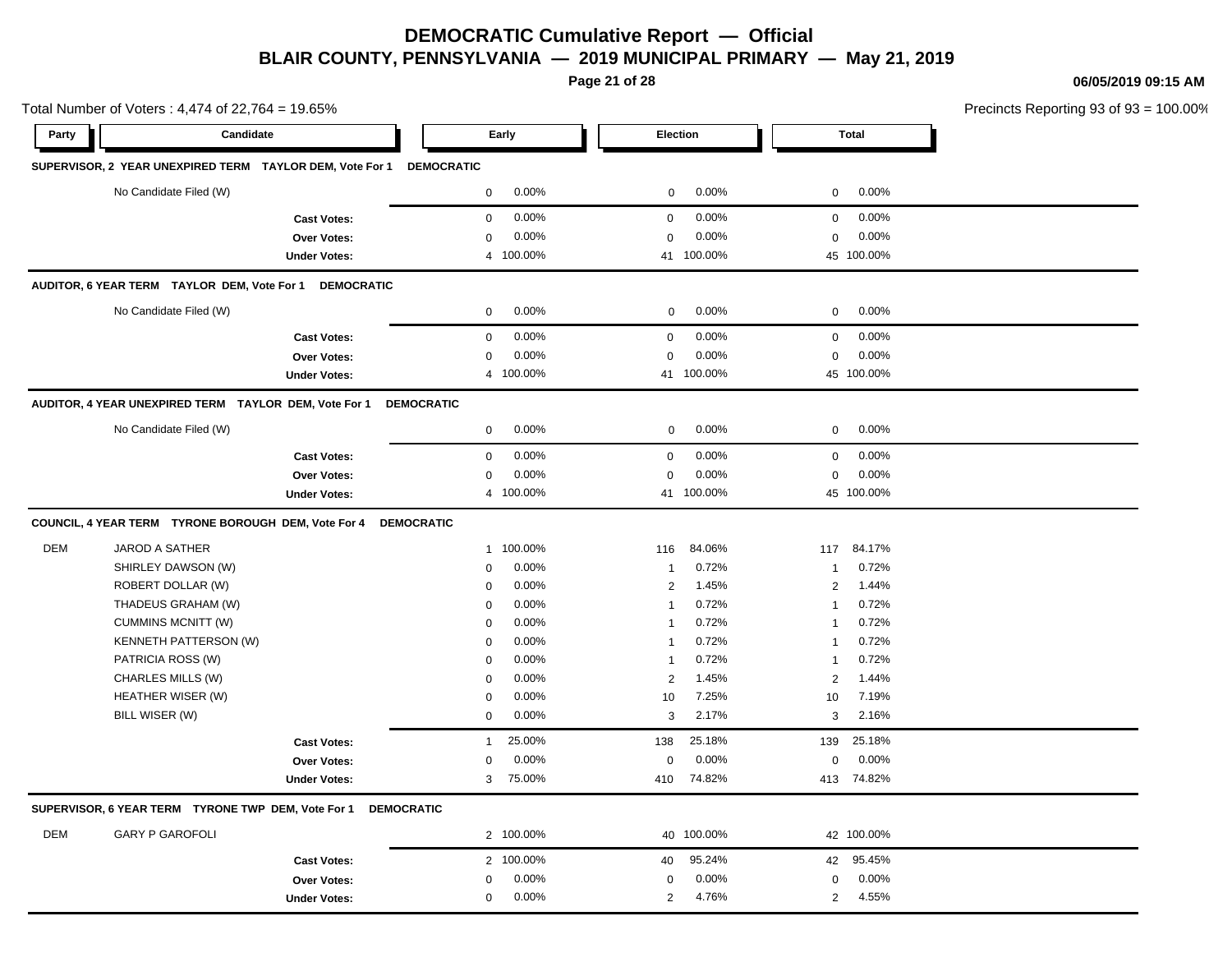**Page 22 of 28**

**06/05/2019 09:15 AM**

Total Number of Voters : 4,474 of 22,764 = 19.65% Precincts Reporting 93 of 93 = 100.00% **Party Candidate Early Election Total SUPERVISOR, 4 YEAR UNEXPIRED TERM TYRONE TWP DEM, Vote For 1 DEMOCRATIC** No Candidate Filed (W)  $0.00\%$  0.00% 0 0.00% 0 0.00% 0 0.00% KENNETH KRAMER (W) 0 0.00% 1 50.00% 1 50.00% MICHAEL LUTHER (W) 0 0.00% 1 50.00% 1 50.00% **Cast Votes:** 0 0.00% 2 4.76% 2 4.55% **Over Votes:** 0 0.00% **Under Votes:** 2 0.00% 0 100.00% 40 42 95.24% 95.45% 0.00% 0 0.00% **SUPERVISOR, 2 YEAR UNEXPIRED TERM TYRONE TOWNSHIP DEM, Vote For 1 DEMOCRATIC** No Candidate Filed (W)  $0.00\%$  0.00% 0 0.00% 0 0.00% 0 0.00% **Cast Votes:** 0 0.00% 0 0.00% 0 0.00% **Over Votes:** 0 0.00% Under Votes: 2 100.00% 0.00% 0 100.00% 42 44 0.00% 0 0.00% 100.00% 100.00% **AUDITOR, 6 YEAR TERM TYRONE TWP DEM, Vote For 1 DEMOCRATIC** No Candidate Filed (W) 0 0.00% 0 0.00% 0 0.00% **Cast Votes:** 0 0.00% 0 0.00% 0 0.00% **Over Votes:** 0 0.00% Under Votes: 2 100.00% 0.00% 0 100.00% 42 100.00% 44 100.00% 0.00% 0 0.00% 100.00% 100.00% **COUNCIL, 4 YEAR TERM WILLIAMSBURG DEM, Vote For 3 DEMOCRATIC** No Candidate Filed (W) 0 0.00% 0 0.00% 0 0.00% **Cast Votes:** 0 0.00% 0 0.00% 0 0.00% **Over Votes:** 0 0.00% Under Votes: 3 100.00% 0.00% 0 100.00% 141 144 0.00% 0 0.00% 100.00% 100.00% **AUDITOR, 6 YEAR TERM WILLIAMSBURG DEM, Vote For 1 DEMOCRATIC** No Candidate Filed (W) 0 0.00% 0 0.00% 0 0.00% **Cast Votes:** 0 0.00% 0 0.00% 0 0.00% **Over Votes:** 0 0.00% Under Votes: 1 00.00% 0.00% 0 100.00% 47 48 0.00% 0 0.00% 100.00% 100.00% **AUDITOR, 4 YEAR UNEXPIRED TERM WILLIAMSBURG DEM, Vote For 1 DEMOCRATIC** No Candidate Filed (W)  $0.00\%$  0.00% 0 0.00% 0 0.00% 0 0.00% **Cast Votes:** 0 0.00% 0 0.00% 0 0.00% **Over Votes:** 0 Under Votes: 1 100.00% 0.00% 0 47 100.00% 47 48 100.00% 100.00%0.00% 0 0.00%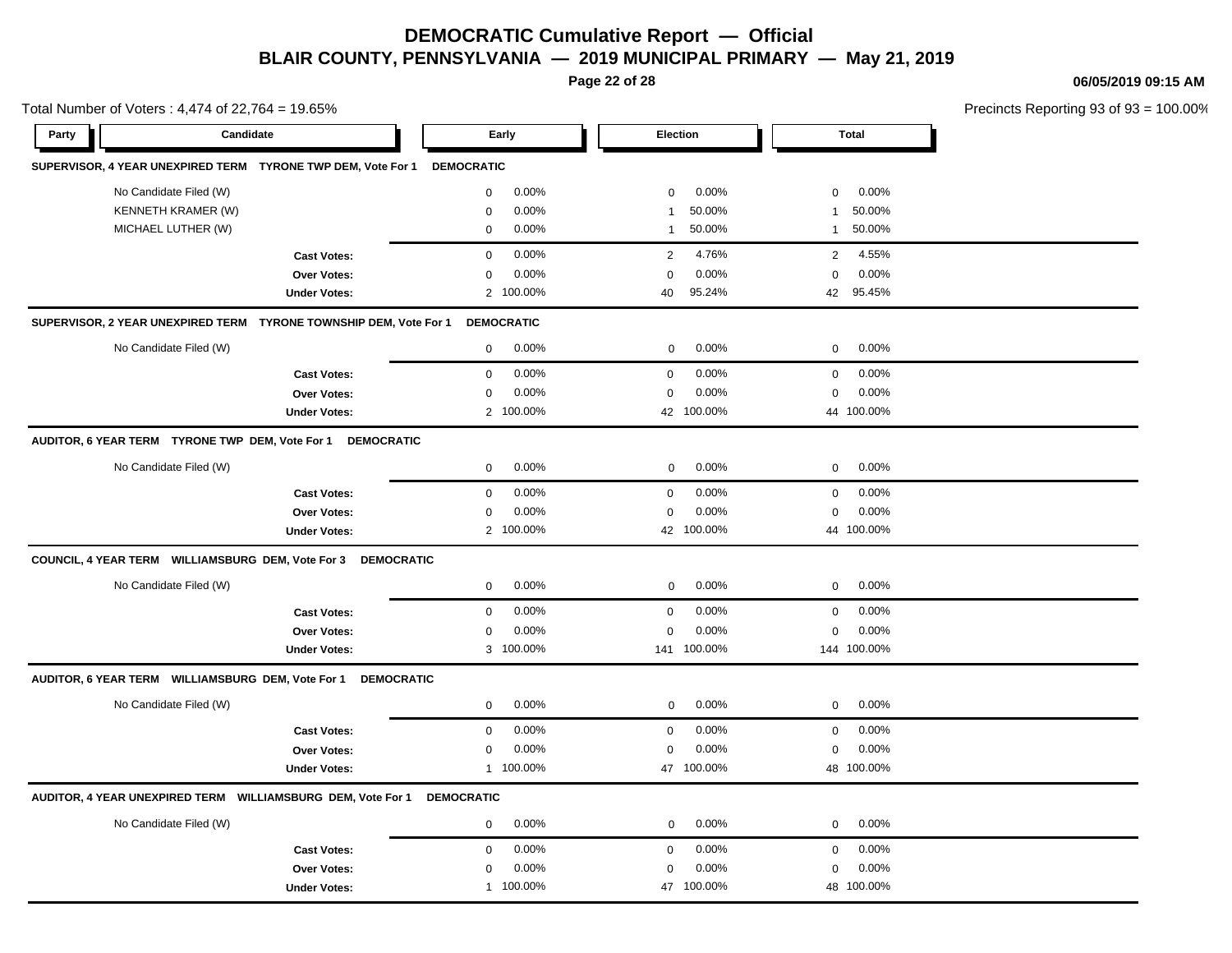**Page 23 of 28**

**06/05/2019 09:15 AM**

|       | otal Number of Voters: $4,474$ of $22,764 = 19.65\%$           |                          |                      |                                         | Precincts Reporting 93 of 93 = 100.00% |
|-------|----------------------------------------------------------------|--------------------------|----------------------|-----------------------------------------|----------------------------------------|
| Party | Candidate                                                      | Early                    | Election             | <b>Total</b>                            |                                        |
|       | AUDITOR, 2 YEAR UNEXPIRED TERM    WILLIAMSBURG DEM, Vote For 1 | DEMOCRATIC               |                      |                                         |                                        |
|       | No Candidate Filed (W)                                         | $0.00\%$<br>$\mathbf{0}$ | $0\qquad 0.00\%$     | $0\quad 0.00\%$                         |                                        |
|       | <b>Cast Votes:</b>                                             | $0.00\%$<br>$\mathbf{0}$ | $0.00\%$<br>$\Omega$ | $0\quad 0.00\%$                         |                                        |
|       | <b>Over Votes:</b>                                             | $0.00\%$<br>$\mathbf{0}$ | 0.00%<br>$\Omega$    | $0\quad 0.00\%$                         |                                        |
|       | <b>Under Votes:</b>                                            | 100.00%                  | 47 100.00%           | 48 100.00%                              |                                        |
|       | SUPERVISOR, 6 YEAR TERM WOODBURY DEM, Vote For 1 DEMOCRATIC    |                          |                      |                                         |                                        |
|       | No Candidate Filed (W)                                         | $0.00\%$<br>$\Omega$     | $0\quad 0.00\%$      | $0\quad 0.00\%$                         |                                        |
|       | ALAN LYONS (W)                                                 | $0.00\%$<br>$\Omega$     | 100.00%              | 100.00%                                 |                                        |
|       |                                                                | $\sim$ 0.00/<br>$\sim$   | $\sqrt{2}$           | $\cdot$ $\cdot$ $\cdot$ $\cdot$ $\cdot$ |                                        |

#### SUPERVISOR, 6 YEAR TERM WOODBURY DEM, Vote For 1 DEMOC

| <b>Cast Votes:</b>                                                 | $\mathbf{0}$      | $0.00\%$ |                | 4.35%     |                | 4.35%      |  |
|--------------------------------------------------------------------|-------------------|----------|----------------|-----------|----------------|------------|--|
| <b>Over Votes:</b>                                                 | $\mathbf 0$       | $0.00\%$ | $\Omega$       | $0.00\%$  | $\mathbf{0}$   | $0.00\%$   |  |
| <b>Under Votes:</b>                                                | 0                 | $0.00\%$ | 22             | 95.65%    | 22             | 95.65%     |  |
| SUPERVISOR, 2 YEAR UNEXPIRED TERM  WOODBURY DEM, Vote For 1        | <b>DEMOCRATIC</b> |          |                |           |                |            |  |
| No Candidate Filed (W)                                             | $\mathbf{0}$      | $0.00\%$ | $\mathbf{0}$   | 0.00%     | $\overline{0}$ | 0.00%      |  |
| ALAN LYONS (W)                                                     | 0                 | $0.00\%$ |                | 2 100.00% |                | 2 100.00%  |  |
| <b>Cast Votes:</b>                                                 | $\mathbf 0$       | $0.00\%$ | $\overline{2}$ | 8.70%     | $2^{\circ}$    | 8.70%      |  |
| <b>Over Votes:</b>                                                 | $\mathbf{0}$      | $0.00\%$ | $\Omega$       | $0.00\%$  | $\mathbf{0}$   | $0.00\%$   |  |
| <b>Under Votes:</b>                                                | 0                 | $0.00\%$ | 21             | 91.30%    | 21             | 91.30%     |  |
| AUDITOR, 6 YEAR TERM WOODBURY DEM, Vote For 1<br><b>DEMOCRATIC</b> |                   |          |                |           |                |            |  |
| No Candidate Filed (W)                                             | $\mathbf 0$       | $0.00\%$ | $\mathbf{0}$   | $0.00\%$  | $\overline{0}$ | $0.00\%$   |  |
| <b>Cast Votes:</b>                                                 | $\mathbf 0$       | $0.00\%$ | $\Omega$       | $0.00\%$  | $\overline{0}$ | $0.00\%$   |  |
| <b>Over Votes:</b>                                                 | $\mathbf 0$       | $0.00\%$ | $\Omega$       | $0.00\%$  | $\overline{0}$ | $0.00\%$   |  |
| <b>Under Votes:</b>                                                | 0                 | $0.00\%$ | 23             | 100.00%   |                | 23 100.00% |  |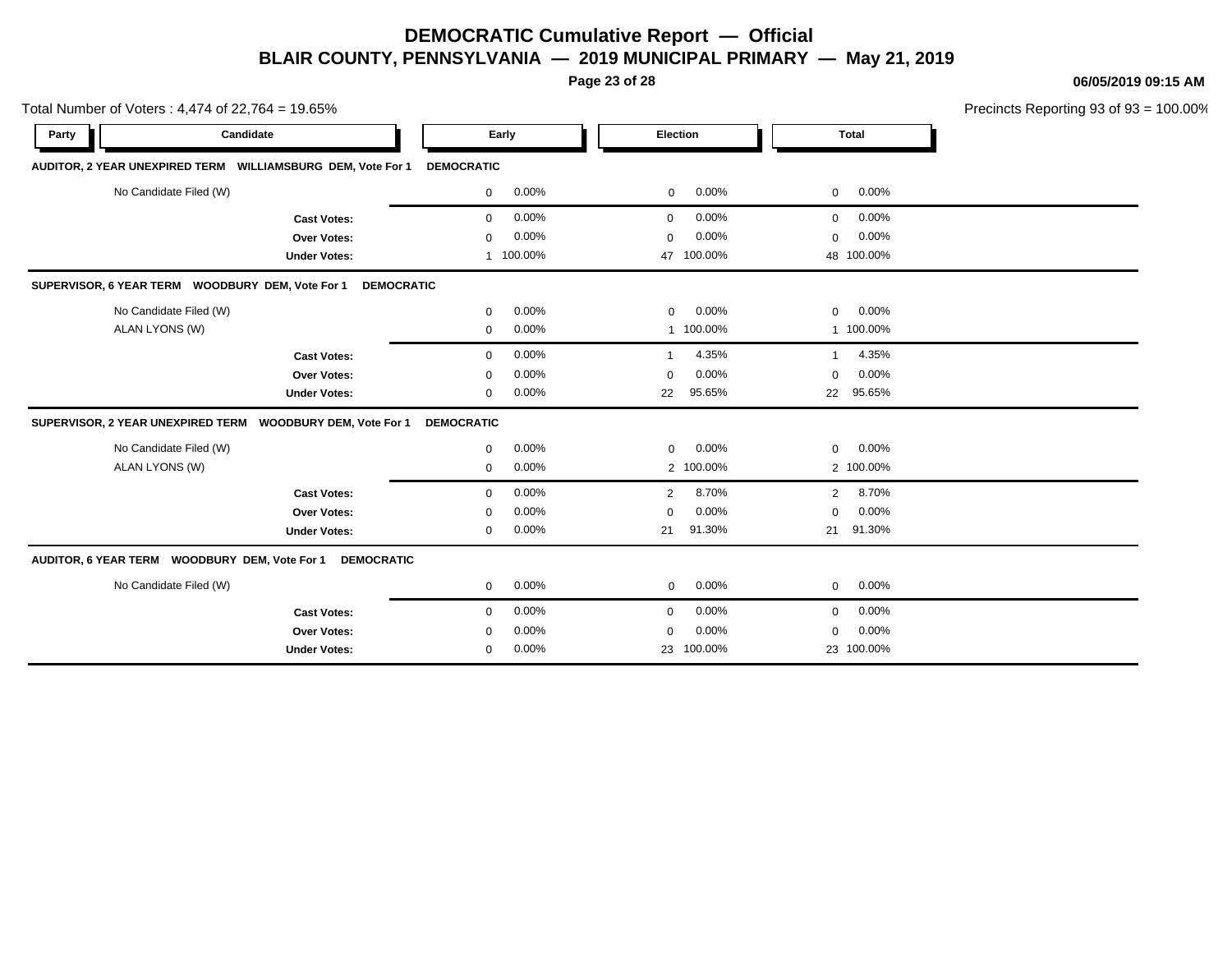**Page 24 of 28**

Total Number of Voters : 4,474 of 22,764 = 19.65%

| Party      | Candidate                                                 | Early             |        |                | Election |                | <b>Total</b> |  |
|------------|-----------------------------------------------------------|-------------------|--------|----------------|----------|----------------|--------------|--|
|            | SCHOOL DIRECTOR, 4 YEAR TERM ALTOONA AREA DEM, Vote For 5 | <b>DEMOCRATIC</b> |        |                |          |                |              |  |
| <b>DEM</b> | RON JOHNSTON                                              | 32                | 15.24% | 1,148          | 13.60%   | 1,180          | 13.64%       |  |
| <b>DEM</b> | <b>FRANK J MELOY</b>                                      | 30                | 14.29% | 1,315          | 15.58%   | 1,345          | 15.54%       |  |
| <b>DEM</b> | <b>WILLIAM J CEGLAR</b>                                   | 16                | 7.62%  | 787            | 9.32%    | 803            | 9.28%        |  |
| <b>DEM</b> | <b>ERIC C HAUGH</b>                                       | 19                | 9.05%  | 699            | 8.28%    | 718            | 8.30%        |  |
| <b>DEM</b> | <b>DEVIN SPRADLING</b>                                    | 10                | 4.76%  | 560            | 6.63%    | 570            | 6.59%        |  |
| <b>DEM</b> | <b>MICHAEL BAKER</b>                                      | 29                | 13.81% | 1,035          | 12.26%   | 1,064          | 12.30%       |  |
| <b>DEM</b> | <b>SHARON L BREAM</b>                                     | 30                | 14.29% | 1,089          | 12.90%   | 1,119          | 12.93%       |  |
| <b>DEM</b> | <b>JOSH TURIANO</b>                                       | 21                | 10.00% | 908            | 10.75%   | 929            | 10.74%       |  |
| <b>DEM</b> | DONALD DUTCH BRENNAN                                      | 23                | 10.95% | 848            | 10.04%   | 871            | 10.07%       |  |
|            | CLAIR LAUVER (W)                                          | $\mathbf 0$       | 0.00%  | 28             | 0.33%    | 28             | 0.32%        |  |
|            | TERRY TOMASSETTI (W)                                      | $\mathbf 0$       | 0.00%  | $\mathbf{1}$   | 0.01%    | $\mathbf{1}$   | 0.01%        |  |
|            | JOHN BLOUGH (W)                                           | $\mathbf 0$       | 0.00%  | $\overline{1}$ | 0.01%    | $\overline{1}$ | 0.01%        |  |
|            | BILL CEGLAR (W)                                           | $\mathbf 0$       | 0.00%  | $\mathbf{1}$   | 0.01%    | $\mathbf{1}$   | 0.01%        |  |
|            | JULIA CONNELLY (W)                                        | $\mathbf 0$       | 0.00%  | $\mathbf{1}$   | 0.01%    | $\mathbf{1}$   | 0.01%        |  |
|            | TERRY FIGART (W)                                          | $\mathbf 0$       | 0.00%  | $\overline{1}$ | 0.01%    | $\overline{1}$ | 0.01%        |  |
|            | DAVID FRANCIS (W)                                         | $\mathbf 0$       | 0.00%  | $\mathbf{1}$   | 0.01%    | $\mathbf{1}$   | 0.01%        |  |
|            | <b>JAMES JOHNS (W)</b>                                    | $\mathbf 0$       | 0.00%  | $\overline{1}$ | 0.01%    | -1             | 0.01%        |  |
|            | AARON KENAWELL (W)                                        | $\mathbf 0$       | 0.00%  | $\overline{1}$ | 0.01%    | $\overline{1}$ | 0.01%        |  |
|            | MIKE LEONARD (W)                                          | $\mathbf 0$       | 0.00%  | $\mathbf{1}$   | 0.01%    | $\overline{1}$ | 0.01%        |  |
|            | WILLIAM LIGHTNER (W)                                      | $\mathbf 0$       | 0.00%  | $\mathbf{1}$   | 0.01%    | $\overline{1}$ | 0.01%        |  |
|            | CLAIR MELOY (W)                                           | $\mathbf 0$       | 0.00%  | $\mathbf{1}$   | 0.01%    | $\mathbf{1}$   | 0.01%        |  |
|            | ERIK MENTZER (W)                                          | $\mathbf 0$       | 0.00%  | $\overline{1}$ | 0.01%    | $\overline{1}$ | 0.01%        |  |
|            | MARK MITCHELL (W)                                         | $\mathbf 0$       | 0.00%  | $\mathbf{1}$   | 0.01%    | $\mathbf{1}$   | 0.01%        |  |
|            | SAMANTHA REED (W)                                         | $\mathbf 0$       | 0.00%  | $\mathbf{1}$   | 0.01%    | -1             | 0.01%        |  |
|            | TRAVIS SINGER (W)                                         | $\mathbf 0$       | 0.00%  | $\mathbf{1}$   | 0.01%    | $\mathbf{1}$   | 0.01%        |  |
|            | ROBERT TURCOVSKI (W)                                      | $\mathbf 0$       | 0.00%  | $\mathbf{1}$   | 0.01%    | $\mathbf{1}$   | 0.01%        |  |
|            | AMY WEBSTER (W)                                           | $\mathbf 0$       | 0.00%  | $\mathbf{1}$   | 0.01%    | $\mathbf{1}$   | 0.01%        |  |
|            | ERIC WILLS (W)                                            | $\mathbf 0$       | 0.00%  | $\mathbf{1}$   | 0.01%    | $\mathbf{1}$   | 0.01%        |  |
|            | DAN COVINO (W)                                            | $\mathbf 0$       | 0.00%  | 5              | 0.06%    | 5              | 0.06%        |  |
|            | ED KREUZ (W)                                              | $\mathbf 0$       | 0.00%  | 3              | 0.04%    | 3              | 0.03%        |  |
|            | <b>Cast Votes:</b>                                        | 210               | 70.00% | 8,443          | 71.22%   | 8,653          | 71.19%       |  |
|            | Over Votes:                                               | $\mathbf 0$       | 0.00%  | $\mathbf 0$    | 0.00%    | 0              | 0.00%        |  |
|            | <b>Under Votes:</b>                                       | 90                | 30.00% | 3,412          | 28.78%   | 3,502          | 28.81%       |  |

#### **06/05/2019 09:15 AM**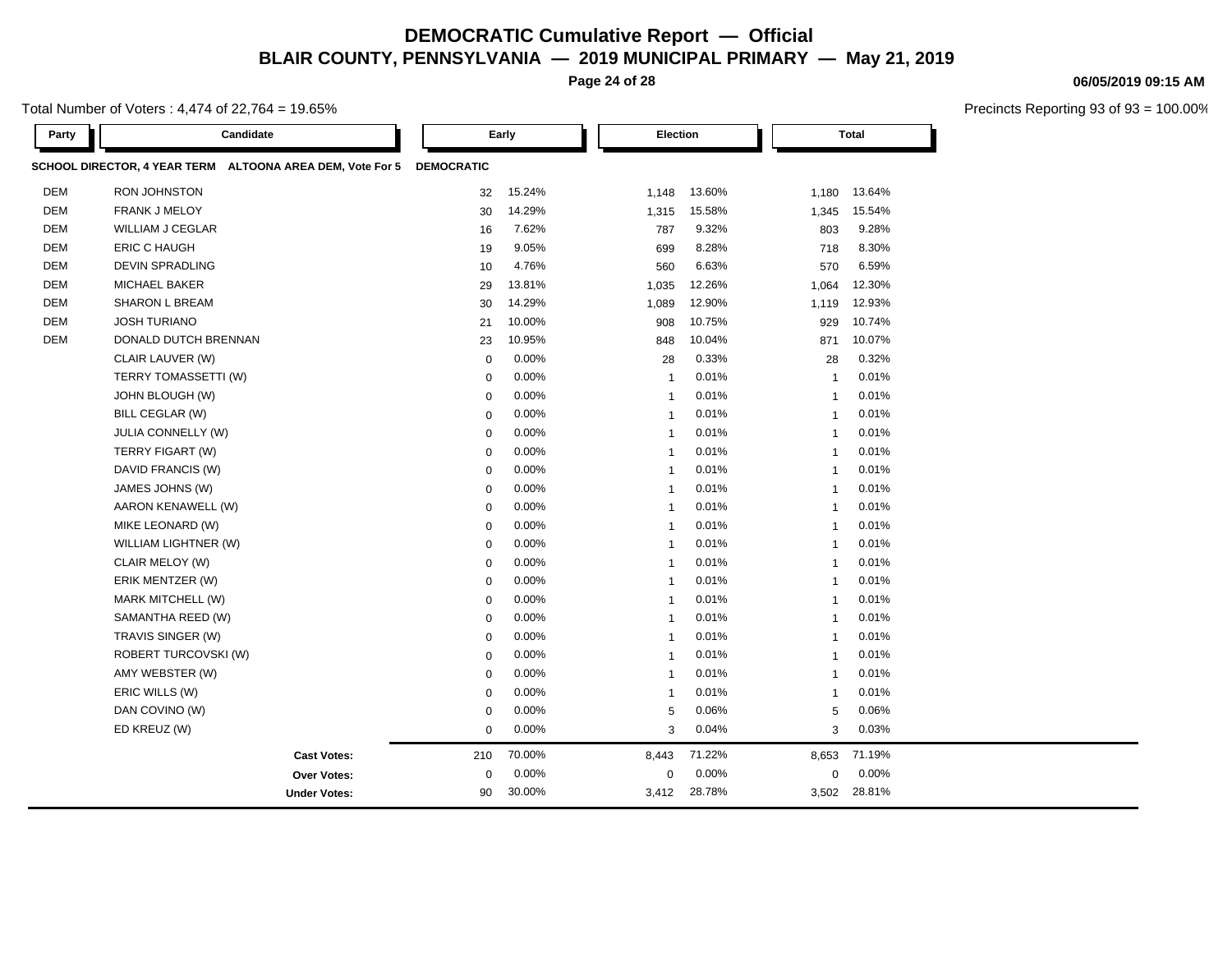**Page 25 of 28**

Total Number of Voters : 4,474 of 22,764 = 19.65%

**Party Candidate Early Election Total SCHOOL DIRECTOR, 4 YEAR TERM BELLWOOD-ANTIS DEM, Vote For 5 DEMOCRATIC** DEM KATHERINE F BURCH 1 50.00% 159 48.33% 160 48.34% DEM THOMAS P FINN 1 50.00% 145 44.07% 146 44.11% JEFFERY PLUMMER (W) 0 0.00% 12 3.65% 12 3.63% HOPE RAY (W) 0 0.00% 1 0.30% 1 0.30% KEVIN LUENSMANN (W) 0 0.00% 2 0.61% 2 0.60%  $\text{SCOTT BAKER (W)} \quad \text{SCOTT BAKER (W)} \quad \text{SCH} \quad \text{SCH} \quad \text{SCH} \quad \text{SCH} \quad \text{SCH} \quad \text{SCH} \quad \text{SCH} \quad \text{SCH} \quad \text{SCH} \quad \text{SCH} \quad \text{SCH} \quad \text{SCH} \quad \text{SCH} \quad \text{SCH} \quad \text{SCH} \quad \text{SCH} \quad \text{SCH} \quad \text{SCH} \quad \text{SCH} \quad \text{SCH} \quad \text{SCH} \quad \text{SCH} \quad \text{SCH} \quad \text{SCH} \quad$ JEFF DUNLAP (W) 0 0.00% 1 0.30% 1 0.30% BRUCE DUNLAP (W) 0 0.00% 1 0.30% 1 0.30% TOM HAMMOND (W) 0 0.00% 1 0.30% 1 0.30% PAUL ENGLEMAN III (W)  $0.00\%$  1 0.30% 1 0.30% 1 0.30% BEN IRVIN (W) 0 0.00% 2 0.61% 2 0.60% SUSAN KENSINGER (W) 0 0.00% 1 0.30% 1 0.30% LISA KOVAC (W) 0 0.00% 1 0.30% 1 0.30% THOMAS C MARTIN (W)  $0.00\%$  1 0.30% 1 0.30% 1 0.30% **Cast Votes:** 2 20.00% 329 32.25% 331 32.14% **Over Votes:** 0 0.00% **Under Votes:** 8 80.00% 0.00% 0 80.00% 691 699 0.00% 0 0.00% 67.75% 67.86% **SCHOOL DIRECTOR, 4 YEAR TERM CLAYSBURG-KIMMEL GREENFIELD TWP 1 DEM, Vote For 2 DEMOCRATIC** DEM RICHARD GERGELY 0 0.00% 28 47.46% 28 47.46% DEM HEIDI S KENNEDY 0 0.00% 30 50.85% 30 50.85% ROGER KNISLEY (W) 0 0.00% 1 1.69% 1 1.69% **Cast Votes:** 0 0.00% 59 81.94% 59 81.94% **Over Votes:** 0 0.00% **Under Votes:** 0 0.00% 0 13 18.06% 13 13 18.06% 18.06% 0.00% 0 0.00% **SCHOOL DIRECTOR, 4 YEAR TERM CLAYSBURG-KIMMEL GRNFLD 2-3 DEM, Vote For 1 DEMOCRATIC** DEM JEREMY R KNOTT 0 0.00% 11 24.44% 11 24.44% DEM ROGER L KNISELY 0 0.00% 34 75.56% 34 75.56% **Cast Votes:** 0 0.00% 45 91.84% 45 91.84% **Over Votes:** 0 0.00% **Under Votes:** 0 0.00% 0 4 8.16% 4 4 8.16% 8.16%0.00% 0 0.00%

#### **06/05/2019 09:15 AM**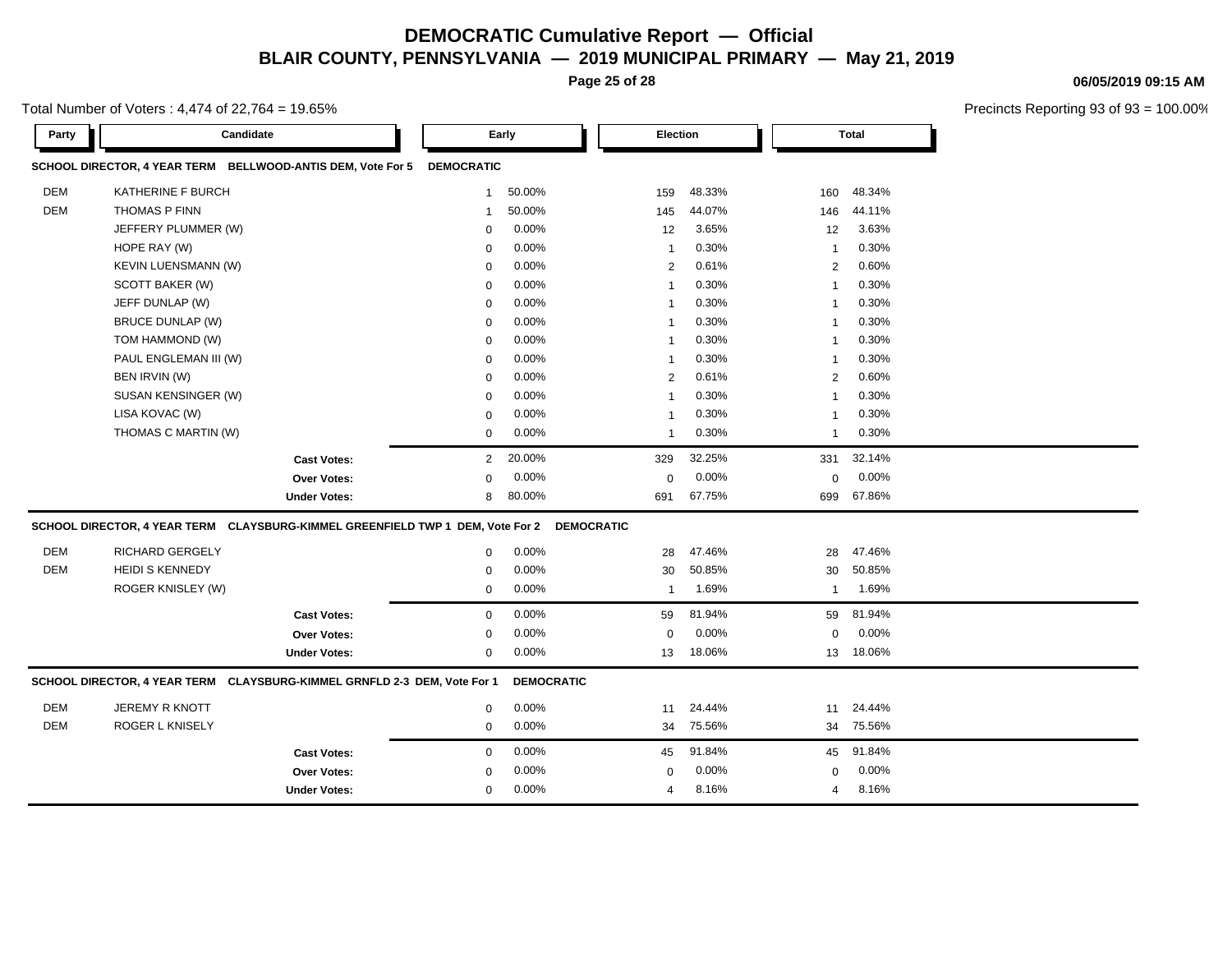**Page 26 of 28**

#### **06/05/2019 09:15 AM**

|            | Total Number of Voters: 4,474 of 22,764 = 19.65%                                       |                     |                   |        |                   |                 |                |        | Precincts Reporting 93 of 93 |
|------------|----------------------------------------------------------------------------------------|---------------------|-------------------|--------|-------------------|-----------------|----------------|--------|------------------------------|
| Party      | Candidate                                                                              |                     |                   | Early  |                   | <b>Election</b> |                | Total  |                              |
|            | SCHOOL DIRECTOR, 2 YEAR UNEXPIRED TERM CLAYSBURG-KIMMEL GREENFIELD 2-3 DEM, Vote For 1 |                     |                   |        | <b>DEMOCRATIC</b> |                 |                |        |                              |
|            | No Candidate Filed (W)                                                                 |                     | $\mathbf 0$       | 0.00%  | 0                 | 0.00%           | 0              | 0.00%  |                              |
|            | ROGER L KNISELY (W)                                                                    |                     | $\mathbf 0$       | 0.00%  | 6                 | 66.67%          | 6              | 66.67% |                              |
|            | JEREMY KNOTT (W)                                                                       |                     | $\mathbf 0$       | 0.00%  | 3                 | 33.33%          | 3              | 33.33% |                              |
|            |                                                                                        | <b>Cast Votes:</b>  | $\mathbf 0$       | 0.00%  | 9                 | 18.37%          | 9              | 18.37% |                              |
|            |                                                                                        | <b>Over Votes:</b>  | $\mathbf 0$       | 0.00%  | $\mathbf 0$       | 0.00%           | $\Omega$       | 0.00%  |                              |
|            |                                                                                        | <b>Under Votes:</b> | $\mathbf 0$       | 0.00%  | 40                | 81.63%          | 40             | 81.63% |                              |
|            | SCHOOL DIRECTOR, 4 YEAR TERM HOLLIDAYSBURG AREA DEM, Vote For 5                        |                     | <b>DEMOCRATIC</b> |        |                   |                 |                |        |                              |
| <b>DEM</b> | <b>TIMOTHY SURKOVICH</b>                                                               |                     | 24                | 18.18% | 637               | 16.83%          | 661            | 16.88% |                              |
| <b>DEM</b> | <b>KIRK J DODSON</b>                                                                   |                     | 18                | 13.64% | 521               | 13.76%          | 539            | 13.76% |                              |
| DEM        | LONNA ZOOK FRYE                                                                        |                     | 24                | 18.18% | 669               | 17.68%          | 693            | 17.69% |                              |
| <b>DEM</b> | <b>BRANDON R BURNS</b>                                                                 |                     | 24                | 18.18% | 666               | 17.60%          | 690            | 17.62% |                              |
| <b>DEM</b> | THOMAS D MCCAFFREY                                                                     |                     | 22                | 16.67% | 688               | 18.18%          | 710            | 18.13% |                              |
| <b>DEM</b> | JENNIFER SMILNAK                                                                       |                     | 20                | 15.15% | 554               | 14.64%          | 574            | 14.65% |                              |
|            | <b>BRANDON BURNS (W)</b>                                                               |                     | $\mathbf 0$       | 0.00%  | 1                 | 0.03%           | $\overline{1}$ | 0.03%  |                              |
|            | STEPHENS DOUG (W)                                                                      |                     | $\mathbf 0$       | 0.00%  | 1                 | 0.03%           | $\overline{1}$ | 0.03%  |                              |
|            | JOSEPH DUMM (W)                                                                        |                     | $\mathbf 0$       | 0.00%  | $\mathbf{1}$      | 0.03%           | $\overline{1}$ | 0.03%  |                              |
|            | LOIS KANESHIKI (W)                                                                     |                     | $\mathbf 0$       | 0.00%  | 3                 | 0.08%           | 3              | 0.08%  |                              |
|            | <b>BRUCE KELLY (W)</b>                                                                 |                     | $\mathbf 0$       | 0.00%  | $\mathbf{1}$      | 0.03%           | $\overline{1}$ | 0.03%  |                              |
|            | <b>MATT MICHRINA (W)</b>                                                               |                     | $\mathbf 0$       | 0.00%  | $\mathbf{1}$      | 0.03%           | $\overline{1}$ | 0.03%  |                              |
|            | MARK MICHRINA (W)                                                                      |                     | $\mathbf 0$       | 0.00%  | $\mathbf{1}$      | 0.03%           | $\overline{1}$ | 0.03%  |                              |
|            | JEFFREY MILLER (W)                                                                     |                     | $\mathbf 0$       | 0.00%  | $\mathbf{1}$      | 0.03%           | $\overline{1}$ | 0.03%  |                              |
|            | STEVE SABOL (W)                                                                        |                     | $\mathbf 0$       | 0.00%  | $\mathbf{1}$      | 0.03%           | $\overline{1}$ | 0.03%  |                              |
|            | AMY WEBSTER (W)                                                                        |                     | $\mathbf 0$       | 0.00%  | $\overline{2}$    | 0.05%           | 2              | 0.05%  |                              |
|            | DOUG STEPHENS (W)                                                                      |                     | $\mathbf 0$       | 0.00%  | 21                | 0.55%           | 21             | 0.54%  |                              |
|            | MANNY NICHOLS (W)                                                                      |                     | $\mathbf 0$       | 0.00%  | 6                 | 0.16%           | 6              | 0.15%  |                              |
|            | NICOLE HARTMAN (W)                                                                     |                     | $\mathbf 0$       | 0.00%  | $\overline{7}$    | 0.18%           | $\overline{7}$ | 0.18%  |                              |
|            | KENNETH B SNYDER (W)                                                                   |                     | $\mathbf 0$       | 0.00%  | 3                 | 0.08%           | 3              | 0.08%  |                              |
|            |                                                                                        | <b>Cast Votes:</b>  | 132               | 66.00% | 3,785             | 73.71%          | 3,917          | 73.42% |                              |
|            |                                                                                        | Over Votes:         | 0                 | 0.00%  | $\mathbf 0$       | 0.00%           | $\mathbf 0$    | 0.00%  |                              |
|            |                                                                                        | <b>Under Votes:</b> | 68                | 34.00% | 1,350             | 26.29%          | 1,418          | 26.58% |                              |
|            |                                                                                        |                     |                   |        |                   |                 |                |        |                              |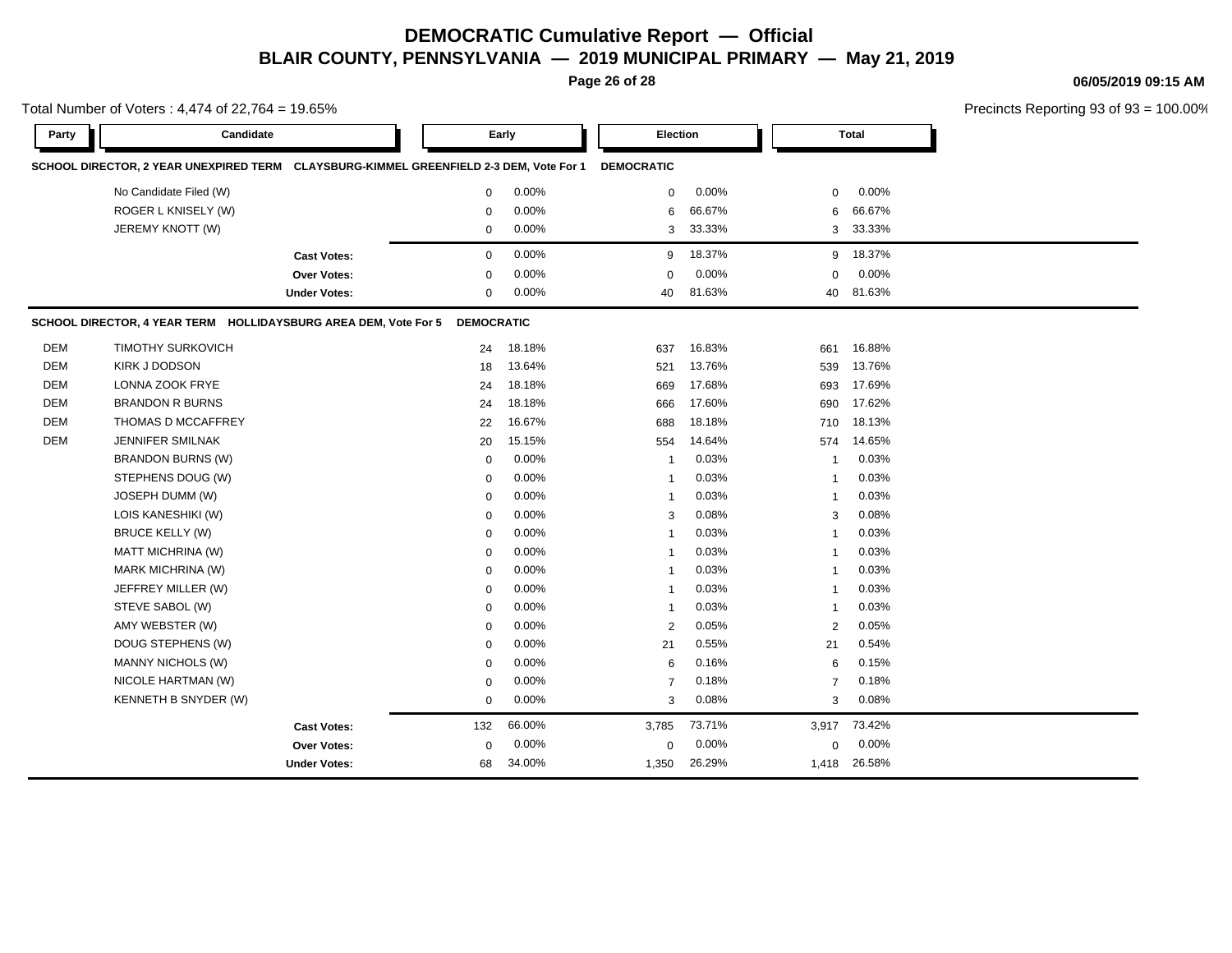**Page 27 of 28**

Total Number of Voters : 4,474 of 22,764 = 19.65%

| 06/05/2019 09:15 AM |  |
|---------------------|--|
|                     |  |

| Party      | Candidate                                                                         |                     |                   | Early     |                   | <b>Election</b> |                | <b>Total</b> |  |
|------------|-----------------------------------------------------------------------------------|---------------------|-------------------|-----------|-------------------|-----------------|----------------|--------------|--|
|            | SCHOOL DIRECTOR, 4 YEAR TERM SPRING COVE DEM, Vote For 5                          |                     | <b>DEMOCRATIC</b> |           |                   |                 |                |              |  |
| <b>DEM</b> | <b>BRIAN K GAHAGAN</b>                                                            |                     | 14                | 25.93%    | 233               | 24.92%          | 247            | 24.97%       |  |
| <b>DEM</b> | <b>TROY JASON WRIGHT</b>                                                          |                     | 14                | 25.93%    | 226               | 24.17%          | 240            | 24.27%       |  |
| <b>DEM</b> | <b>JASON RHYKERD</b>                                                              |                     | 13                | 24.07%    | 223               | 23.85%          | 236            | 23.86%       |  |
| <b>DEM</b> | <b>JIM BUTLER</b>                                                                 |                     | 12                | 22.22%    | 247               | 26.42%          | 259            | 26.19%       |  |
|            | JIM BULER (W)                                                                     |                     | $\mathbf 0$       | 0.00%     | $\overline{1}$    | 0.11%           | 1              | 0.10%        |  |
|            | TERRI FEATHER (W)                                                                 |                     | $\Omega$          | 0.00%     | 2                 | 0.21%           | $\overline{2}$ | 0.20%        |  |
|            | REGGIE NEVINS (W)                                                                 |                     | $\Omega$          | 0.00%     | $\overline{1}$    | 0.11%           | $\mathbf{1}$   | 0.10%        |  |
|            | FLOYD E DETERLINE JR (W)                                                          |                     | $\mathbf{1}$      | 1.85%     | 2                 | 0.21%           | 3              | 0.30%        |  |
|            |                                                                                   | <b>Cast Votes:</b>  | 54                | 60.00%    | 935               | 55.16%          | 989            | 55.41%       |  |
|            |                                                                                   | Over Votes:         | $\mathbf 0$       | 0.00%     | $\mathbf 0$       | 0.00%           | $\mathbf 0$    | 0.00%        |  |
|            |                                                                                   | <b>Under Votes:</b> | 36                | 40.00%    | 760               | 44.84%          | 796            | 44.59%       |  |
|            | SCHOOL DIRECTOR, 4 YEAR TERM TYRONE AREA DEM, Vote For 5                          |                     | <b>DEMOCRATIC</b> |           |                   |                 |                |              |  |
| <b>DEM</b> | JAMES RAABE                                                                       |                     | 6                 | 50.00%    | 174               | 48.47%          | 180            | 48.52%       |  |
| <b>DEM</b> | <b>RANDY L MILES SR</b>                                                           |                     | 6                 | 50.00%    | 180               | 50.14%          | 186            | 50.13%       |  |
|            | JAMES CRAWFORD (W)                                                                |                     | $\Omega$          | 0.00%     | $\overline{1}$    | 0.28%           | 1              | 0.27%        |  |
|            | CHARLES MILLS (W)                                                                 |                     | 0                 | 0.00%     | $\overline{1}$    | 0.28%           | $\mathbf{1}$   | 0.27%        |  |
|            | JEFF LONG (W)                                                                     |                     | $\mathbf 0$       | 0.00%     | 3                 | 0.84%           | 3              | 0.81%        |  |
|            |                                                                                   | <b>Cast Votes:</b>  | 12                | 34.29%    | 359               | 31.35%          | 371            | 31.44%       |  |
|            |                                                                                   | Over Votes:         | $\mathbf 0$       | 0.00%     | $\mathbf 0$       | 0.00%           | $\mathbf 0$    | 0.00%        |  |
|            |                                                                                   | <b>Under Votes:</b> | 23                | 65.71%    | 786               | 68.65%          | 809            | 68.56%       |  |
|            | SCHOOL DIRECTOR, 4 YEAR TERM WILLIAMSBURG COMMUNITY CATHARINE TWP DEM, Vote For 1 |                     |                   |           | <b>DEMOCRATIC</b> |                 |                |              |  |
|            | No Candidate Filed (W)                                                            |                     | 0                 | 0.00%     | $\mathbf 0$       | 0.00%           | $\pmb{0}$      | 0.00%        |  |
|            | BARRY ENGLAND SR (W)                                                              |                     | $\mathsf 0$       | 0.00%     |                   | 1 100.00%       |                | 1 100.00%    |  |
|            |                                                                                   | <b>Cast Votes:</b>  | $\mathsf 0$       | 0.00%     | $\mathbf{1}$      | 6.25%           | $\mathbf{1}$   | 6.25%        |  |
|            |                                                                                   | Over Votes:         | 0                 | 0.00%     | $\mathbf 0$       | 0.00%           | $\mathbf 0$    | 0.00%        |  |
|            |                                                                                   | <b>Under Votes:</b> | 0                 | 0.00%     | 15                | 93.75%          | 15             | 93.75%       |  |
|            | SCHOOL DIRECTOR, 4 YEAR TERM WILLIAMSBURG COMMUNITY WILLIAMSBURG DEM, Vote For 2  |                     |                   |           | <b>DEMOCRATIC</b> |                 |                |              |  |
| <b>DEM</b> | <b>CARLEE RANALLI</b>                                                             |                     | $\mathbf 0$       | 0.00%     | 34                | 91.89%          | 34             | 91.89%       |  |
|            | JANET LEE (W)                                                                     |                     | 0                 | 0.00%     | $\mathbf{1}$      | 2.70%           | $\mathbf{1}$   | 2.70%        |  |
|            | CYNTHIA A POTTER (W)                                                              |                     | $\mathbf 0$       | 0.00%     | 2                 | 5.41%           | $\overline{2}$ | 5.41%        |  |
|            |                                                                                   | <b>Cast Votes:</b>  | $\mathbf 0$       | 0.00%     | 37                | 39.36%          | 37             | 38.54%       |  |
|            |                                                                                   | <b>Over Votes:</b>  | $\Omega$          | 0.00%     | $\Omega$          | 0.00%           | $\mathbf 0$    | 0.00%        |  |
|            |                                                                                   | <b>Under Votes:</b> |                   | 2 100.00% | 57                | 60.64%          | 59             | 61.46%       |  |